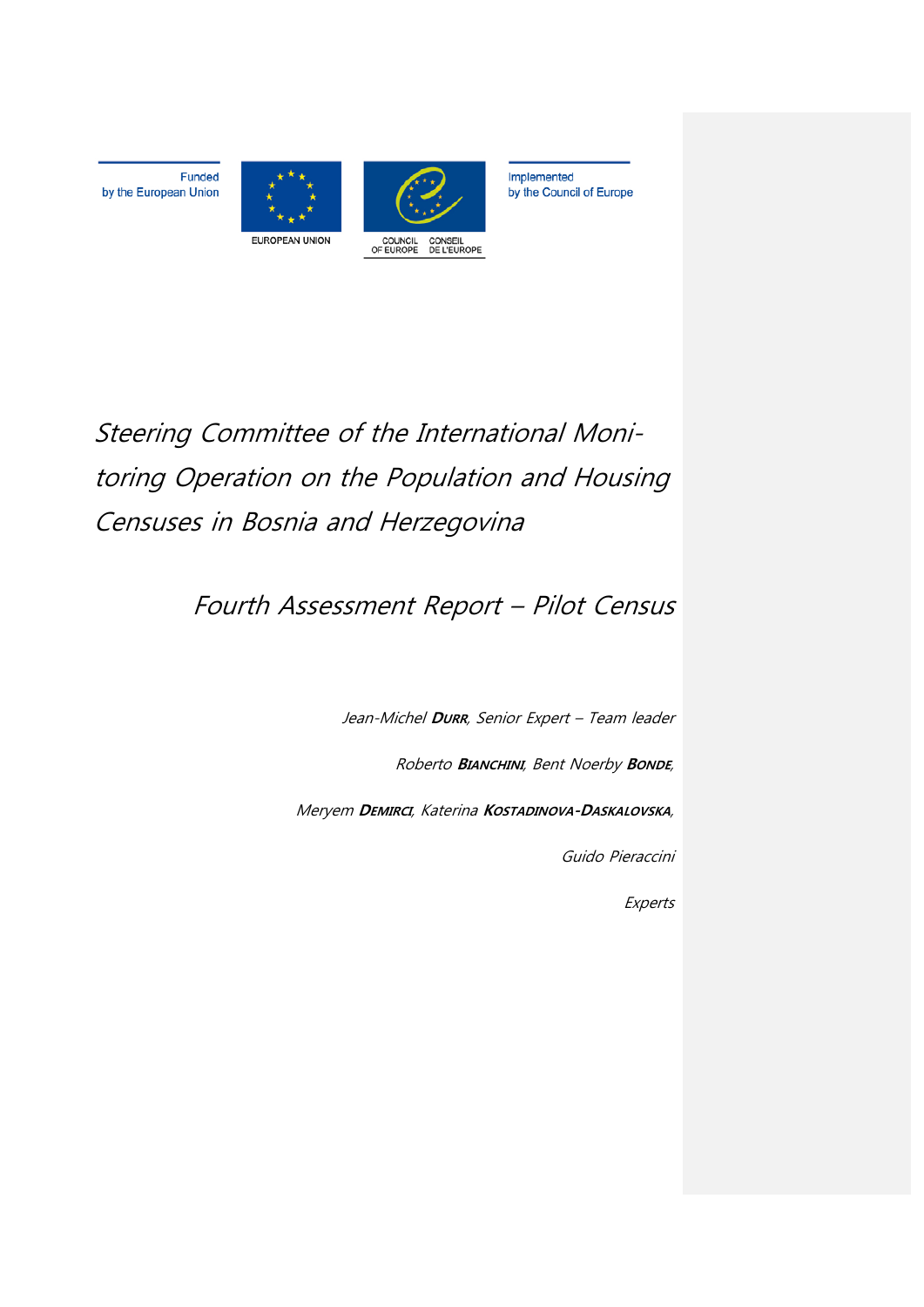## **Contents**

International Monitoring Operation on the Population and Housing Census in Bosnia and Herzegovina

 $\overline{2}$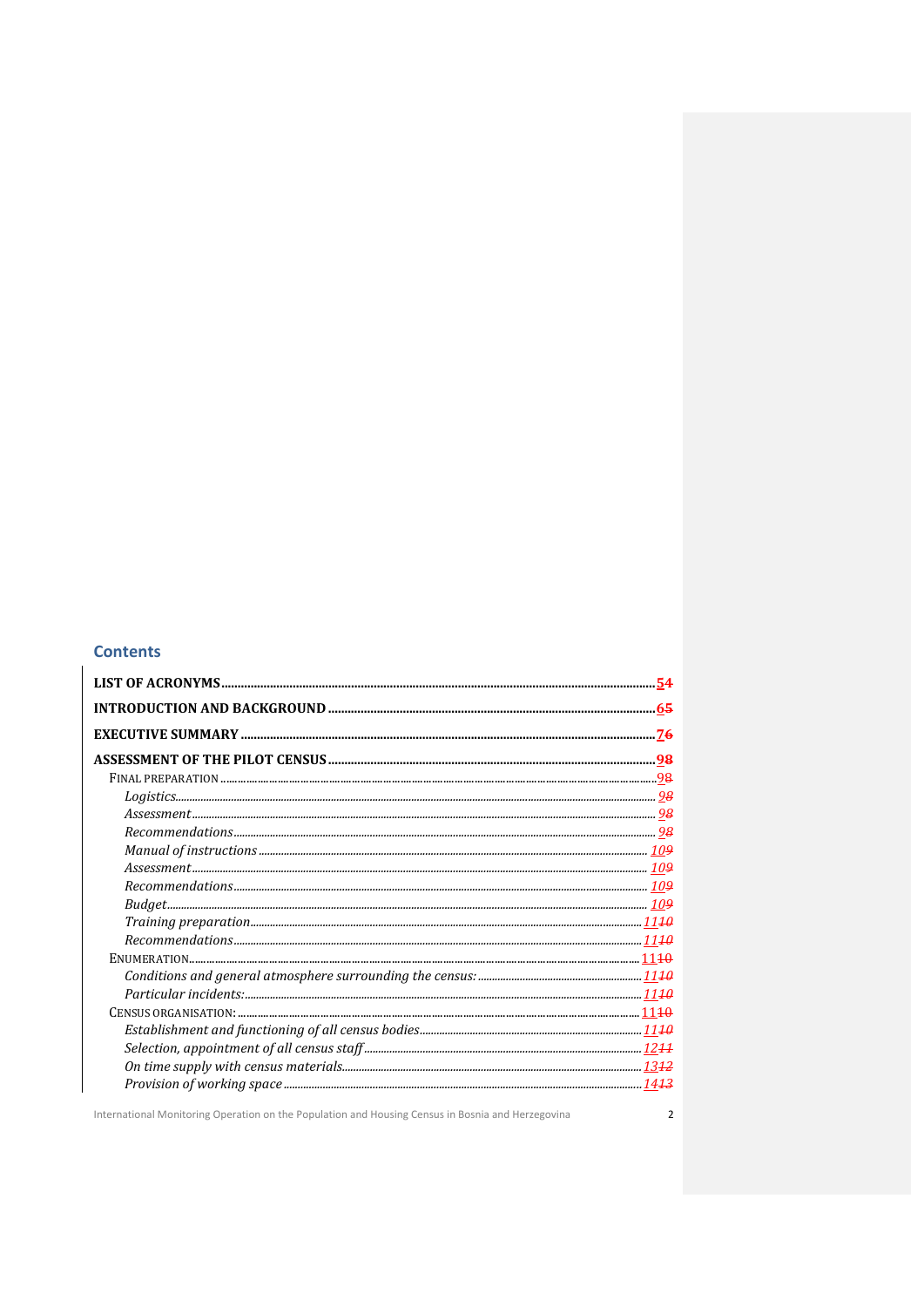| How entity instructor controlled the work of municipal instructors and enumerators 1645   |  |
|-------------------------------------------------------------------------------------------|--|
|                                                                                           |  |
|                                                                                           |  |
|                                                                                           |  |
|                                                                                           |  |
|                                                                                           |  |
|                                                                                           |  |
|                                                                                           |  |
|                                                                                           |  |
| Understanding of census questions, difficulties encountered by the enumerators during the |  |
|                                                                                           |  |
|                                                                                           |  |
|                                                                                           |  |
|                                                                                           |  |
|                                                                                           |  |
|                                                                                           |  |
|                                                                                           |  |
|                                                                                           |  |
|                                                                                           |  |
|                                                                                           |  |
|                                                                                           |  |
|                                                                                           |  |
|                                                                                           |  |
|                                                                                           |  |
|                                                                                           |  |
|                                                                                           |  |
|                                                                                           |  |
|                                                                                           |  |
|                                                                                           |  |
|                                                                                           |  |
|                                                                                           |  |
|                                                                                           |  |
|                                                                                           |  |
| Assessment                                                                                |  |
|                                                                                           |  |
|                                                                                           |  |
|                                                                                           |  |
|                                                                                           |  |
|                                                                                           |  |
|                                                                                           |  |
|                                                                                           |  |
|                                                                                           |  |
|                                                                                           |  |

International Monitoring Operation on the Population and Housing Census in Bosnia and Herzegovina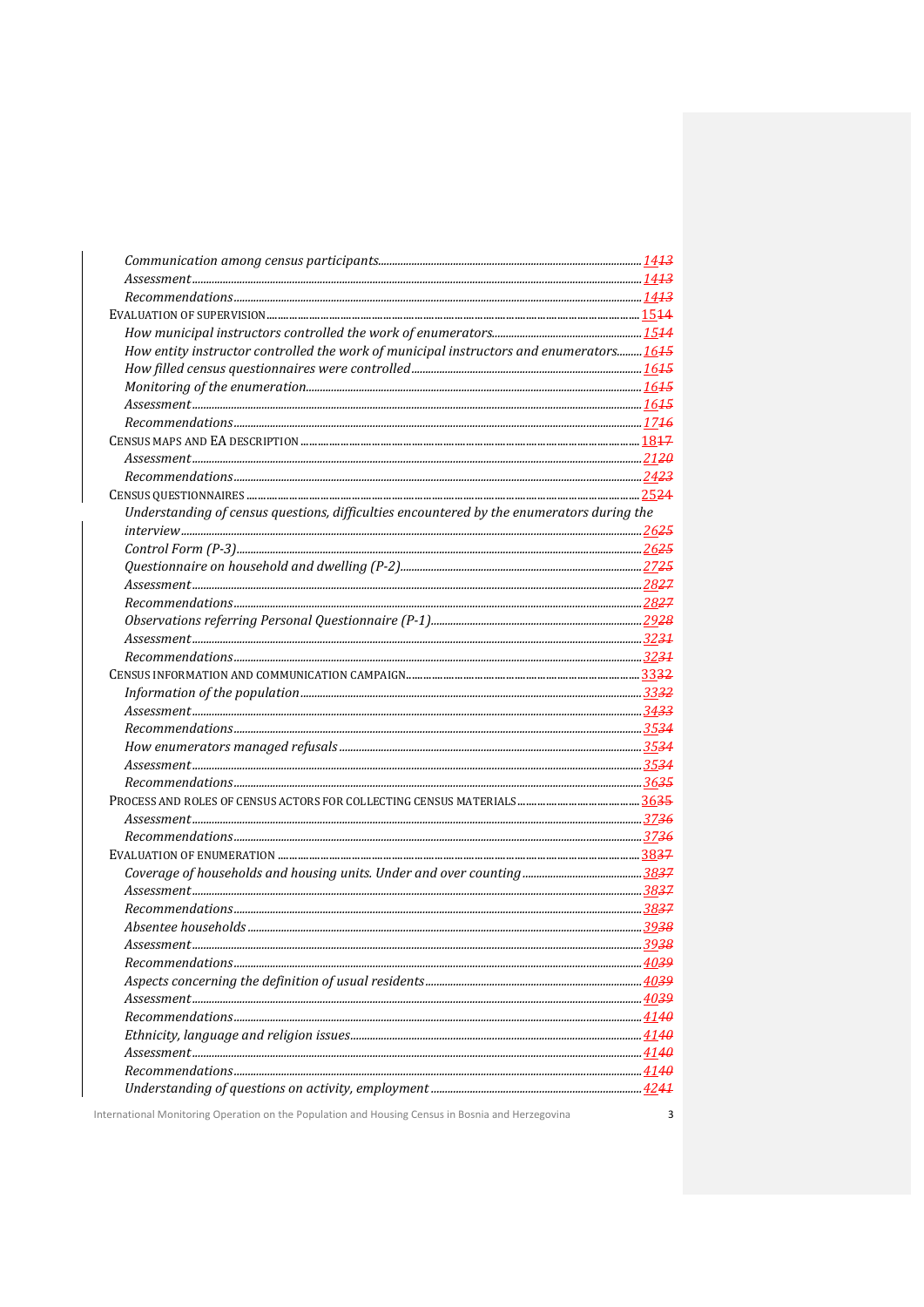| ORGANISATION AND QUANTITATIVE RESULTS OF OBSERVATION OF THE PILOT CENSUS  4443 |  |
|--------------------------------------------------------------------------------|--|
|                                                                                |  |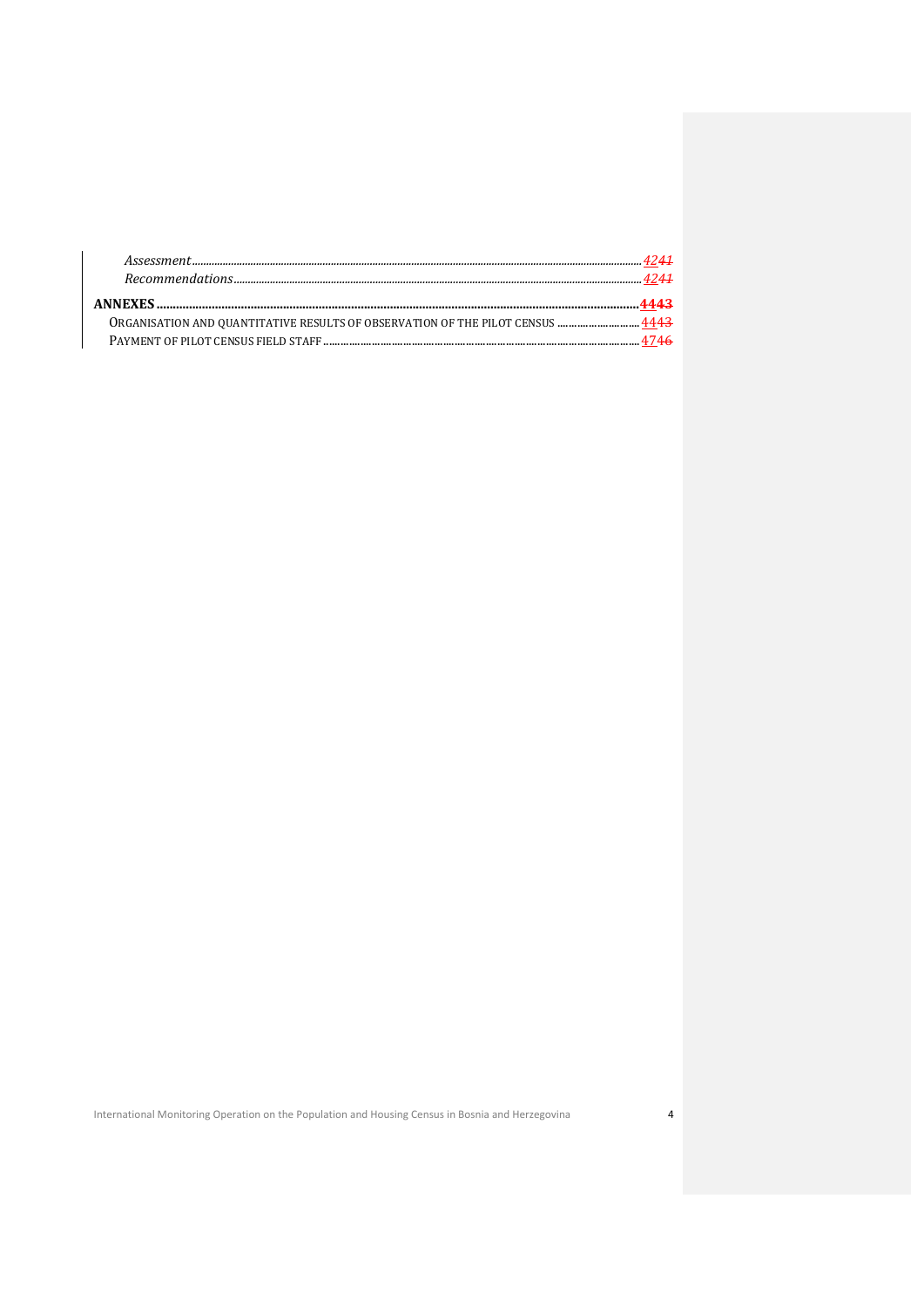## **List of acronyms**

| <b>BiH</b>         | Bosnia and Herzegovina                                            |  |  |
|--------------------|-------------------------------------------------------------------|--|--|
| <b>BHAS</b>        | Agency for Statistics of Bosnia and Herzegovina                   |  |  |
| CoM BiH            | Council of Ministers of BiH                                       |  |  |
| DB                 | District Brčko                                                    |  |  |
| EA                 | Enumeration area                                                  |  |  |
| <b>FBiH</b>        | Federation of Bosnia and Herzegovina                              |  |  |
| <b>FOS</b>         | <b>Federal Office of Statistics</b>                               |  |  |
| ΕI                 | <b>Entity Instructor</b>                                          |  |  |
| <b>ESIs</b>        | Entity statistical institutions                                   |  |  |
| EUPHC <sub>2</sub> | Technical assistance to Population and Housing Census Phase II    |  |  |
| <b>GIS</b>         | Geographic Information System                                     |  |  |
| ICEI               | Department for International Cooperation and External Information |  |  |
| <b>IMO</b>         | <b>International Monitoring Operation</b>                         |  |  |
| <b>IMO MG</b>      | International Monitoring Operation, Management Group              |  |  |
| <b>IMO SC</b>      | International Monitoring Operation, Steering Committee            |  |  |
| <b>IT</b>          | <b>Information Technology</b>                                     |  |  |
| <b>LFS</b>         | Labour force survey                                               |  |  |
| MCC                | Municipal Census Commission                                       |  |  |
| MI                 | Municipal Instructor                                              |  |  |
| <b>PES</b>         | Post Enumeration Survey                                           |  |  |
| Q                  | Question                                                          |  |  |
| RS                 | Republika Srpska                                                  |  |  |
| <b>RSIS</b>        | Republic Srpska Institute for Statistics                          |  |  |
| SI                 | <b>State Instructor</b>                                           |  |  |
| <b>TA</b>          | <b>Technical Assistance</b>                                       |  |  |
| <b>TAP</b>         | <b>Technical Assistance Project</b>                               |  |  |
| <b>TOR</b>         | Terms of Reference                                                |  |  |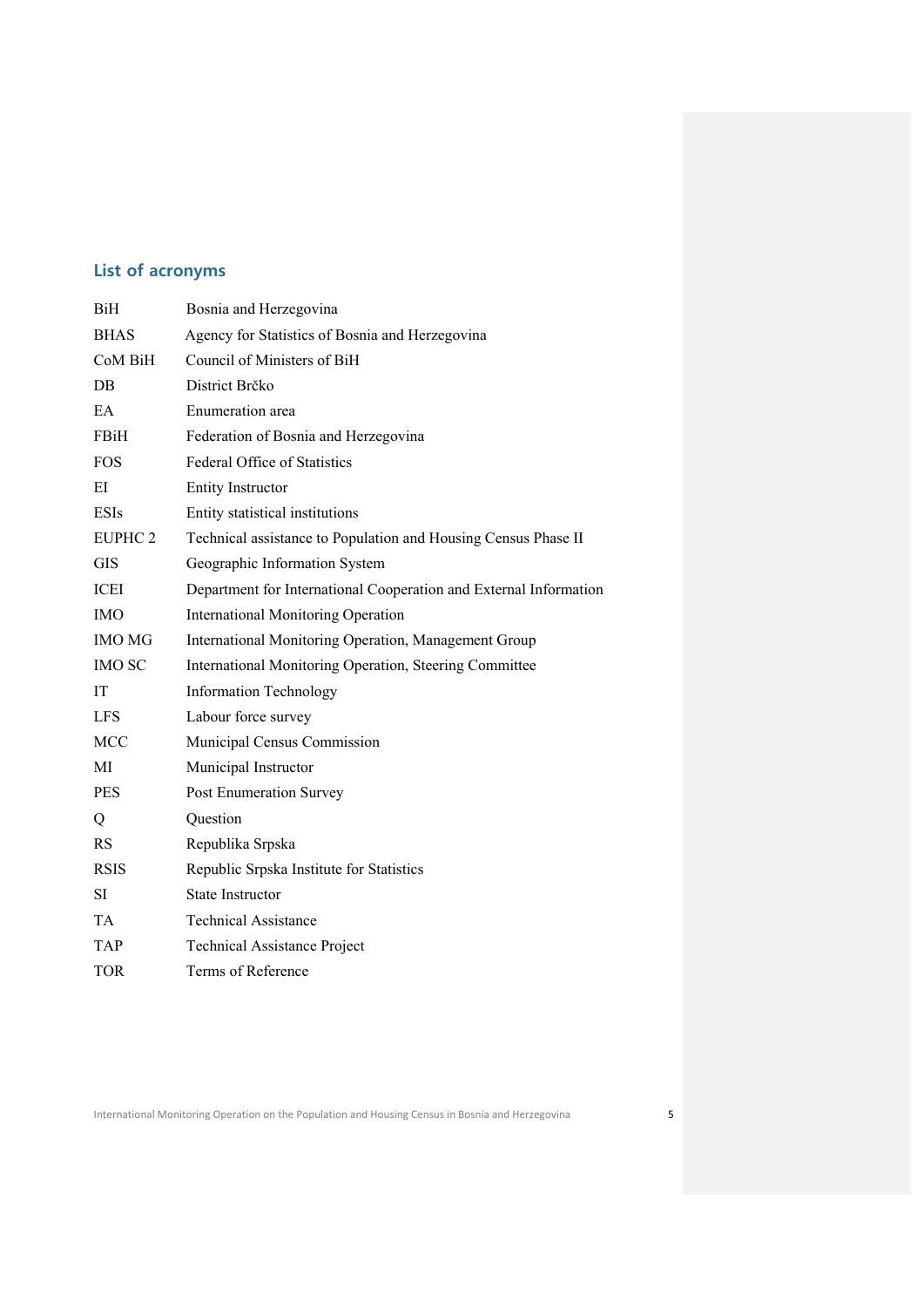## **Introduction and Background**

1. A Population and Housing Census shall take place in Bosnia and Herzegovina (BiH) in accordance with the Law on the Census of the Population, Households and Dwellings in Bosnia and Herzegovina in 2013 as adopted by the Parliamentary Assembly of Bosnia and Herzegovina on 3 February 2012. The Council of Ministers of Bosnia and Herzegovina has invited the European Commission to organise the international monitoring of the Census. Therefore, the European Commission, the Council of Europe and the Council of Ministers of Bosnia and Herzegovina signed on 18 April 2012 a Memorandum of Understanding to agree upon the following:

- The general objective of the International Monitoring Operation (IMO) of the Population and Housing Census in Bosnia and Herzegovina is to monitor the compliance of the whole Census exercise, from the preparation to the data dissemination, with:
- International standards on population and housing censuses as defined by UNECE and Eurostat, and as adopted by the Conference of European Statisticians as Recommendations for the 2010 Censuses of Population and Housing;
- Regulation (EC) No 763/2008 on population and housing censuses, and its implementing measures;
- The Fundamental Principles of Official Statistics, adopted by the UN Statistical Commission, as well as the European Statistics Code of Practice, promulgated by the European Commission;
- Standards on data protection and confidentiality, as provided for in the Convention for the Protection of Individuals with regard to Automatic Processing of Personal Data of the Council of Europe, and the relevant European Union regulations in force.

2. The Operation will be carried out by a Committee of International Organisations, the Management Group (IMO MG) assisted by a Senior Census Expert, experts in population censuses, one or more experts in information technology and persons monitoring the census enumeration in the field.

3. The Senior Census Expert, the Census Experts and the IT Experts will assess the compliance of the Census in Bosnia and Herzegovina with the requirements listed in the Memorandum of Understanding, but they will not provide technical assistance.

4. Under the guidance of the Committee and the Senior Census Expert, the Census Experts shall:

- Examine the technical preparation of the Census including the pilot Census and postenumeration survey, in particular the drafting of questionnaires and manuals;
- Monitor the collection, processing and dissemination of Census data, verifying the accordance with the requirements defined above;
- Control the fair and proper computation at all levels and whether the confidential nature of the individual data is fully guaranteed;
- Investigate any other matter with relevance for the Census.

5. The Management Group has designated Mr. Jean-Michel Durr as Senior Census Expert and Mr.Roberto Bianchini, Mr. Bent Noerby Bonde, Ms. Meryem Demirci, Ms. Katerina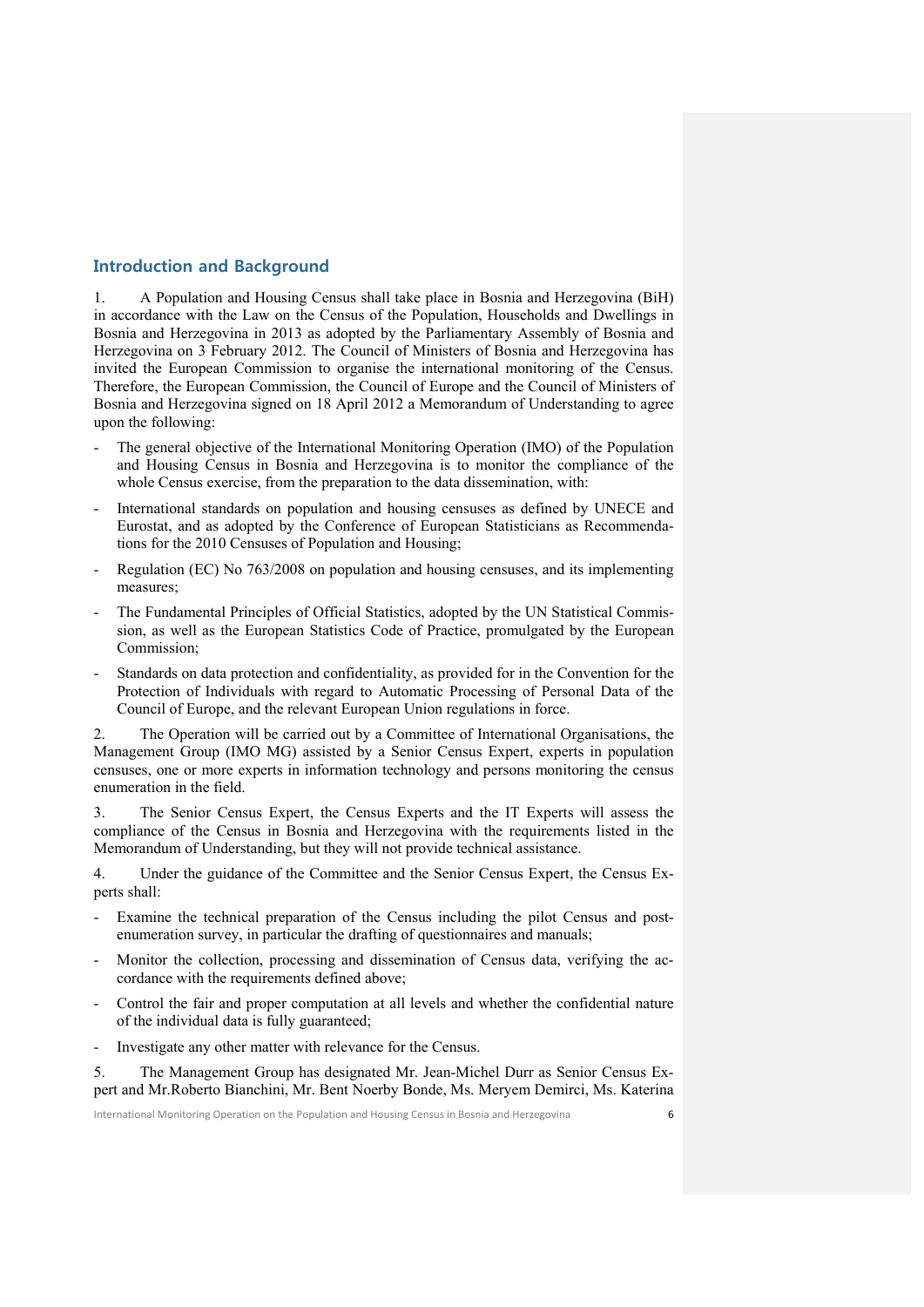Kostadinova-Daskalovska, and Mr. Guido Pieraccini as experts in population censuses. The Senior Census Expert and the Experts in population censuses form the IMO Steering Committee (IMO SC) of international experts.

6. The first mission of the IMO SC was conducted from 23 to 26 April 2012. The objective of this mission was to assess the preparations for the population and housing census in their main components, including the preparation of the pilot census. The report of the SC was sent by the Senior Census Manager on May 12 to the IMO MG.

7. The second mission was conducted from 26 to 29 of June 2012. The objective of this mission was to assess the progress made since the first mission in preparations for the population and housing census, including the preparation of the pilot census.

8. The third mission took place on 17 and 18 of September 2012 and was conducted by two members of the SC, Mr, Durr and Ms. Katerina Kostadinova-Daskalovska. The objective of the mission was to assess the implementation of recommendations made in previous reports and to assess the preparation of the pilot census, planned for October 15-29.

9. The fourth mission took place between 10 and 29 of October 2012 and was conducted successively by the members of the SC (5 days each, except the senior expert from 10 to 19 of October). The objective of the mission was to observe the conduct of the pilot census in the field. In addition, a team of four observers, composed of Lidija Naumovska, Gabor

Rosza, Jean-Paul Sardon and Per Schöning was present during the whole period of the pilot census. Each of them covered several municipalities, in order to observe the pilot census field operations in all the 60 enumeration areas (EAs) sampled in the pilot.

10. The present assessment is based on the information reported by the observers, and on direct observations of the members of the SC. As a consequence, the comments and recommendations presented below are based on the understanding of the experts, and may not reflect the real situation. This report was prepared by the members of the Steering Committee on the basis of the individual reports of the observers as well as their own observations. The report was finalised by the Senior Census Expert.

11. The experts wish to express their gratitude to the directors and staff of the Agency for Statistics of Bosnia and Herzegovina (BHAS), the Statistical Institutes of the Federation of Bosnia and Herzegovina and Republika Srpska, the Geodetic institutions and the members of the Municipal Commissions for their availability and collaboration, and to the staff of Council of Europe for the perfect organisation of the mission.

## **Executive Summary**

12. Despite late preparation, the pilot census could be conducted in a satisfactory way. All institutions and staff involved demonstrated high commitment to the operation. The population, even in the absence of large communication campaign, was supportive to the operation and participated actively. The media showed great interest in the pilot census and were eager to cover the operation, focusing on the technical and practical aspects for the population. This is very encouraging for the real census, which seems to be eagerly expected by the country.

13. However, the pilot census was conducted on a small number of enumeration areas (60), in 36 municipalities. Each municipality had only one EA, rarely two or three. This leads to be cautious about extrapolating the observation to a full-scale census. Recruitment of hun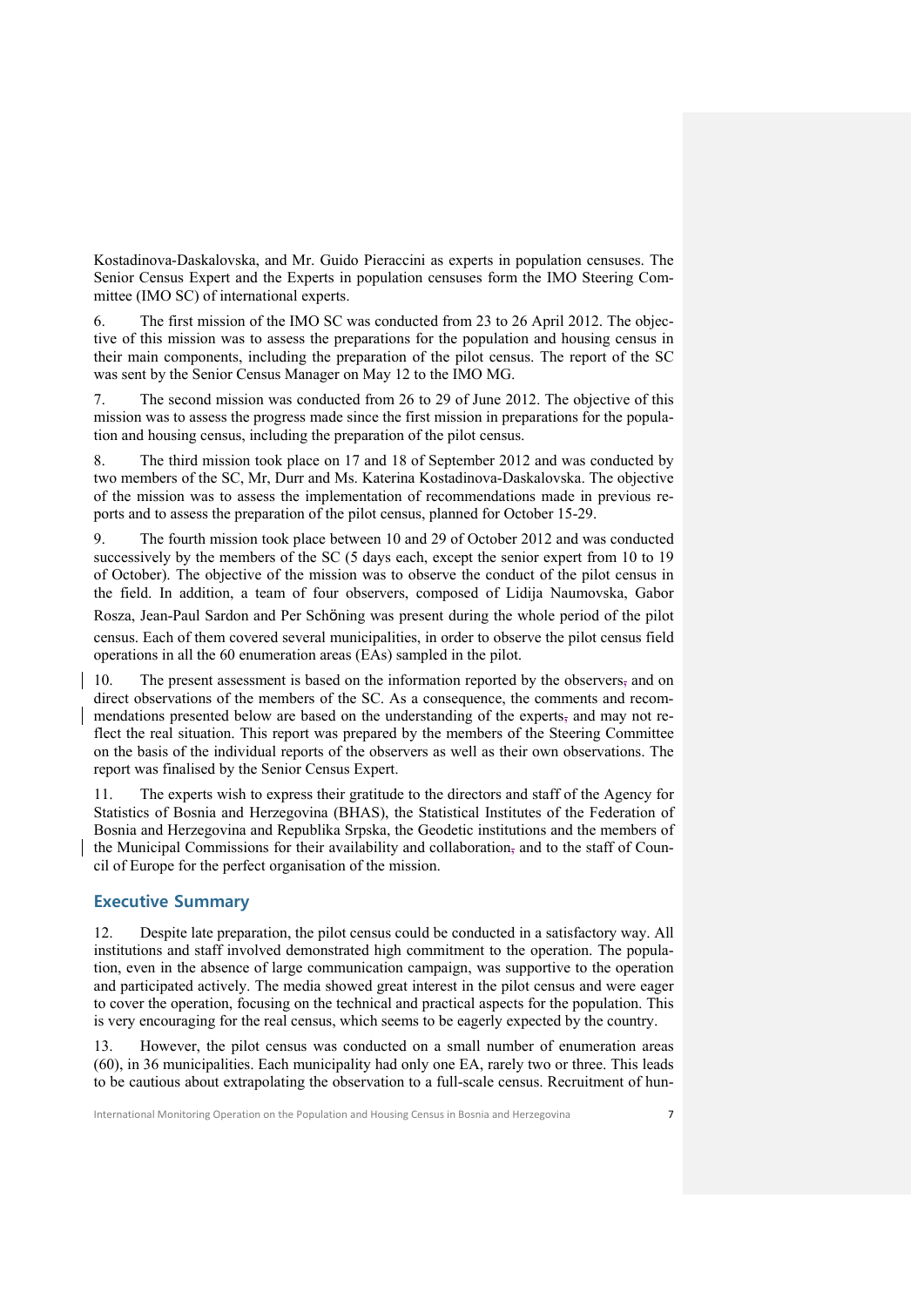dreds of enumerators, logistics and supervision of fieldwork will be completely different in the real census and problems will arise that were not foreseen in the pilot census.

14. Beyond the general positive appreciation on the operation, the SC noted several issues that require to be treated before full-scale implementation. The main problems relate to:

- a. Questionnaires: there is a need to review the questionnaires in light of the lessons learned from the pilot census. In particular, formulation of some questions, as well as path and skips according to situation of age or activity, should be revised;
- b. Manuals of instructions: they should be revised accordingly, to provide more example and clarification for some difficult questions. Instructions should be presented following the timeline of activities;
- c. Clear instructions have to be given regarding people living abroad. The specific operation provided by the Census Law should be developed, tested, and implemented at the same time of the enumeration in the country to avoid duplicates. In case people living abroad would be enumerated with the P1 form, only the first questions should be asked but not the complete questionnaire;
- d. Training materials should be improved in a more educational way and to adapt them to the target public. Guidelines for trainers should be developed;
- e. Logistics has to be improved. If the principles are good, such as the system of boxes and barcode, the operational implementation shall be improved and tested before enumeration;
- f. Cartography is progressing considerably. However, the numbering of buildings on the maps could be improved in order to have unique ID codes for each address of buildings. Prior to the enumeration, maps should be updated and new buildings listed to better estimate the number of households to enumerate and take decision of splitting in two EAs if needed.
- g. Communication campaign is to develop, in light of the lessons learned. Communication messages should be uniform across the country to avoid discrepancies.
- h. The system for monitoring the enumeration should be developed and tested before the census. This system should state clearly the roles of census actors and should be explicitly described in the manuals.

15. In addition, the difficulties faced by the three statistical institutions to cooperate demonstrated their negative impact during the operation, leading to delays or misunderstanding of instructions. In the field, municipal commissions and the population consider statistical institutions as a whole, and expect smooth collaboration among them to make their task easier. It is urgent that the three institutions agree on what has to be decided in common, what can be decided by the Agency for the whole country, and what can be decided at the entity level. Reasonable consideration of the specificities of each entity should be taken in order to make the operation easier while preserving strictly identical statistical methodology.

16. It was noted during the pilot census and in media articles that some groups were encouraging the population to declare their ethnicity, religion or even mother tongue in a certain way. This confirms how those questions are sensitive and bear risks to jeopardize the census.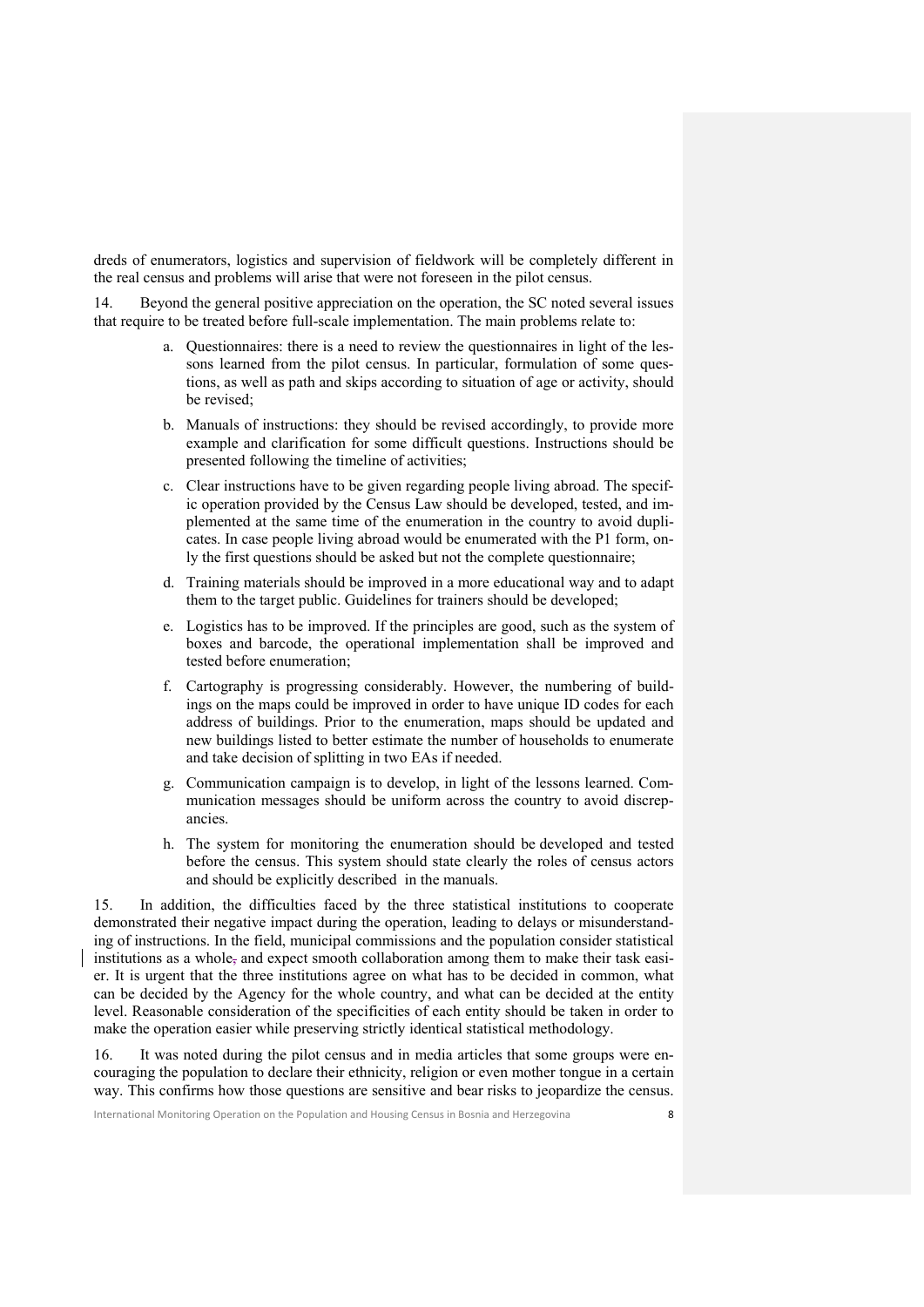This has to be closely monitored before the census and actions taken to not transform the census into a political operation.

17. **In conclusion, the SC considers that the pilot census was conducted successfully, but still expresses reservations about the preparation of the population and housing census. The way the statistical institutions will be able to take quick decisions from the analysis of the pilot census and implement on time technical improvements will be determining to meet the objective of April 2013. In particular, the SC considers as a major condition that by the beginning of December 2012, questionnaires are revised according to its recommendations, and a detailed plan for census logistics is prepared.**

## **Assessment of the pilot census**

## **FINAL PREPARATION**

#### **Logistics**

18. Materials were sent out just before the beginning of the operation. A company was selected to send sealed boxes with questionnaires and manuals corresponding to each enumeration area of the pilot. Each box was identified with a barcode at arrival and additional barcode when sealing the box before sending for scanning. Official badges were made centrally by BHAS, signed and stamped, and sent to the municipal commissions on time. However, these badges were not used in RS where other badges, stamped but not signed, with the mention "Census of Bosnia and Herzegovina conducted on the territory of Republika Srpska" were used.

19. Questionnaires were printed in the three official languages, plus English and Italian. For the census, it is planned to add 17 languages spoken in the country (such as Roma).

#### **Assessment**

20. Logistics operations were conducted on time, even if it was at the last moment. Although, in some municipalities, badges were delivered in the staring day of the pilot census. However, considering the small number of municipalities and EAs, this shows that logistics is to be improved for the full-scale census. The barcode system is a good logistical system established for keeping track of materials throughout the process and for batch scanning.

21. The use of different badges for the enumerators and municipal instructors constitutes a serious breach of organisation rules. It can be difficult for the population to recognise the enumerators officially appointed if they have different models of badges.

#### **Recommendations**

22. In depth analysis of logistics operation should be carried out in the perspective of the full census to avoid any problem or delay in the distribution of census materials.

23. Badges should be strictly designed on the same model, and the population largely informed. In addition, badges should be personalised with the name and the photo of the enumerator. Badges could be signed by the President of the Municipal Commission to avoid delays due to centralisation.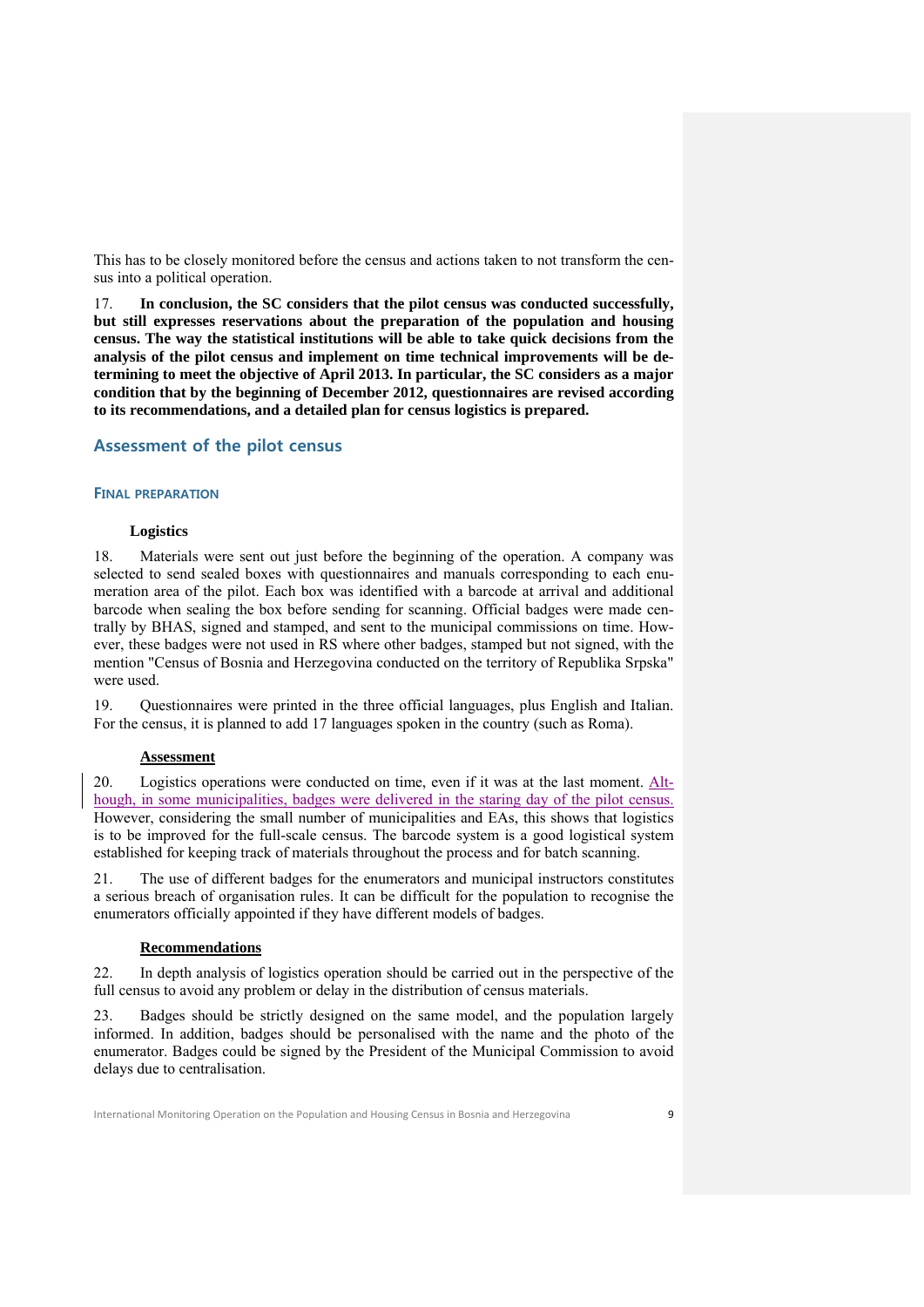#### **Manual of instructions**

24. Two manuals of instructions were prepared: one manual of organisation for the municipal and cantonal commissions, and one manual for enumerators. Manuals were printed in the three official languages and the two alphabets.

## **Assessment**

25. The two manuals of instructions: a) Instructions for Organising and Conducting Pilot Census, b) Manual for Enumerators and Municipal Instructors for Pilot Census" do not present all duties of MCCs and census field staff properly. In particular, the duties of MIs given in the instructions for organisation were found to be very limited and not given in the appropriate manual.

#### **Recommendations**

26. The two manuals – "Instructions for Organising and Conducting Pilot Census" and "Manuals for Enumerators and Municipal Instructors for Pilot Census should be reviewed according to the experience and lessons learned from pilot census and the review of the questionnaires. These are some suggestions to improve the manuals.

- a. The structure of each manual should be more operational oriented, for example describing the duties along the timeline of the operation: one week before enumeration, one day, the first day,…, after enumeration… Specific annexes could focus on particular situation, such as "what to do in case of refusal". Each question should be presented in more detail, giving some examples and possible cases.
- b. The manual for enumerators and municipal instructors should provide the roles of the enumerator and MIs in detail and underline their duties, collaborations between them and with the members of municipal commissions;
- c. Duties of the MI in controlling the coverage of the enumeration and the work of enumerators should be improved and explained clearly in the Manual. Also, the methodology for controlling the coverage of housing units and persons in the field should be improved with more professional approaches such as application of independent visits by the MI to check some basic information for a sample of dwellings in order to measure systematic census errors during the enumeration;

#### **Budget**

27. For the pilot census, the Agency for Statistics of BiH covered all costs, including staff of entities stat institutes. The Agency contracted directly with enumerators, municipal instructors and municipal commissions. Additional costs for travelling or telephone will be also covered by the Agency.

28. Regarding the payment of field staff, including state/entity/municipal instructors, members of cantonal/municipal census commissions and enumerators, a decision was taken the 4 October by the Director of the BiH Agency (an unofficial translation is provided in annex). In particular, in addition to per diem for training days and telephone expenses, enumerators received in urban area, 1.50 KM for each individual form (P1) and 1.20 KM for each dwelling form  $(P2)$ . In rural areas, corresponding amounts were: for  $P1=1.80$  KM and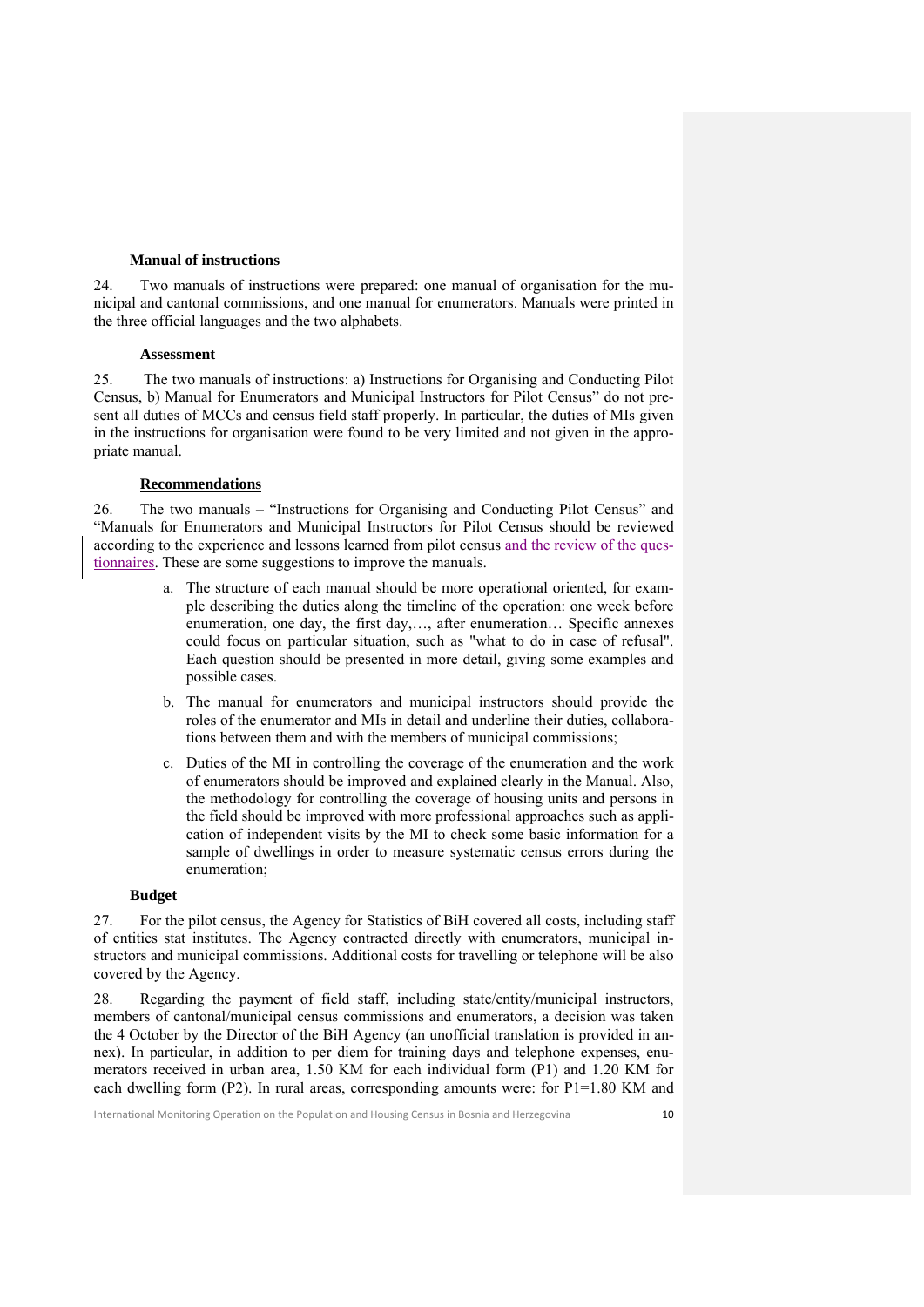P2=1.75 KM. However, it was reported after the operations that this decision would be amended regarding the per diem and telephone expenses.

#### **Training preparation**

29. Training materials were prepared and distributed just in time. Training materials consisted basically in slide presentations, with no trainer's guide. Some exercises were included.

30. State and entity instructors were trained 25-28 September in Sarajevo. Then they trained the municipal instructors, who trained afterwards the enumerators the week preceding the enumeration. Entity instructors were systematically present during the training of enumerators to ensure good transmission and answer specific questions. Candidates selected for municipal instructors and enumerators were all trained. The last day of their training, enumerators had to take a test to decide who would be hired as enumerator and who would be kept in reserve.

## **Recommendations**

31. Training materials should be improved in a more educational way and to adapt them to the target public. Guidelines for trainers should be developed.

## **ENUMERATION**

#### **Conditions and general atmosphere surrounding the census:**

32. A very positive atmosphere was observed during the pilot census operation at all levels of the organizers and respondents. People were usually eager to collaborate with the observers in order to go to the best census possible. They had a lot of suggestions to send as feedback to the Statistical offices. In rare cases, a feeling that the monitoring was linked to a certain lack of confidence of international organisations in BiH statistical institutions was noted.

#### **Particular incidents:**

33. No particular incident was reported during the pilot census. Regarding the observation, observers and members of the SC could conduct their observation with the full cooperation of the municipal commissions and field workers. In one case only, a member of the SC was refused access to the questionnaires by the Municipal Commission, who argued of confidentiality of the information. It is noticeable that the Director or RSIS, present at the meeting, did not intervene to explain the context of the IMO and the Memorandum of Understanding signed by the government.

#### **CENSUS ORGANISATION:**

## **Establishment and functioning of all census bodies**

34. According to the "Instructions for Organising and Conducting Pilot Census", Census Commissions of Local Self-Government -namely the Municipal Commissions- are the direct organisers of the pilot census for the area of every municipality or town and Brcko district in the territory of BiH. The Commissions are responsible for undertaking timely measures aimed to ensure all preparation of the pilot census. In addition, only in the territory of the Federation of Bosnia and Herzegovina, Cantonal Census Commissions were established to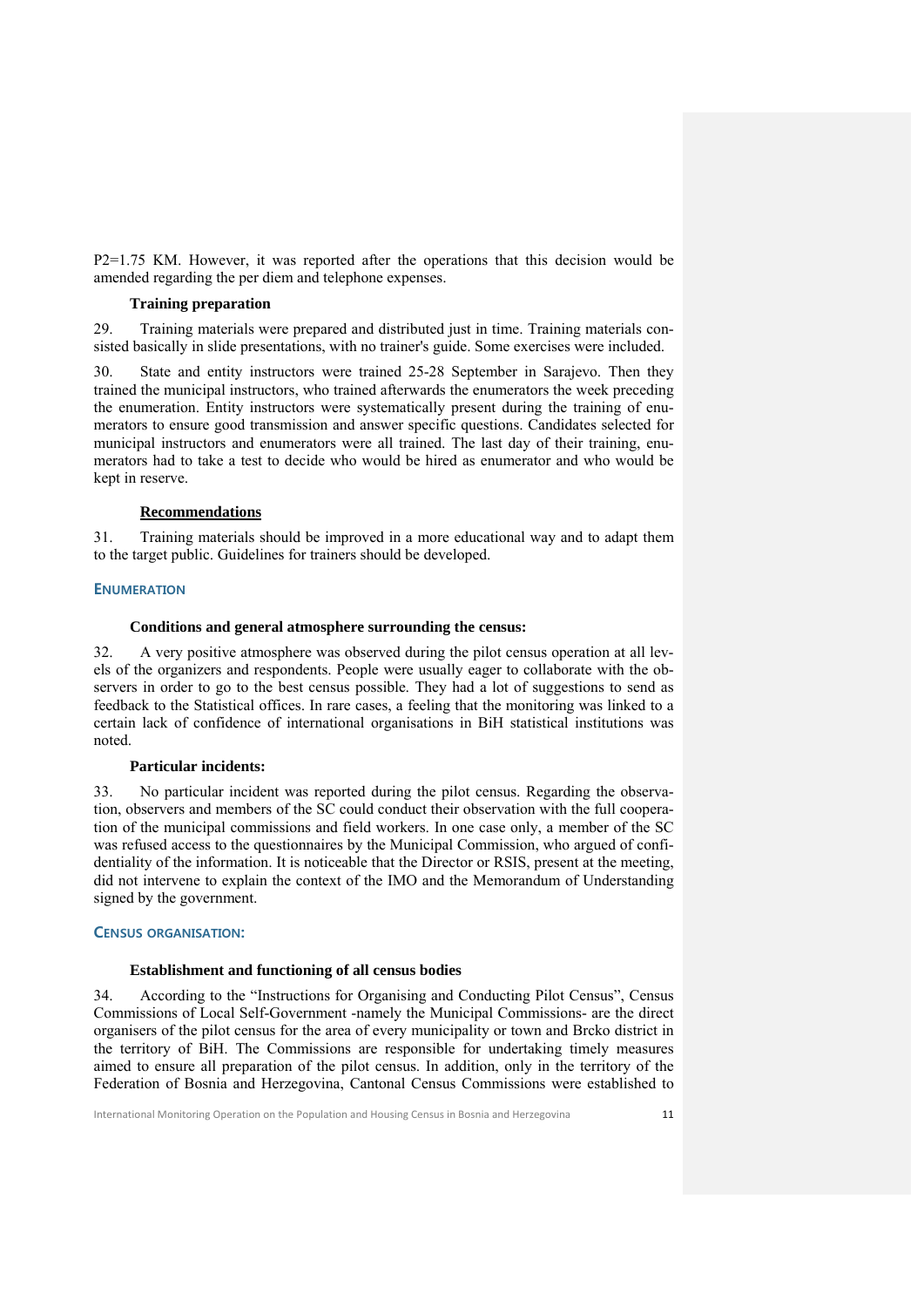supervise activities related to the preparation, organisation and implementation of the pilot census in the territory of the canton.

35. The municipal census commissions (MCCs) were established everywhere with three members composed of one representative from the municipality, one representative from cadastre office and an entity instructor from FBiS or RS. There was one exception that was observed in Banja Lukca where the Entity Instructiorn (EI) was a statistician teaching at the University of Banja Luka. In general, all members of MCCs were functioning well and were motivated to undertake the activities of the pilot census efficiently.

36. The Cantonal commissions in FBiH consisted of 2 persons: one representative from regional department of FBiH and another from cantonal administration. The role of the cantonal commissions is mainly coordination and supervision of the work of MCCs, however its role was not clearly observed in the pilot census.

37. The representative of the cadastre office of RS in MCC had stronger role than the one from FBiH. This might be due to direct involvement of the cadastre offices of RS in the preparation of census maps whereas this work is carried out by the private company at the Federation level. In FBiH, representatives of cadastre were from the municipality and in RS from the entity geodetic administration.

38. The Entity Instructors (EIs), statisticians from the Federal Office of Statistics (FOS) and RSIS, played a key role in the implementation of the pilot census activities in municipalities. Almost all EIs were professional statisticians with long experiences in producing statistics, carrying out sample surveys and dealing with logistic issues. They all seemed dedicated to ensure that this pilot would be very successful.

39. As not seen in many other censuses, in the pilot census, the members of MCCs were actively involved in controlling the boundaries of Enumeration Areas, controlling the work of MIs and enumerators in most places. Most of the municipalities had only one EA in the pilot census, therefore the MCCs could spend more time in controlling the fieldwork rather than in field organization, logistic issues and monitoring the enumeration.

#### **Selection, appointment of all census staff**

40. The procedure for selection of enumerators and municipal instructors was almost identical in all municipalities. The MCCs were provided with a list of unemployed persons that included 3 times more than the requested number. Before training, a test and an interview were conducted for each of the candidates to check their communication skills. The time for selecting census staff was very short and the MCCs expressed their concern about the feasibility of this procedure in the real census. Furthermore the first test was actually an application with census style boxes to test the handwriting only. According to some MCCs, handwriting test could be passed by everyone and did not help to make a good selection of enumerators. The last day of their training, enumerators had to take a test to decide who would be hired as enumerator and who would be kept in reserve.

41. In some rare cases, due to lack of time, the unemployment office sent a full list of unemployed people with university and college education. This entailed difficulties for the MCC to select enumerators and MI.

42. Some MCCs criticised the method used by the unemployed offices to select candidates. Some candidates were selected randomly, while the others were selected directly by the unemployment office. There are few cases that the candidates have physical limitations in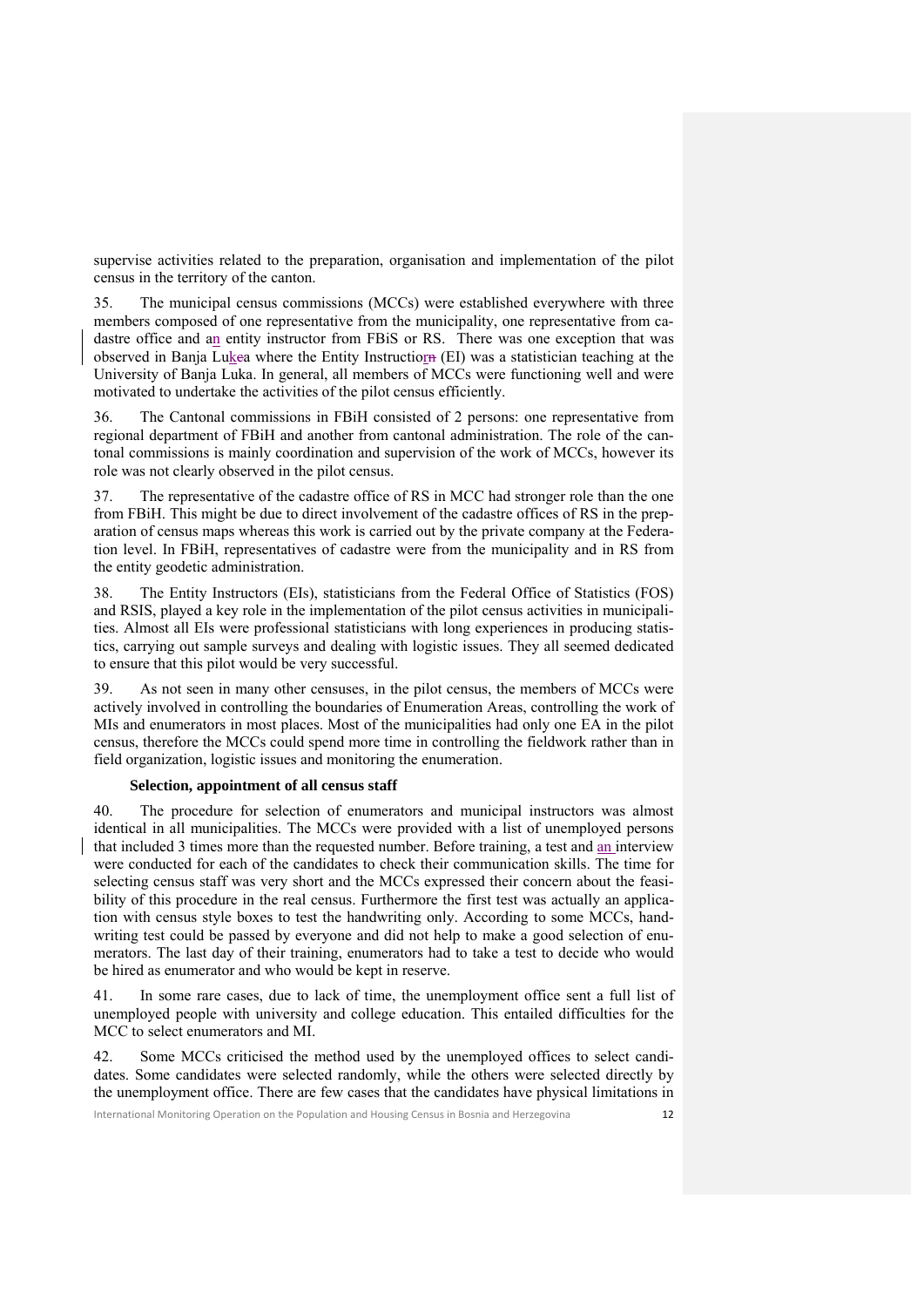walking. Therefore, selection criteria of potential candidates for enumerators and MIs should be clarified considering physical capacity as well as communications ability to undertake this assignment.

43. The enumerators were almost all relatively young, with a balanced gender mix. They all had very good communication with the respondents and appeared to have quite well assimilated the instructions.

Training was very often considered as too short and not necessary adapted to public. It seems that the same slides were used whatever the category of trainees (EI, MI or enumerators).

45. In some rural areas, MIs and enumerators had difficulties to travel to the assigned EA. Because of lack of public transportation they had to use their own cars with no financial support. They expressed concerns if the same situation would happen for the real census.

46. Most of the MIs were well trained and worked very closely with the enumerators, mainly for controlling the census questionnaires.

47. Finally, it was noted that none of the enumerators had received and signed their contracts. Only MCC members had signed a contract with BHAS before the beginning of the pilot census.

#### **On time supply with census materials**

48. Everywhere the census materials arrived either on Thursday or Friday preceding the first day –Monday- of the pilot census. In some places, badges were received in the morning of the first day; therefore the enumeration started a little bit late. The badges used in RS were different from the one prepared by the Agency (see above). The MCCs in RS were not aware that official badges were prepared by the Agency.

49. Posters were received early enough by MCCs and distributed in the field before the pilot census, except in RS (see above).

50. Some MCCs complained about the timing of census materials delivery and suggested that it should be earlier enough to organise the fieldwork. Some enumerators run out of pen and correctors during the fieldwork and had to wait for supply from the Agency, as they were not allowed to buy any. However later on they were allowed to buy because no reserves particularly for correctors and pen were available.

51. Some municipalities asked for additional questionnaires. The Agency supplied the additional questionnaires on time. In some case, because of a lack of questionnaire, enumerators were obliged to switch from Latin to Cyrillic forms, but using same alphabet they were using. The only problem was, in some place, the time needed for receiving a new set of questionnaires; sometimes it took 3 days because of the weekend. For example, in Ugljevik, they received too few Cyrillic alphabet questionnaires and reacted immediately to get extras without any reaction from RS central level. In Orasje they received too few Croatian language questionnaires and were waiting for supply. They solved this problem by using Latin alphabet forms fortunately without any respondent reactions.

52. Enumerators were all very recognizable with badges and the logos on the questionnaire bags. Some MCCs proposed the badges should be with a picture in the real census otherwise the badges can be easily replicable and could be misused.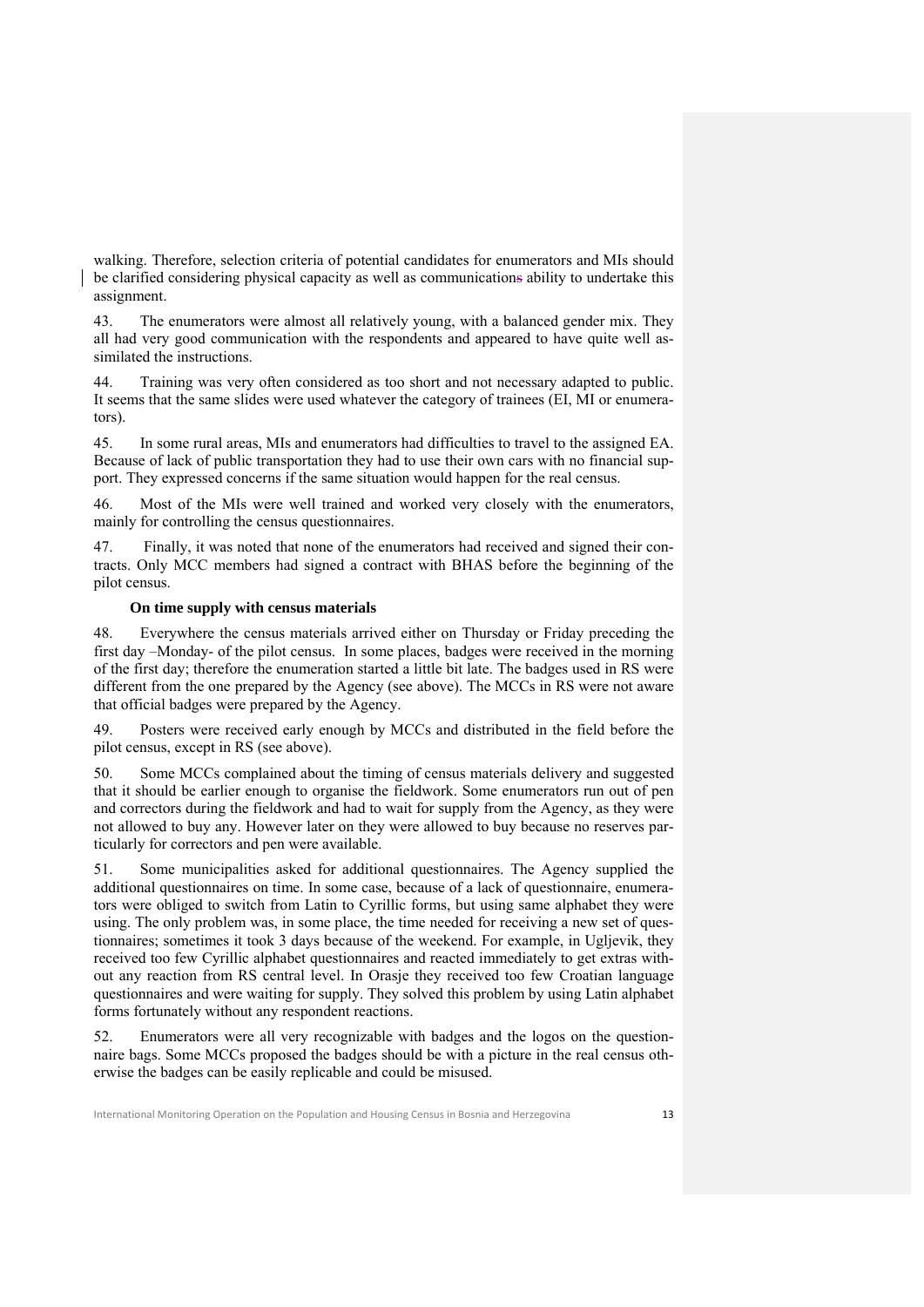## 53. All enumerators and MIs had signed a declaration for confidentiality.

## **Provision of working space**

54. All municipalities allocated a room that could be locked for storing census materials and holding a meeting among MCC members and census officials. MCCs expressed that the allocated room for pilot census was used only for this purpose and kept locked to ensure the security of the census materials. For some municipalities, at least at the beginning, the room was still occupied by the material of the elections.

55. Some MCCs said that for the real census the conference room would be used for census activities. On the other hand, some of them mentioned that they might not find enough space for the real census in the municipality premises, as they do not have any idea about the number of EAs, enumerators and MIs for the real enumeration.

## **Communication among census participants**

56. Overall communication among MCC members, MIs and enumerators was very good and no incident was observed showing lack of communication among field staff. Mobile phones were available to all field staff in the municipalities. The list of MCCs members, MIs and enumerators including their phone numbers were also given to international monitoring group as two lists - one for FBiH and the other for RS.

57. MIs were able to have daily communication with the enumerators to check the fieldwork and the census questionnaires. Considering that most of MIs were supervising only one or two enumerators, there was no problem of time allocation for MIs to supervise and control the enumeration.

58. On the other hand, there was very weak communication between RS and BiH officials at municipal level. This was mentioned as a problem in the municipalities that have some enumeration areas divided in two by the boundary between FBiH and RS.

## **Assessment**

59. The composition of MCC was well designed to organise and implement the enumeration. The three members, one from the municipality, one from the cadastre and the entity instructors complemented one another adequately. In all municipalities, the MCC functioned very well and cooperated efficiently with other members and field staff. This combination will be replicated in the real census, even if the number of members of MCC will be higher.

60. It seems that MCCs were not aware of the purposes of allocation of workspace for the census. Therefore they do not have any idea about the size of working space needed for the real census. And also what kind of IT equipment they would need in the real census. In this regard, the pilot census did not provide any feedback from the field.

61. The unemployment office implemented the first step for selection of MIs and enumerators with no specific criteria considering the ability for communication or difficulties to walk for the fieldwork. In this case, out of the potential candidates, there might be a risk not to find appropriate enumerators and MIs.

## **Recommendations**

62. Unique badges should be used for all census actors in the territory of BiH and RS (see above).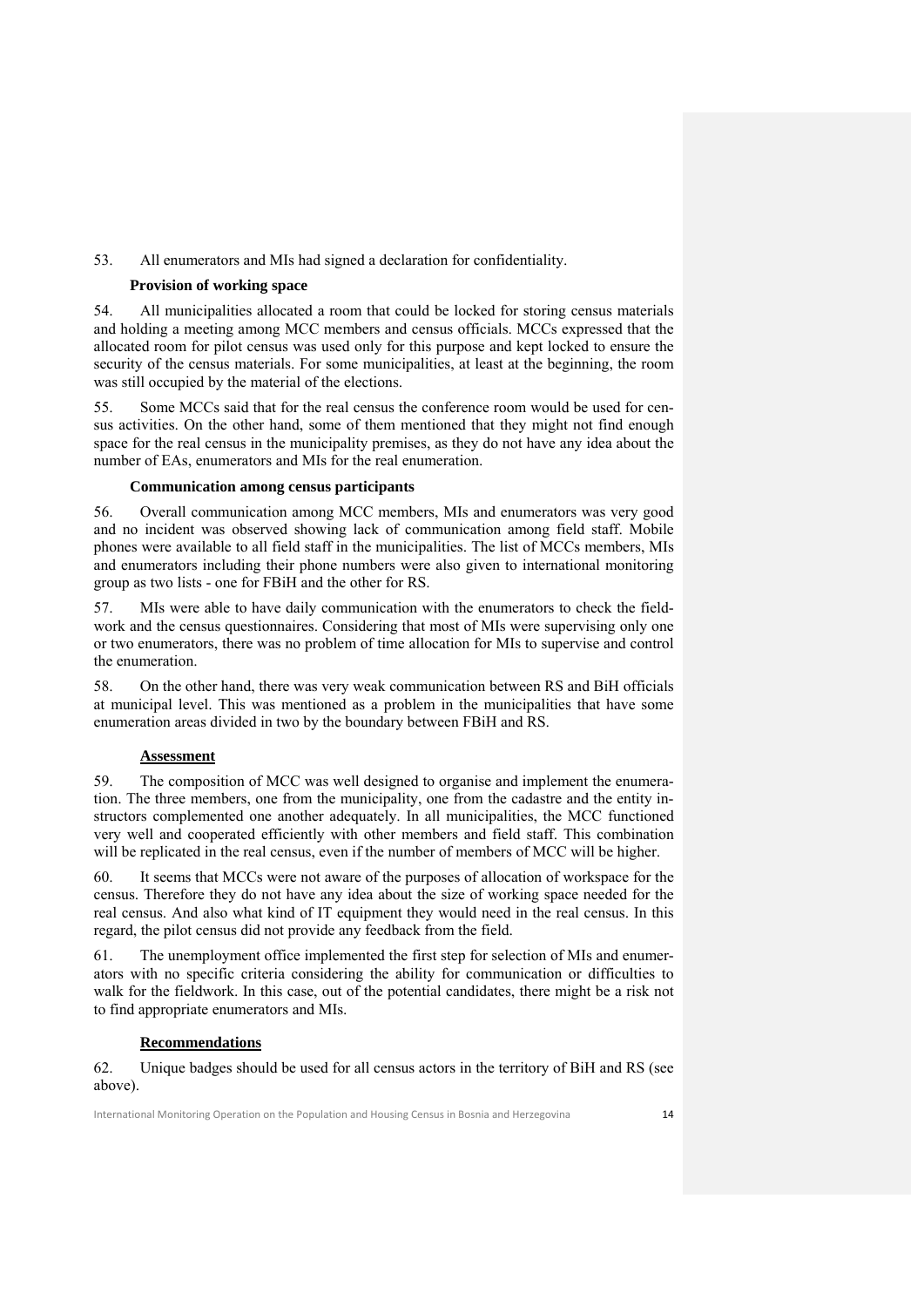63. Organization of the pre-enumeration activities including appointment of MCC members, selection of MIs and Enumerators, preparing the working space with its specifications, training methods and facilities, the provision of IT equipments needed in the census bureau should be started few months (2, 3 months) before the enumeration to check if all municipalities would be able to prepare everything before the enumeration.

64. In most municipalities, distribution of the posters was undertaken by the secretary of the quarter (mahalle) who is not officially involved in the pilot census according to the instructions for Organisation. If this method is adopted, the secretary of the quarter should be included in the field organisation and their roles included in the manual.

65. The procedure of selection of the census staff should be reviewed taking into account the following suggestions-some of them proposed by the MCCs:

- a. To start the procedure at the beginning of February 2013 in case of April 2013 census. The procedure should include a public announcement and select only candidates who apply for this assignment and do not assume that each unemployed person is interested and qualified to take part in the census.
- b. The criteria and method for selection of enumerators and MIs should be explained in the advertisement. The expected remuneration (salary, transport and telephone costs and other covered reimbursable items) should also be publicly available. This will filter the interest and include candidates who know what is expected.
- c. To strengthen the entry tests by including some questions to check the understanding level for the census questionnaires/forms and other issues.
- d. To select enumerators close to region of enumeration to avoid transport costs and provide local knowledge of the terrain especially in rural areas.

#### **EVALUATION OF SUPERVISION**

#### **How municipal instructors controlled the work of enumerators**

66. In all municipalities, the MI controlled the work of enumerators every day. In most places, the MI controlled the census questionnaires that were completed the previous day every morning, while in some places the MI controlled the census forms every day in the evening. It was frequently observed that the MI controlled the form together with the enumerator. When the MI met with the enumerator to control the forms, they also discussed specific cases or some questions for clarifications.

67. According to the "Instructions for Organising and Conducting the Pilot Census", one of the duties of the MI is to monitor the work of enumerators with regular visits in the field and reviewing the completed census forms. In the pilot census, MIs visited the enumerator or controlled the forms every day. As most of the MIs were responsible for only one enumerator, everyday visit was not a problem for them; however, some MIs expressed their worries about the feasibility of this method in the real census.

The MIs controlled the work of the enumerators only through controlling the census questionnaires, there is no other way described in the Manual to monitor or control the work of the enumerators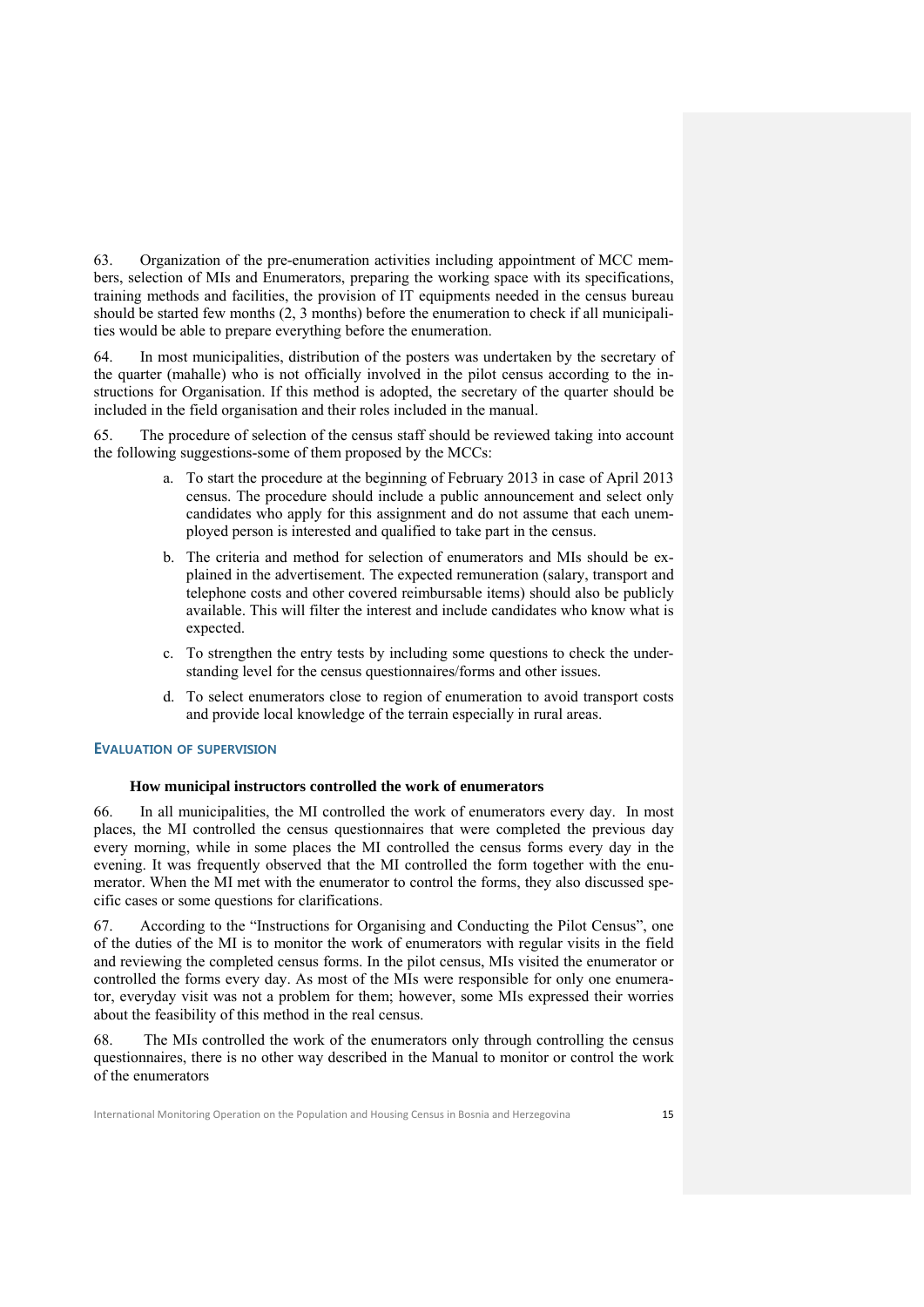## **How entity instructor controlled the work of municipal instructors and enumerators**

69. Entity instructors were very active in all activities including the training, control of the work of MIs and enumerators, quality control of census materials during and after enumeration and preparing preliminary results of enumeration. Most of the time, the EIs worked with MIs closely and even controlled the census forms together.

In the pilot census, EIs had time to control every questionnaire during the field work. However, some of EIs emphasized that it is not possible to replicate this work in the real census.

## **How filled census questionnaires were controlled**

71. Each questionnaire was controlled by MI every day. At the end of the enumeration, the MI and the enumerator went through all the questionnaires, ordered them by numbers as in the control book.

72. After completing the fieldwork, EIs went through all questionnaires and crosschecked with control forms and finally summarized for the quick-count. Barcodes for sealing EA boxes were in place and all appeared very professional.

## **Monitoring of the enumeration**

73. In the pilot census, EIs in FBiH and RS played a key role for monitoring the enumeration. Nevertheless, in most of the municipalities, MCC and often the president followed carefully how things were going in the field, including sometimes managing refusals.

74. The enumeration was monitored through the daily report prepared by the EIs with key points of the enumeration: number of P1, P2, refusals, empty dwellings, etc. This report was sent to the cantonal census commissions in the FBiH and to the Entity Census Commissions in the RS.

## **Assessment**

75. According to the "Instructions for Organizing and Conducting the Pilot Census", the MIs controlled the census forms during the enumeration. The instruction gave also many responsibilities to the EIs for "controlling the work of enumerators in households", "control of the enumerated units", "quality control of the census materials" and "coverage control and checking the accuracy of the census materials". The field observation indicated that the EIs are key actors for monitoring the enumeration and controlling the census materials. In the pilot census, EIs were able to supervise and monitor the work of both MIs and enumerators. However, it seems that this method cannot be replicated in the real census considering that there will be many EAs in one municipality and EI would not be able to control all questionnaires and work directly with the enumerators.

76. The methodology prescribes the use of the form P-18b to record the observation of the MIs when controlling the work of enumerators in households. During the Pilot Census, MIs were not well informed when and how they should fill this form. Part I and II of the form only allow record observation for one household. According to instructions for organization, EIs are also responsible for controlling the coverage of enumeration by checking whether the enumerator has visited all buildings in specific EA.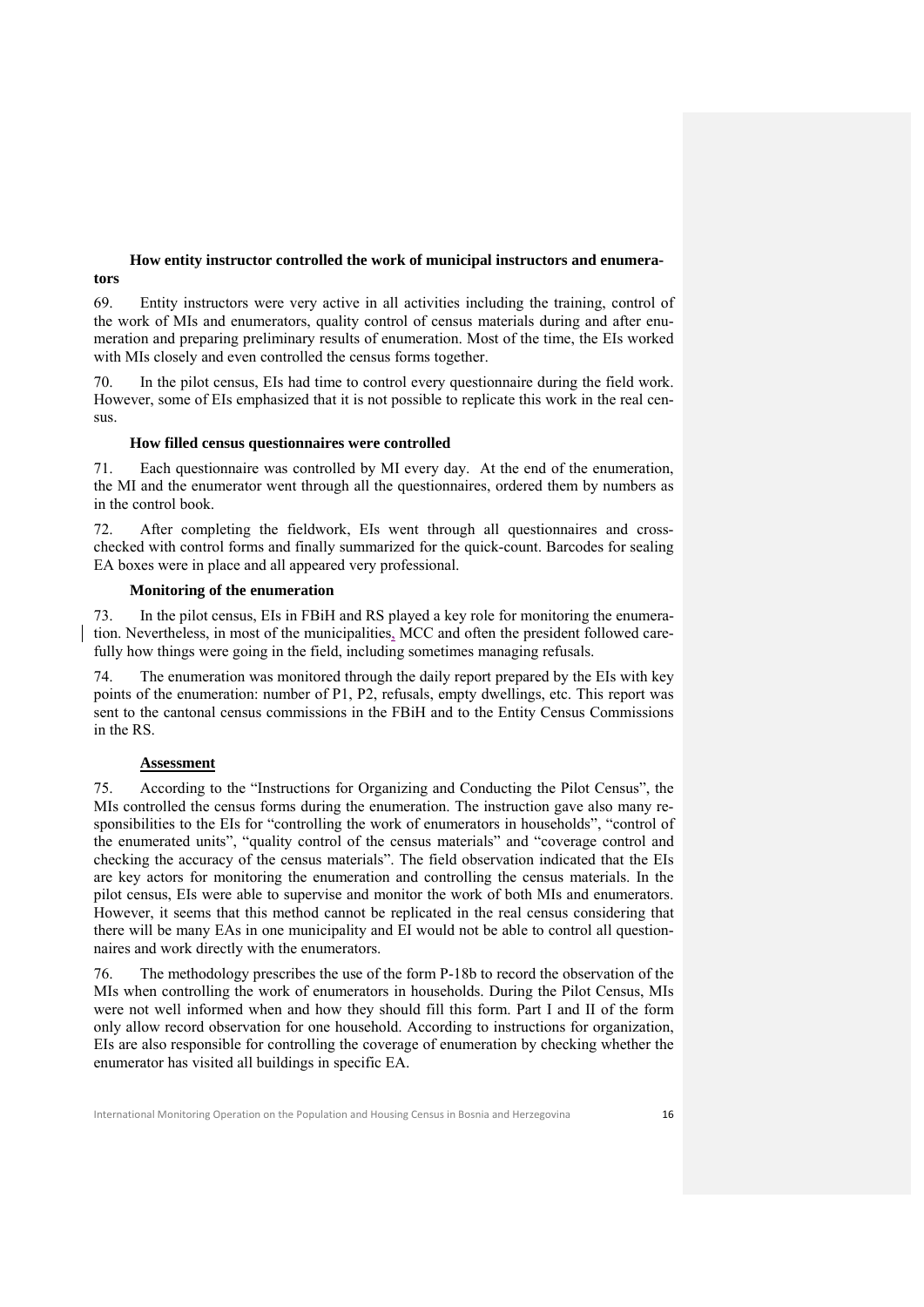77. Regarding the daily control of the census forms by the MIs, there were different practices among the municipalities. In some places, the MIs had a meeting with the enumerators every evening to control the questionnaires. After controlling the questionnaires, MIs collected the questionnaires that do not have any mistakes and stored the completed questionnaires in the room used for pilot census activities. On the contrary, most of the enumerators had a meeting with MI in the morning and were keeping the questionnaires with them until the end of enumeration. Collecting the questionnaires on a daily basis and storing them in the municipalities will require enough space for storing all questionnaires in the municipality. The instruction for organization of the pilot census does not explain explicitly how this work will be undertaken; therefore there were different applications in the field.

78. Reporting procedures for monitoring the fieldwork and the progress of the enumeration are not explained in the instruction manuals. Nevertheless, in the pilot census the EIs were preparing a daily report for basic statistics and sent to the entities to monitor the progress in the enumeration. This method might be successfully implemented in the pilot census, but it was not possible to evaluate the system in the field. It should be mentioned that without using any technology for collecting data, it might not be possible to monitor the field work appropriately.

79. The roles and responsibilities of MIs are not given in detail in any instruction. It is given briefly in the instruction for organization but no instruction is provided in "Manual of Enumerators and Municipal Instructors for Pilot Census".

## **Recommendations**

80. Instructions for monitoring and controlling the enumeration should be reviewed and responsibilities of each participant, in particular the EI and MI, should be explained step by step. Special attention should be paid on how the roles of census actors complement one another.

81. Some suggestions to improve the role of EI and MI:

- a. Main duty of EI is to supervise and control the work of the MCC and MI. In this regard, EI should work very closely with the members of MCC to follow up all activities according to the given work plan and time schedule. Also, EI should monitor the work of the MI periodically to understand whether the MI accomplishes their duties properly and on time.
- b. Main duty of the MI is to supervise and control the work of enumerator and visit some households to check the work of enumerator. Also MI should be responsible for checking the coverage of enumeration by controlling some of the enumerated households and empty dwellings in the field. For this purpose, households to be verified can be sampled. For example, ten percent of enumerated households and fifty percent of empty dwellings could be revisited by the MI for coverage control.
- c. The duties of EI and MI should be described for each specific phase of the enumeration. For example, the duties can be given under three titles such as activities before enumeration, during enumeration and after enumeration.

82. Part I and II of the Form P-18b should allow to record observations at least for three households. In addition, a new part should be added in the form to record findings on cover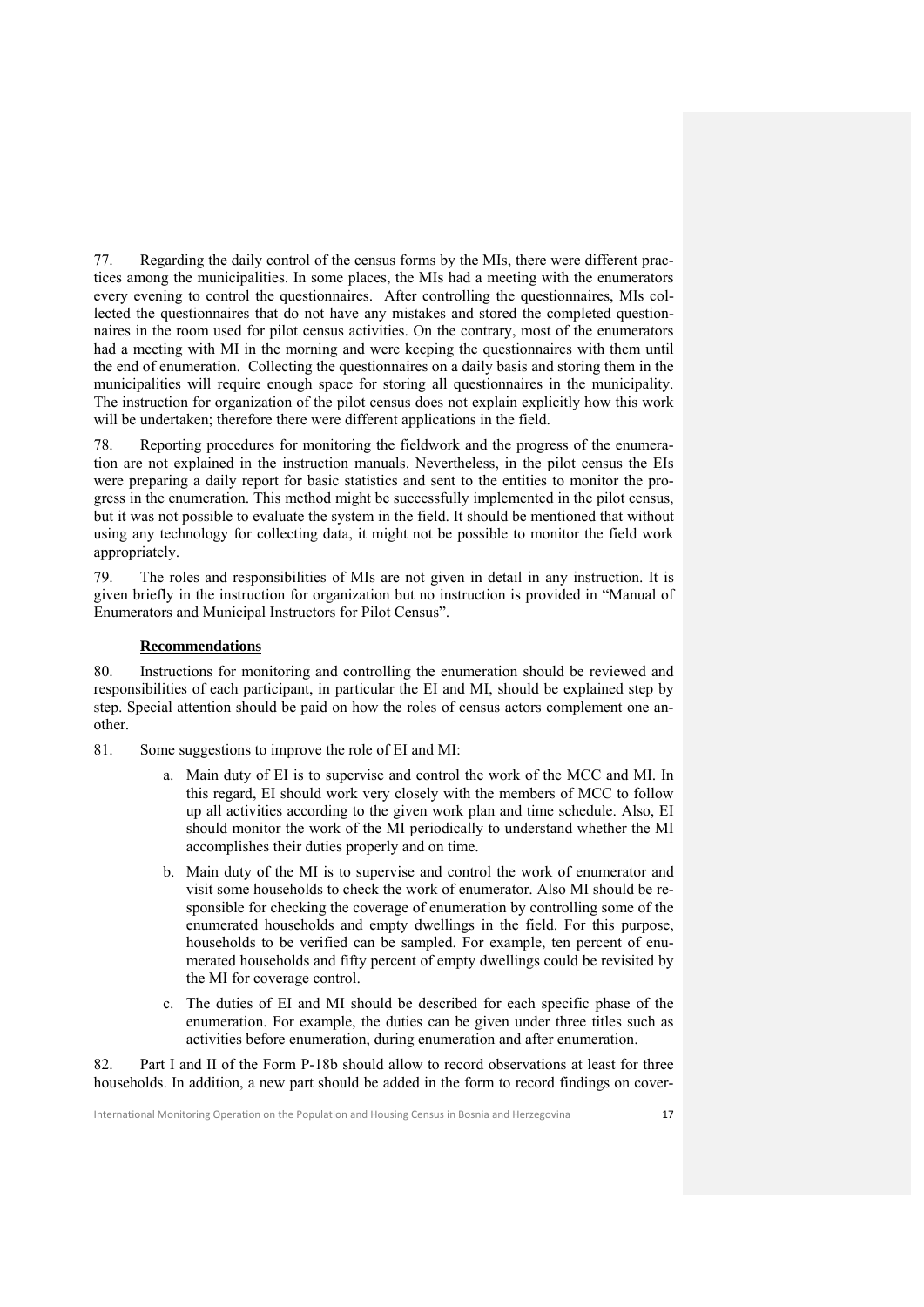age of enumeration when controlling some of the enumerated households and empty dwellings in the field. Finally, MIs should be well informed about the purpose of this form and should be trained when and how they should filled the form.

83. As suggested in the previous IMO reports, it is strongly suggested that a system for monitoring the enumeration and quality of the work undertaken by census actors be clearly identified. A web application or other technological tool such as SMS text message should be used to collect daily information and evaluate the results. In the pilot census, this important part of the field organization was not tested. According to the monitoring system, the roles of MCC and other census actors would be revised and equipments needed for this system should be identified and purchased.

#### **CENSUS MAPS AND EA DESCRIPTION**

84. For the pilot census only EA maps were used, one for each EA. A map was also prepared for BiH to show municipalities where the pilot census was conducted. Maps were printed by BHAS, from PDF files received from FBiH and RS.

85. All EA maps were in colour, in A4 or A3 format, and in some cases in A2 format for some areas in RS. EA maps included orthophotos in background, and polygon vector layers representing boundaries of Entities, cantons in FBiH, municipalities, settlements, statistical areas, and EAs. A line vector layer was representing street names, and a point layer was included to indicate addresses for buildings, when available.

86. To each EA map were associated information on names and codes for the administrative and statistical units, a list of available addresses, a description on the location and characteristics of the EA to help enumerators and municipal instructors to identify EA boundaries in the ground (for maps in RS on a separate sheet). An arrow on the map indicated the point from where the enumerator had to start field operations, assigning consecutive numbers to dwellings, households, and buildings. Figures 1, 2, and 3 show an example of the EA maps used in the pilot in FBiH, RS and DB.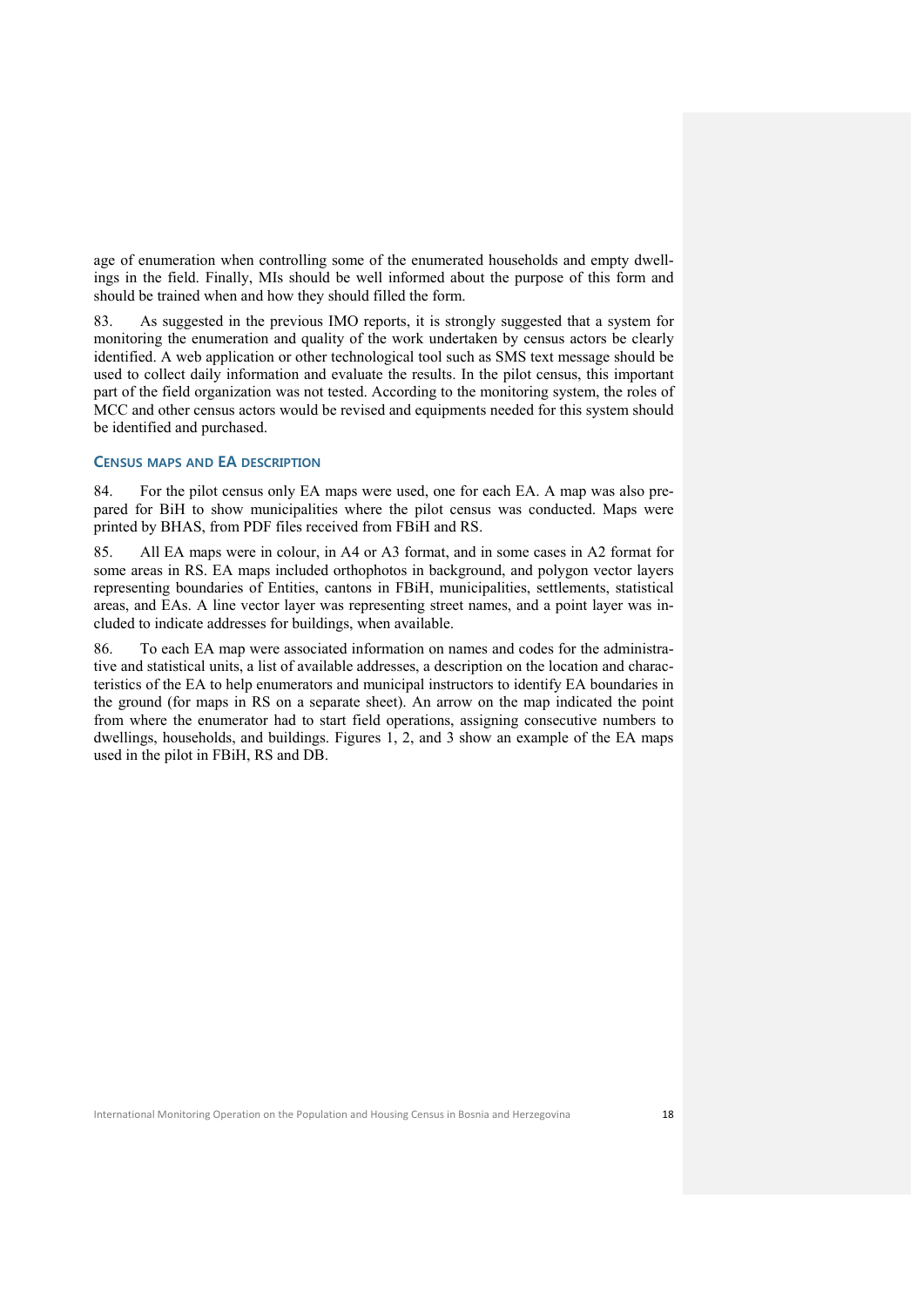

Figure 1. Example of an EA map used for the pilot census in FBiH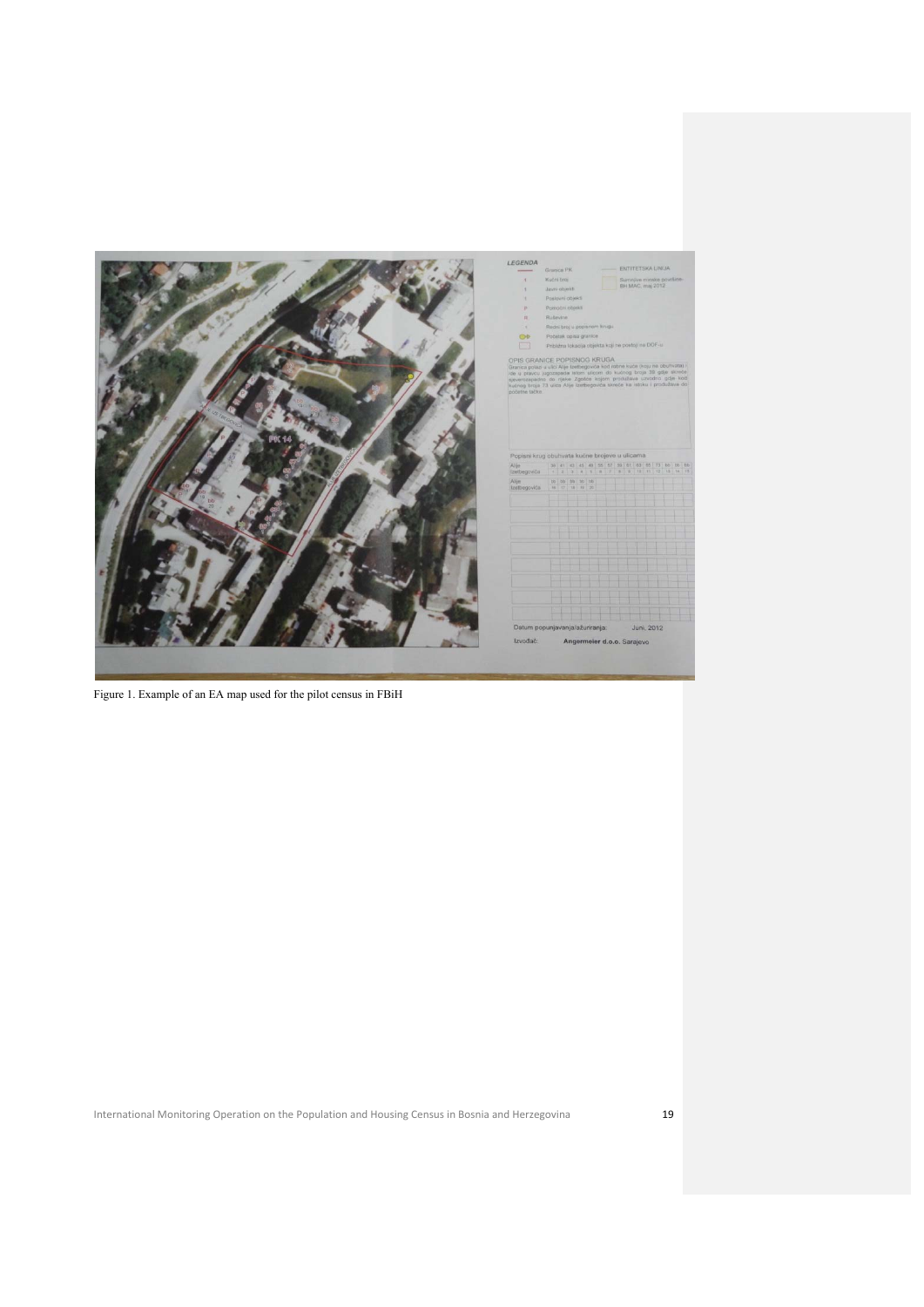

Figure 2. Example of an EA map used for the pilot census in RS



Figure 3. Example of an EA map used for the pilot census in DB

International Monitoring Operation on the Population and Housing Census in Bosnia and Herzegovina 20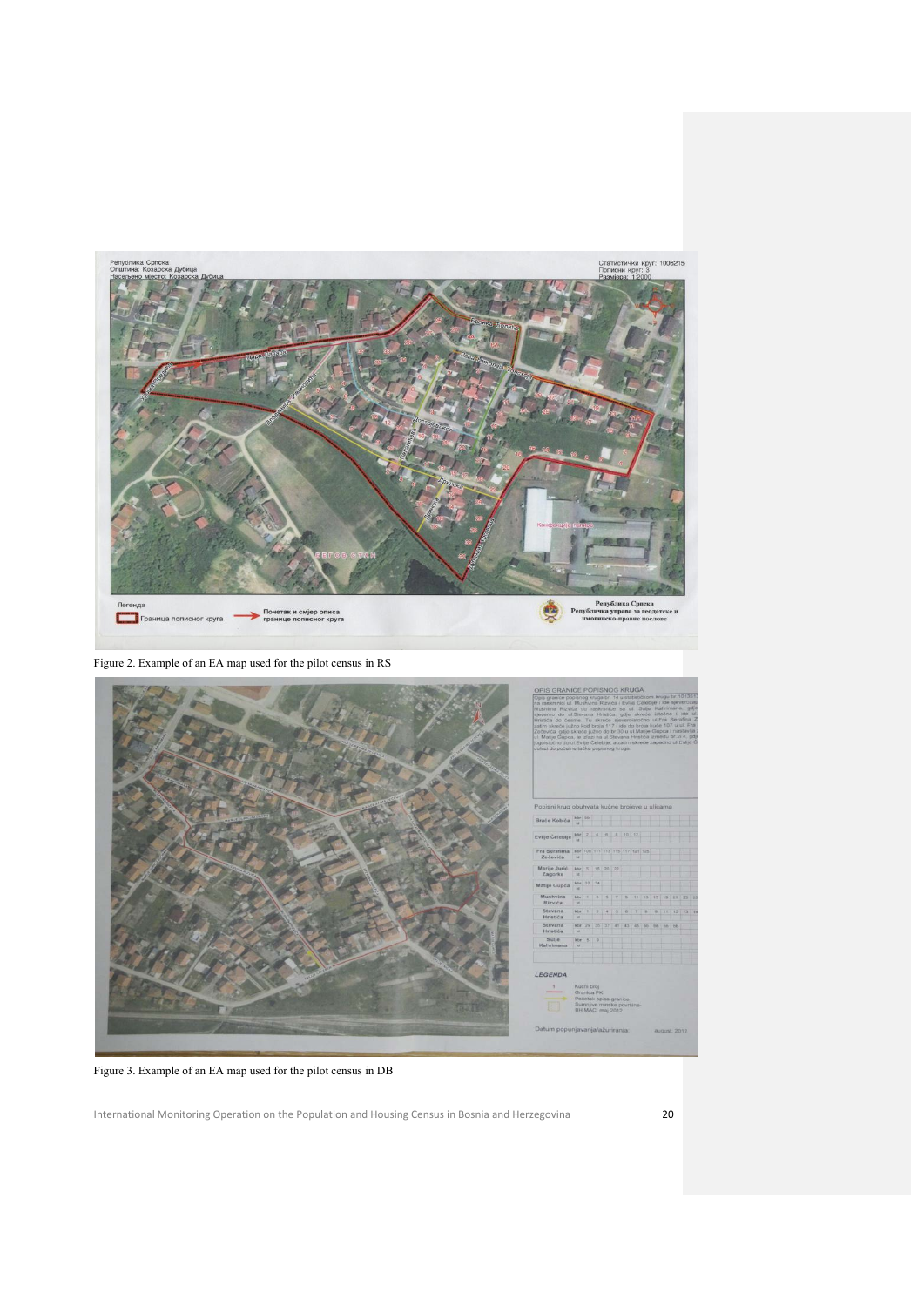87. The EA maps used in FBiH, RS and DB present several common elements and some differences. The main difference is the system of addresses used by Entities and in DB:

- In FBiH, addresses were updated in the field and reported on the map for each building (each building can have more than one address). When the address was missing, "*bb*" was reported on the map. In addition, a new ID code was assigned to each address from 1 to N within each EA. Enumerators did not use the ID code during the pilot.
- In RS, addresses were also updated in the field but not for all the EA maps used in the pilot. When the address was missing, no number was assigned to buildings.
- In DB, addresses were updated in the field during 2010, and reported in the maps. When the address was missing, "*bb*" was used, but no additional ID code was assigned to building addresses.

88. The observation showed that EA maps provided in general good orientation to enumerators within their assigned areas and that EA boundaries were in most of the cases easily recognised on the ground. In Gacko municipality, and in general in large EAs of RS, the small-scale maps did not allow a clear identification of buildings. In Grad Mostar, Vihovici EA, both the EA boundary and the area inside the EA were unclear and disorienting. In the latter case, the EA was split into two EAs. In the municipalities of Bihac and Cazin, in FBiH, no street names or addresses are available.

89. A considerable amount of new buildings not reported on the maps was observed in some EAs, due probably to the outdated orthophotos used. The use of the ID codes on census maps in FBiH did not created confusion to the enumerators.

90. Addresses reported in the EA maps were missing or were different from the ground, almost everywhere with different proportions.

91. Enumerators usually ticked on their map the buildings already visited, but no systematic mechanism was followed to keep track of the visited and not visited dwellings in the same building. It was observed that in some cases Enumerators listed on a notepad nonvisited dwellings.

92. Because of the limited number of EAs used in the pilot census, was not possible to observe the eventual overlapping between adjoining EAs This aspect would have been particularly interesting to observe, especially along the boundary line between the two Entities. Unfortunately, no cases of two adjoining EAs were selected across the line, as it was decided with a technical note requested by the SC in June 2012, on the selection criteria established for the EAs of the pilot census.

## **Assessment**

93. In comparison to the previous assessments made by the SC on the census maps, it was noted a considerable progress in census mapping from both Entities and DB. EA maps used for the pilot census show significant improvements in terms of technical characteristics in line with international standards and in terms of uniformity across BiH. However, some elements remain a concern for conducting a full census operation. Others require some technical improvements in order to increase further quality conditions for the general enumeration.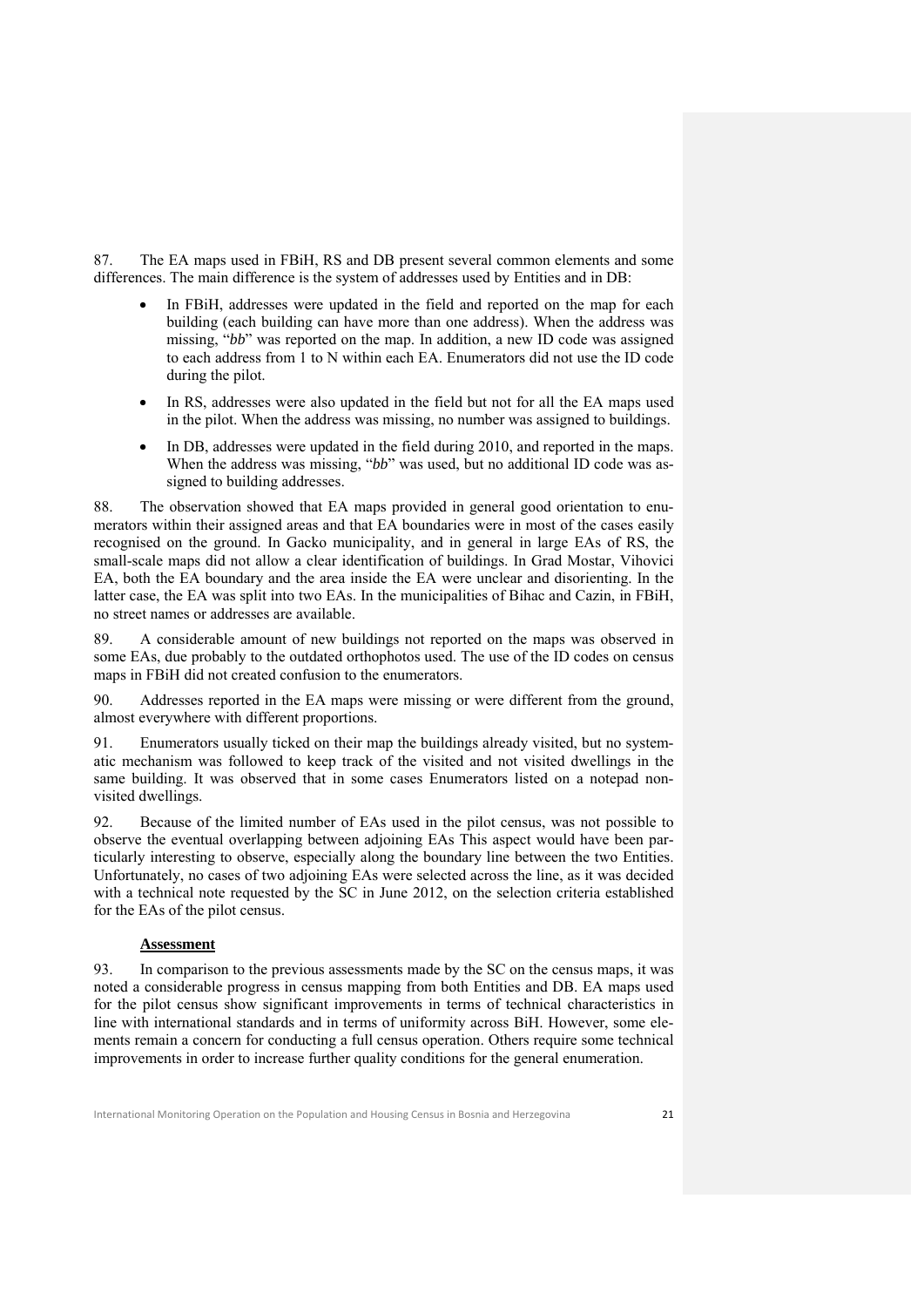94. This assessment was based on the observation of the pilot census operations and on the basis of information reported in specific meetings held in 30 and 31 October 2012 with the Directors and staff from the Institutes of Statistics of RS and FBiH and the BHAS, Representatives from Geodetic Administrations from both Entities and DB, Representatives from the private companies working in the FBiH for the preparation of census maps.

95. Additional elements of the assessment maybe considered when will be available the results of the analysis of the data collected with the pilot census, as well as the results of the PES. As an example, it was observed during the pilot census that in many cases the number of enumerated households were significantly different in comparison to their estimated numbers. This may led to the need of adjusting the size (and boundaries) of demarcated EAs, in order to ensure that about 80-100 households are assigned to a single enumerator.

96. The main concern of this current assessment is the unreliable address system in BiH, and the missing or erroneous addresses reported on the EA maps. Indeed, the present coding scheme at building level does not ensure a direct link between maps, control form and questionnaires. This does not allow implement an accurate control on the coverage during and at the end of the enumeration, and may have consequences on the quality of data processing activities and for census dissemination purposes. Even though no main coverage issues were observed during the pilot exercise, it is expected that during the full census state/entity/municipal instructors will be not able to check the coverage of EAs without a coding scheme at building level which allows the exact identification of each building from the control form/questionnaires, and vice versa.

97. A second concern is the absence of a systematic mechanism to manage (from the enumerator) and to monitor (from the Municipal Instructor) the coverage of dwellings inside buildings with one or more dwelling. The observed practice followed by enumerators to put a tick on visited buildings is sufficient for buildings with one dwelling, usually in rural areas, and the use of notepad to list visited and not-visited dwellings may be useful but not sufficient. No forms were provided to enumerators for tracking the dwelling units in which was not possible to access, and the number and dates of the second and third visits. The fact that enumerators were usually from the same areas of their residence helped them to remember in which housing units they had to come back. However, the absence of such procedures for classifying visited and not visited housing units, may pose an issue of under-enumeration.

98. A third concern is the need that emerged in some observed EAs to update maps, since a number of buildings were not present on the maps, as some observers reported. As mentioned above, this could be due to the use of outdated maps in some areas. Therefore, it would be useful to investigate in which areas a map updating exercise would be need prior to the general enumeration.

99. Some other minor technical problems were noted:

 The scale of EA maps used for the pilot census was in general suitable for orientation and identification of buildings. In RS small scale maps were used for large rural areas, in A2 format. However, even with this format was difficult in specific areas to locate buildings and to read address numbers from the maps. It is suggested to use only A4 and A3 formats for EA maps, and for large areas to represent the whole territory of the EA at small scale, and in addition large-scale maps only for inhabited places within the EA.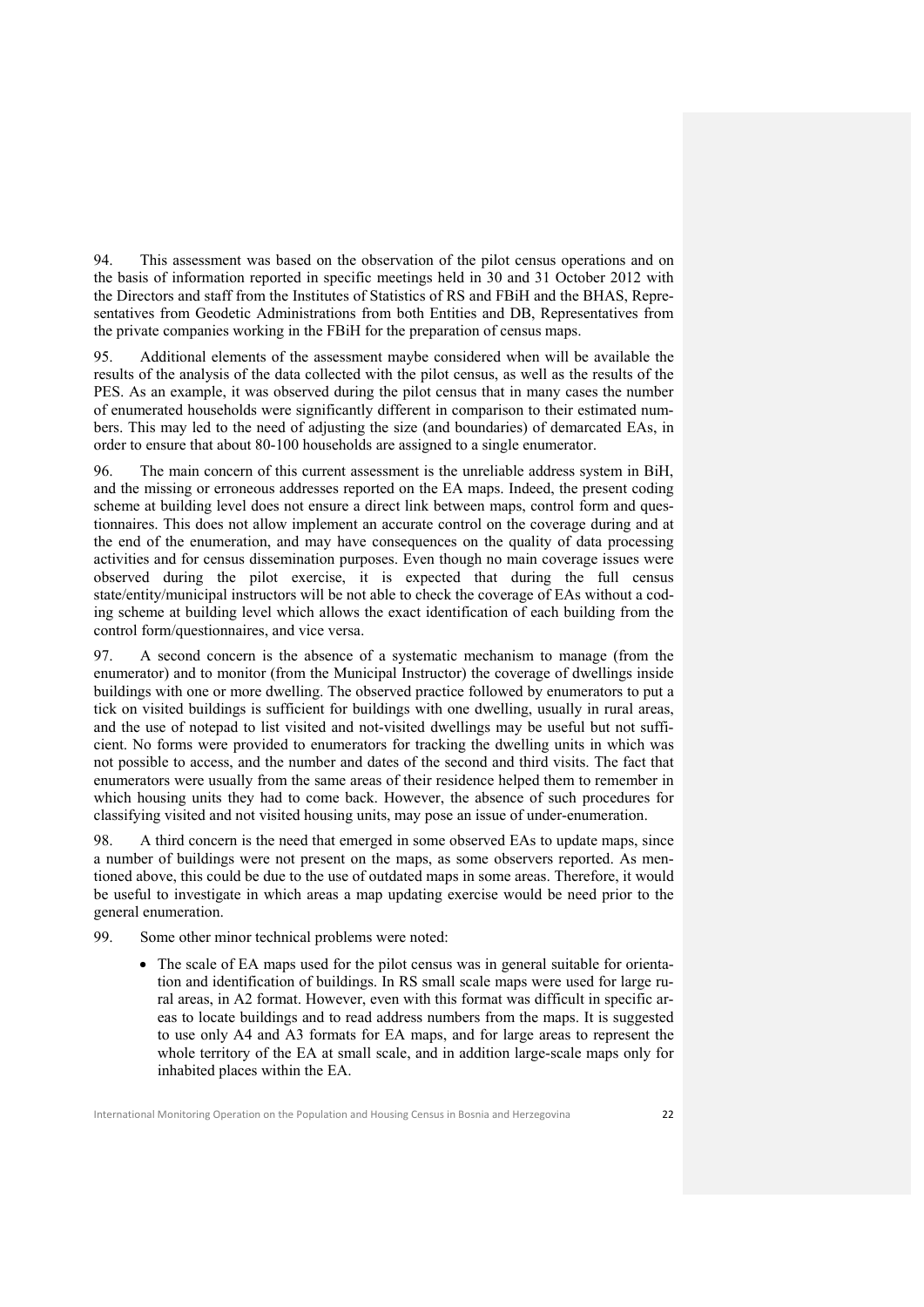• The location of EA maps in the municipality was easy for the pilot census because of the limited number of EAs involved. However, for the full census state/entity/municipal instructors may have difficulties to locate single EAs in the Municipality. Therefore, it is suggested to add on each EA map a small-scale location map showing where the EA map is located within the Municipality or Settlement.

100. In addition to the assessment of the census maps used for the pilot census, an assessment on the cartographic preparations for the full census was also made.

101. In RS, cartographic work has considerably improved and progressed since the Geodetic Administration started to collect orthophotos derived from aerial photographs taken in 2012. The work is shared between the premises of the Geodetic Administration in Banja Luka and Bijelijina. The orthophotos are provided by a foreign contractor in the framework of the EU funded project "IPA-spatial information services for Bosnia and Herzegovina-phase 2: digital orthophoto maps". It was reported that about 29% of the orthophotos had been delivered and that the remaining part would be collected by mid-December 2012, when the whole territory of RS would be covered by updated orthophotos. An updated detailed plan was provided together with a map showing which municipality is covered by orthophotos, which is covered by orthophotos but not yet by vector layers, and in which municipality are available both, orthophotos and vector layers. It was reported that the field activities to collect street names and addresses were completed. At the date of the assessment, the cartographic work organised in a GIS database ready to print maps was finalised in three municipalities, and planned to be completed in all municipalities by 31 December 2012.

102. In FBiH, the cartographic preparatory work is progressing according to the plans. It was reported that field activities on the collection of street names and addresses was completed at about 80% and that the update GIS database ready to print maps for the whole territory of FBiH will be completed by 5 December 2012.

In DB, the recommended update of street names and addresses has been carried out and is now completed. It was reported the GIS census database ready to print maps would be ready by 30 November 2012.

104. The possibility to introduce a new ID code to each address on the EA map and in the control form and/or P2 form was discussed in RS, FBiH, and with BHAS.

105. The following issues have been identified while assessing cartographic preparations for the full census:

 There is no defined number of EAs in BiH. The number and boundaries of EAs used in 1991 census is being modified while updating maps, and the analysis of the data collected with the pilot census may show the need to resize some areas with large differences between the estimated and enumerated number of households. Preparatory census cartographic activities are planned to be finalised in December 2012. However, the results of the pilot census have not been taken into account in the plan, and the preparatory activities may be delayed in RS because of shortage of available funds or for a late delivery of orthophotos. According to the census law, art. 20, the Agency "Determine, in cooperation with entity statistical institutes, a unified methodology for setting up and keeping a single register of spatial units". The registry has not been established yet.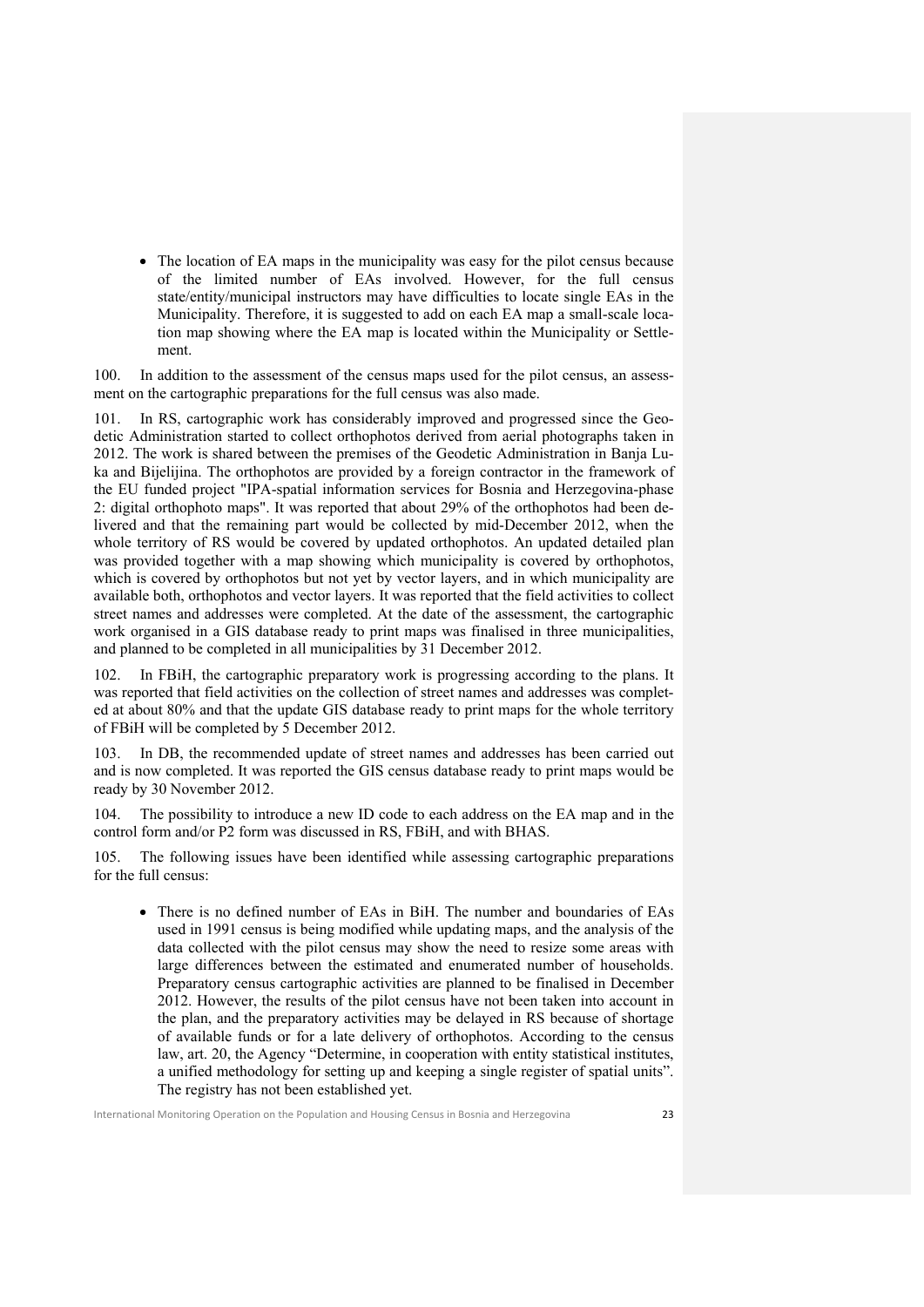- Map printing. As already mentioned in the previous report, the census law, art. 30 prescribes that "The entity geodetic offices and the Department for Public Register of the Brcko District Government in cooperation with the other bodies of local administration should complete technical documentation required for carrying out the Census..." and the art. 29 that "The printing of the Census material shall be organised by the Agency". The Agency confirmed the plan to print census maps also for the general enumeration, while in the FBiH map printing is planned by the private companies working on map preparation and in RS the Geodetic Administration confirmed its technical capacity to print census maps if funds would be available. If BHAS will be in charge for printing as it seems, an international tender should be launched and should remainsremain open for 40 days before starting the evaluation for the selection of the successful candidate. The estimated time to print census maps is between 1 to 2 months, depending on the capacity of the contractor. The tender cannot be launched without knowing the approximate number of EAs in BiH.
- Boundary line between Entities. It was decided by the working group at State level that the Geodetic Administrations would precise a 100 m zone identifying buildings across the line and provide the central bureau of census with the information needed to take appropriate decision for conducting the census in these places. However, it was understood that no investigation was made and no test carried out in those areas. It was also understood that Entities might have a different representation of the boundary line on their maps.
- Census spatial data dissemination. As understood, a plan for the dissemination of census data with spatial components was not drafted yet. This would be important to verify that the data models and coding systems used in the GIS databases developed at Entity level and for DB would allow the dissemination of census data by administrative and statistical units, and that would ensure the development of a new sample frame for other statistical surveys.

## **Recommendations**

106. Even though cartographic work is in general progressing well, at the present phase of census preparatory activities it is recommended to implement the following activities prior to the conduction of the full census.

- As already recommended, a new ID progressive code from 1 to N in the same EA, should be assigned to each address in the GIS census database, and reported on the EA maps. Ideally, the new ID code should be reported also on the census form P2. As an alternative, the ID code can be reported in the Control Form adding a column after "building ordinal number". A list of the ID codes should be also reported on the EA maps giving to the enumerator the possibility to include additional ID codes for new buildings. The instruction manuals should be revised accordingly.
- An additional form should be prepared and provided to enumerators for tracking the dwelling units in which is not possible to access during the first visit, and the number and dates of the second and third visits. The form should be monitored by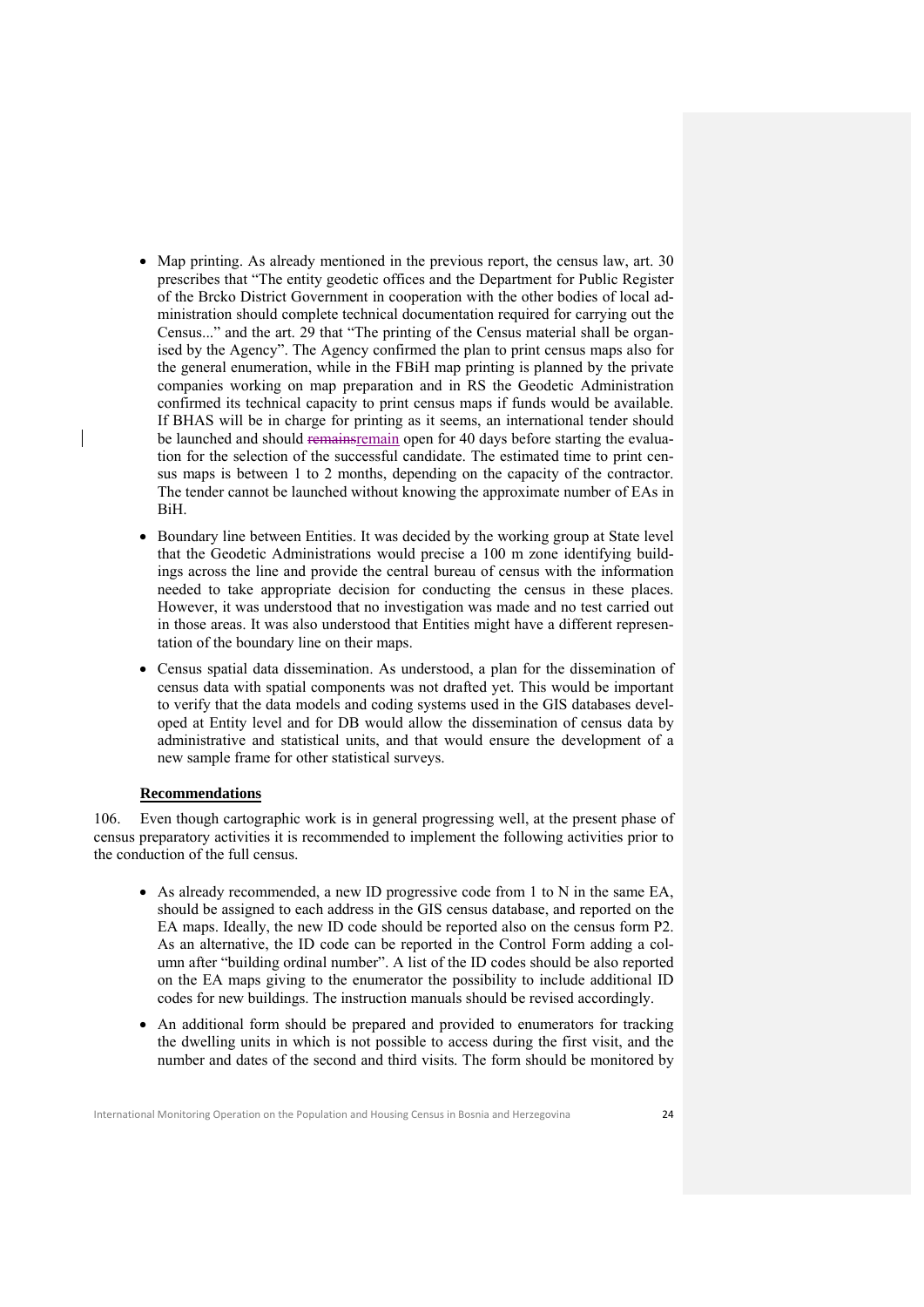the Municipal Instructor and the instruction manuals should be revised accordingly. An option should be to include in the control form such information.

- A map updating activity should be carried out in the areas where orthophotos are out-of-date and is known there are buildings recently constructed. It is again recommended to develop an inventory at municipality level in order to select such areas.
- It is suggested to prepare EA maps only in A4 and A3 formats. For large rural areas, large-scale maps of inhabited places should be added to the EA map. Smallscale reference maps to locate the EA within the municipality should be also included in the EA map.
- The number of EAs in BiH should be defined very soon, taking into consideration the results of the analysis of the pilot census in relation to the size of EAs. The number of EAs is crucial to organise the logistics of the census and to start the procurement for map printing. A single register of spatial units in BiH should be established very soon in order to verify that the country is covered by EAs, not overlapping, and that their boundaries are consistent with the administrative and statistical territorial division.
- In case of centralised map printing, the tender procedure should be launched at least five months before the commencement of operations for the full census, and concluded at least 3 months before. The following maps should be prepared:
	- EA maps at A4 and A3 formats,
	- Maps for municipal instructors for their assigned areas,
	- Maps of Municipalities for the Municipal Commission and Entity Instructors,
	- Maps for Entity Instructors.
- All the maps should reports administrative boundaries and also boundaries of statistical areas. All the boundaries should be consistent with each other's.
- Decision should be taken at State level on how to conduct the enumeration on the inhabited places across the boundary line between the two Entities.
- A dissemination plan for spatial census data should be developed and agreed at State and Entity levels.

#### **CENSUS QUESTIONNAIRES**

107. The evaluation of census questionnaires given in this part is based on the observed interviews in the enumerated households done in the field by the SC members and IMO observers as well as based on discussions held during the field observation with the enumerators, municipal instructors and entity instructors. The SC members had brief meetings with the three statistical institutions as well to hear from them about the progress of the Pilot Census, and what were the main issues and methodological questions from the field staff during the enumeration.

108. The content of the forms and the formulation of the questions seem to be the same in the questionnaires in the three local languages, but there are some discrepancies in English questionnaires that were given to the IMO observers.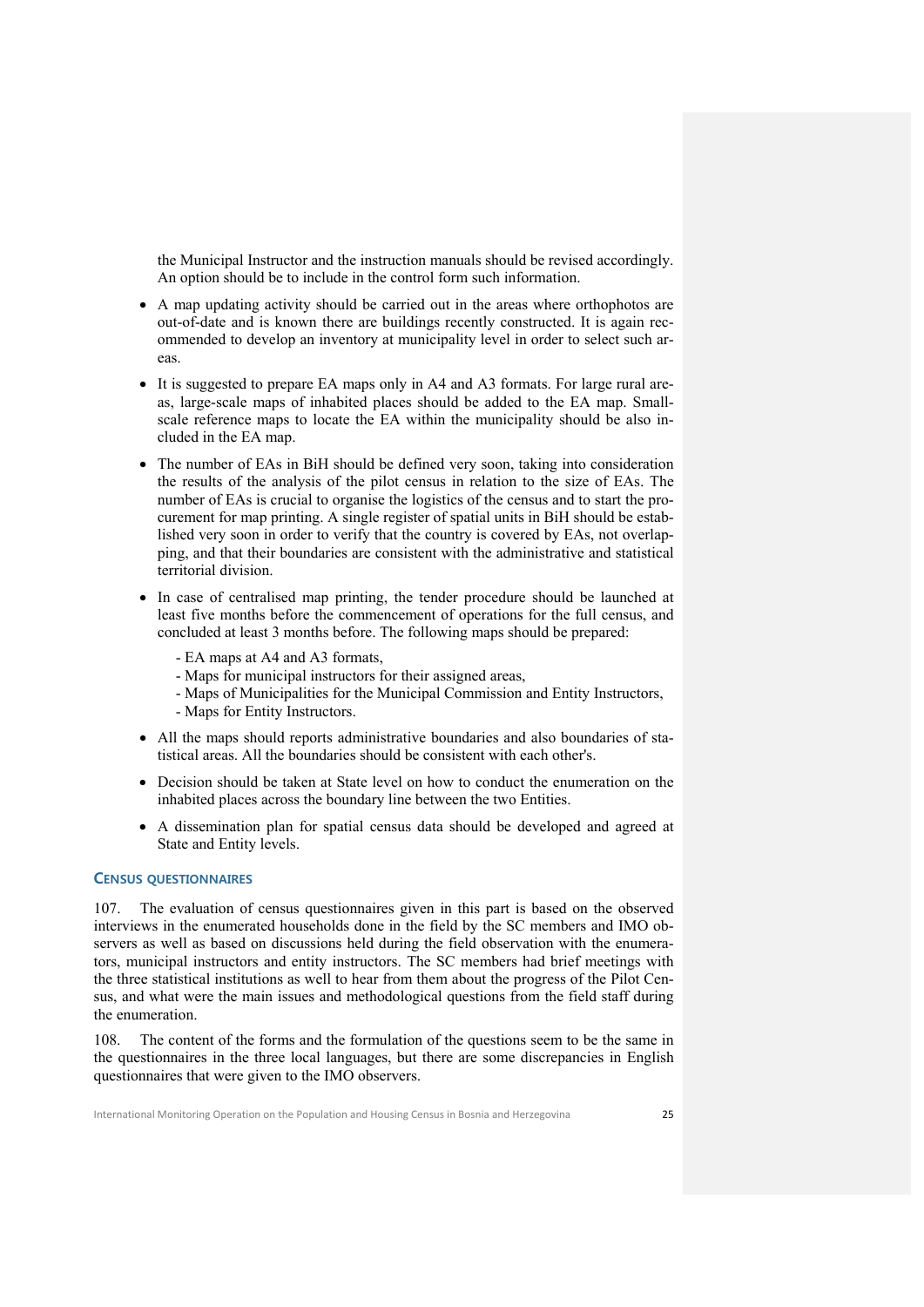109. In Form P-1, Q2, 3, 6, 7, 9, 10, 11 in local languages is used term "permanent residence" and in English translation is used term "usual residence".

110. In P-2 there are differences in the Q10, 16 and 18:

- In Q10. Water supply system, the last modality: in local language "No piped water installations in the dwelling" and in English "No piped water in the dwelling";
- Q16. In local language "Year of construction of the building" and in English "Dwelling by period of construction";
- Q18. In local language "Materials of which is constructed the supportive system of the building" and this is consistent with the list of offered answers. In the English translation, the title of the question is "Dwellings by the main structural materials of which the outer walls of the building".

## **Understanding of census questions, difficulties encountered by the enumerators during the interview**

111. The use of alphabet for filling in the census questionnaires played little role the enumerations. Only in 17% of the interviews observed, Enumerators asked about the alphabet to be used when filling in the questionnaire. However, except in one case, people were not concerned about the alphabet used. During the fieldwork, all combinations of alphabet and ethnicity were observed.

112. All reports are indicating that enumerators seem to have good general understanding of the questionnaire content and structure, but at the same time difficulties with some questions or with the application of some instructions.

113. However the enumerators hardly expressed problems with the questionnaires (at least when were asked by the IMO observer or SC member). In some cases, it seems that the enumerators were adjusting the terminology used in the questionnaires in order to make some questions functional for them and for the respondents, but were avoiding to do so in presence of the IMO observer or SC member.

## **Control Form (P-3)**

114. Good systematic filling and assigning of the ordinal numbers of the enumerated dwellings and household were observed. The order of enumeration and consequently the recorded enumerated dwellings suppose to supposed to be following the planned route on the map. In cases where the settlement places had a street system and house numbers, the Control book could be a good instrument for coverage checking by the enumerator as well by their supervisor.

115. However in the settlement places with no street system and house numbers, or with street system but no house number, all houses were recorded with *bb* in the P-3 and the enumerated units in P-3 were distinguished only by the name of the resident of the dwelling. In such case there was no connection established between the enumerated and recorded dwelling in the Control form and in the map.

116. Isolated cases were reported, where the enumerator upon received instructions, in the column "Name and surname of the reference person" recorded the owner of the dwelling instead the tenant who was residing there.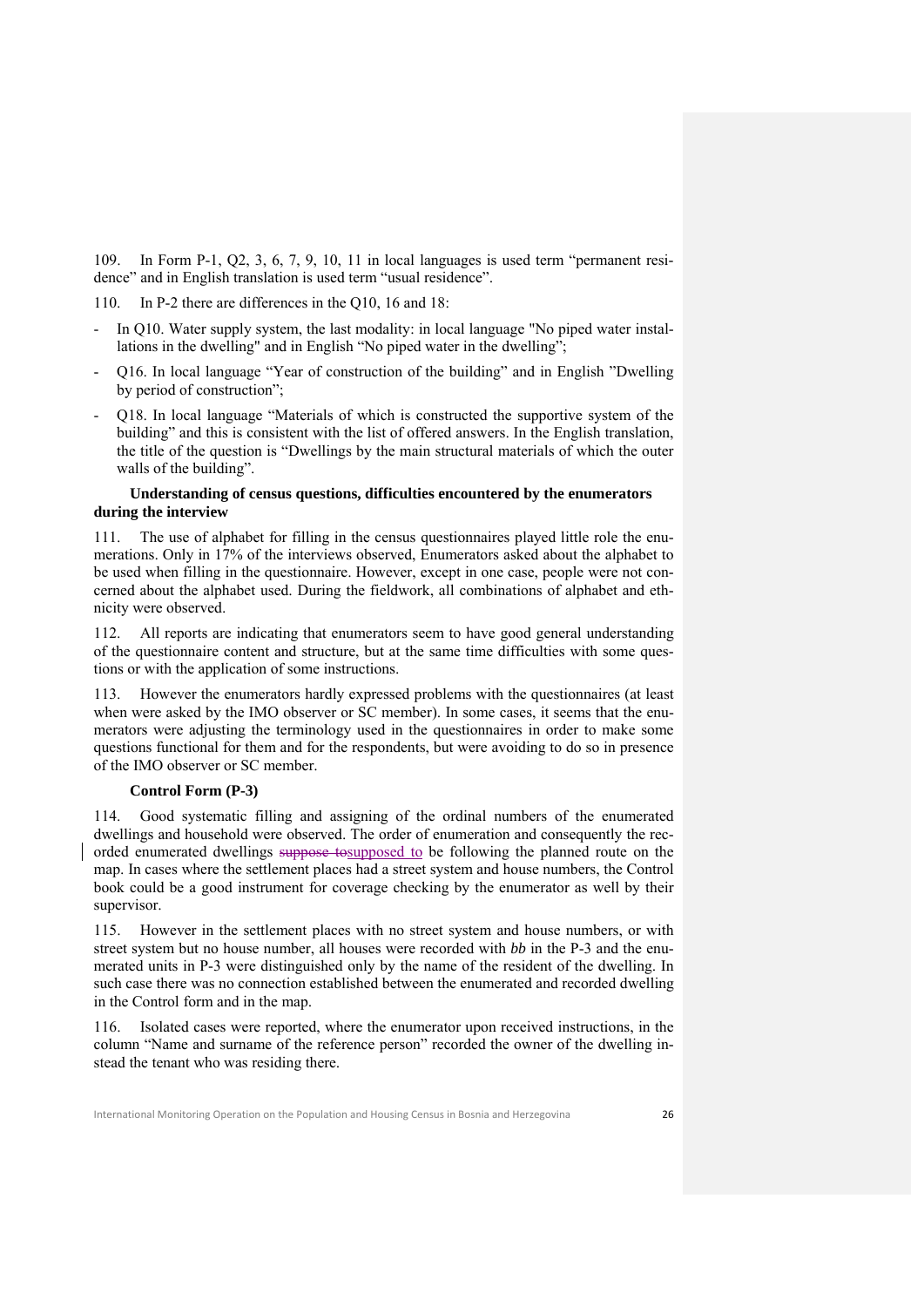#### **Questionnaire on household and dwelling (P-2)**

117. **List of persons.** Some difficulties in assigning codes for households and family members were observed for cases with not classic situation. In few cases the enumerator was not sure what code to assign for a stepson/ stepdaughter.

**Q1. Type of housing unit.** The terminology "housing unit" is not common in everyday's life and is not well understood by the respondents. In cases where the enumerator was reading the exact wording of the question without the offered answered some people did not understand the question. Further, when enumerator was reading the possible offered answers, the question was clear for those living in residential buildings, but still confusing for those living in individual houses. They did not know what to answer since "house" is not in the list of offered answers. Also the enumerators were reading the remaining 4 modalities of the question even the respondent already gave the answer.

119. **Q3. Use of housing unit**. Difficulties to define "Secondary dwelling that household uses and which is located in the same building" were observed and "Vacant dwelling" forms for vacant dwellings were not always compiled.

120. **Q5. "Useful floor space of dwelling (m<sup>2</sup> )"** is clear, but difficult in terms of having a precise response.

121. **Q6. Total number of rooms in dwelling (4 m<sup>2</sup> at least). Different approach in** counting the total number of rooms due to different interpretation for kitchen. Open areas for kitchen, living and dining were sometimes considered by the enumerator only as a kitchen and not counted in the number of rooms.

122. **Q7. Kitchen**. Different approach in counting "useful Kitchen floor space in m<sup>2</sup>" due to different interpretation for kitchen. In cases when a bigger premise consisting of open areas for kitchen, living and dining was considered by the enumerator only as a kitchen, the whole floor space was assigned to the kitchen.

123. **Q9. Toilet facilities**. In some EAs, enumerator chose "No toilet" when toilet was inside the bathroom.

124. **Q16 "Year of construction of the building"** is clear, but difficult in terms of having a precise response, especially in collective buildings.

125. **Q18. "Materials of which is constructed the supportive system of the building"**. This question was differently interpreted, some of enumerators were asking about the supportive system of the building and some about materials of which the outer walls were constructed. This is due to the wrong understanding of the instructions in the Manual. Namely the manual provides very comprehensive and expert explanation, but it seems difficult to understand for people out of the construction field. The Manual provides explanation that there could be three type of supportive system (frame supportive construction of the building, supportive walls and supportive pillars). In some observed cases with noticeable supportive pillars made by concrete and steel, the enumerator asked about the materials of which the outer walls were constructed and recorded "bricks and brick blocs" or " combination of mixed building materials".

126. **Q21**. **Accessibility to building**. In the CES Recommendations the question is about Accessibility to the dwelling.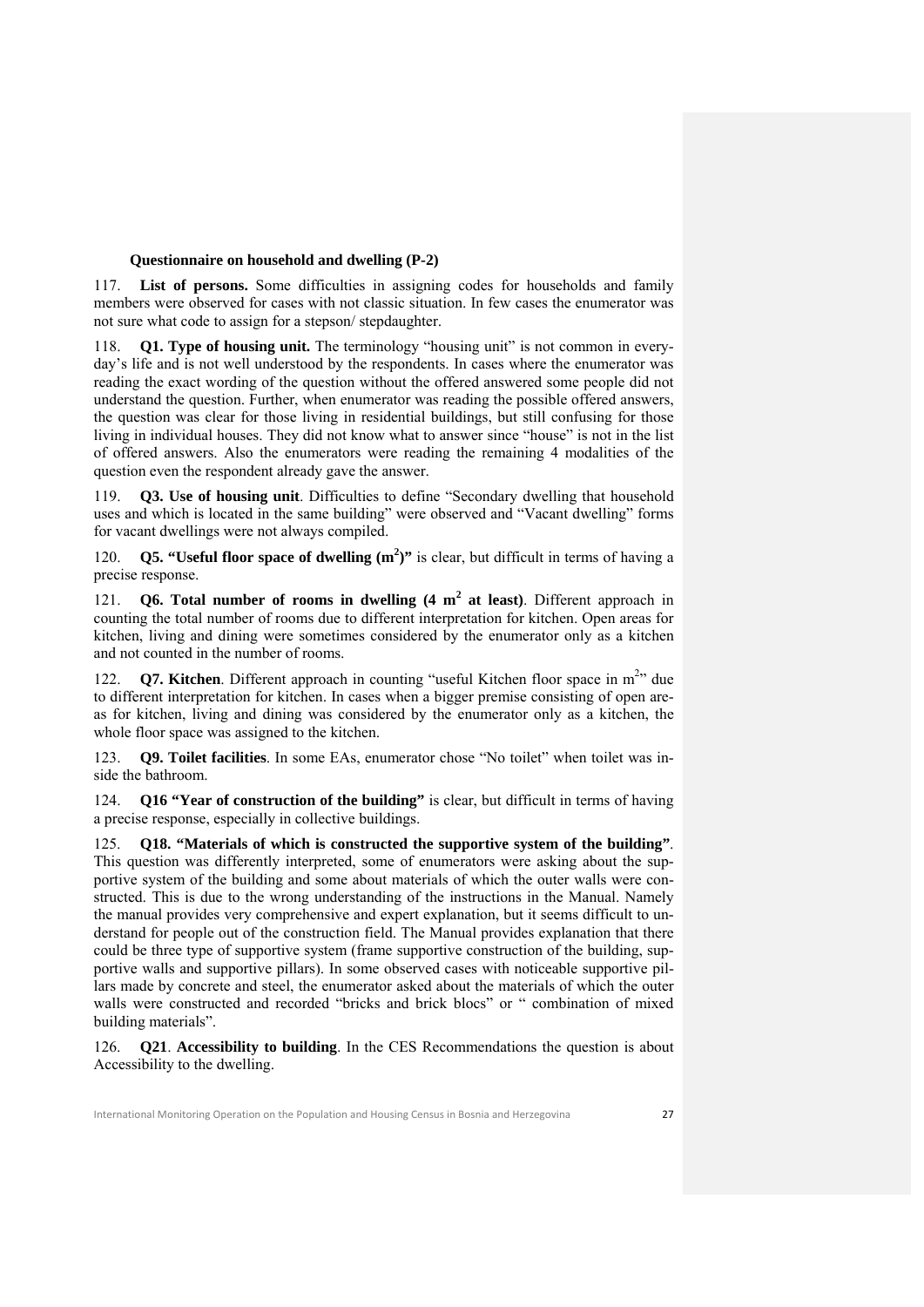127. **Q22 State of the building**. Respondent were confused and a majority chose to answer that the building needed repairs. Consequently, results for this question will be useless for planning.

## *Part of Agricultural data*

128. Agriculture questions were sometimes found confusing and too numerous, and the responses not very accurate.

129. The manual includes comprehensive instructions. However, there were situation in the field in which the owner had not officially divided the land between his children and no one was able to report the land to the enumerator

130. Mainly the difficulty with data on agriculture is the fear of some people that data can be used for tax purposes.

## **Assessment**

131. The content and structure of P-2 form, the technical design and the formulation of questions did not present major problems for enumerators. The questionnaire was usually understandable for the respondents as well. However, some minor flaws were observed that require improvement.

132. The difficulties observed and different interpretation of some question as Q 5-7, Q 9 and Q18 could influence the quality of the collected information, but are not of nature that they can prevent data collection on the mentioned topics. The instructions for the mentioned questions in the Manual are comprehensive and good.

133. Questions on agriculture are understandable and consistent with the instructions given in the Manual. Enumerators, at least in rural area, shown good understanding of the questions. Where respondents were willing to answer, the enumeration was going smoothly and quickly. Still the accuracy of the collected data mainly depended on respondents willing to give the correct answer. However, it does not seem necessary to ask the whole group of questions to people not performing any agricultural activity.

## **Recommendations**

134. The difficulties encountered can be overcome with improvement of the formulation of the questionnaire, appropriate amendments in the instructions given in the Manual and better training, putting more stress on the concerned topics:

- More emphasis should be put in training on the definition of people to list in "List of persons" in P-2 form and the choice of codes, especially for not classic situations. More practical examples should also be included in instructions and training;
- In the list of "Relation to the reference person", the description of code number 04 "Daughter/son/adopted child" should be added "stepson/ stepdaughter";
- In Q1. "Type of housing unit", for "housing unit" use **if** possible terminology that is of common use in local language. Also in the first modality should be added "house" i.e. the modality should read "Dwelling/ house";
- More explanation should be given in the training for "Secondary dwelling that household uses and which is located in the same building" and "Vacant dwelling";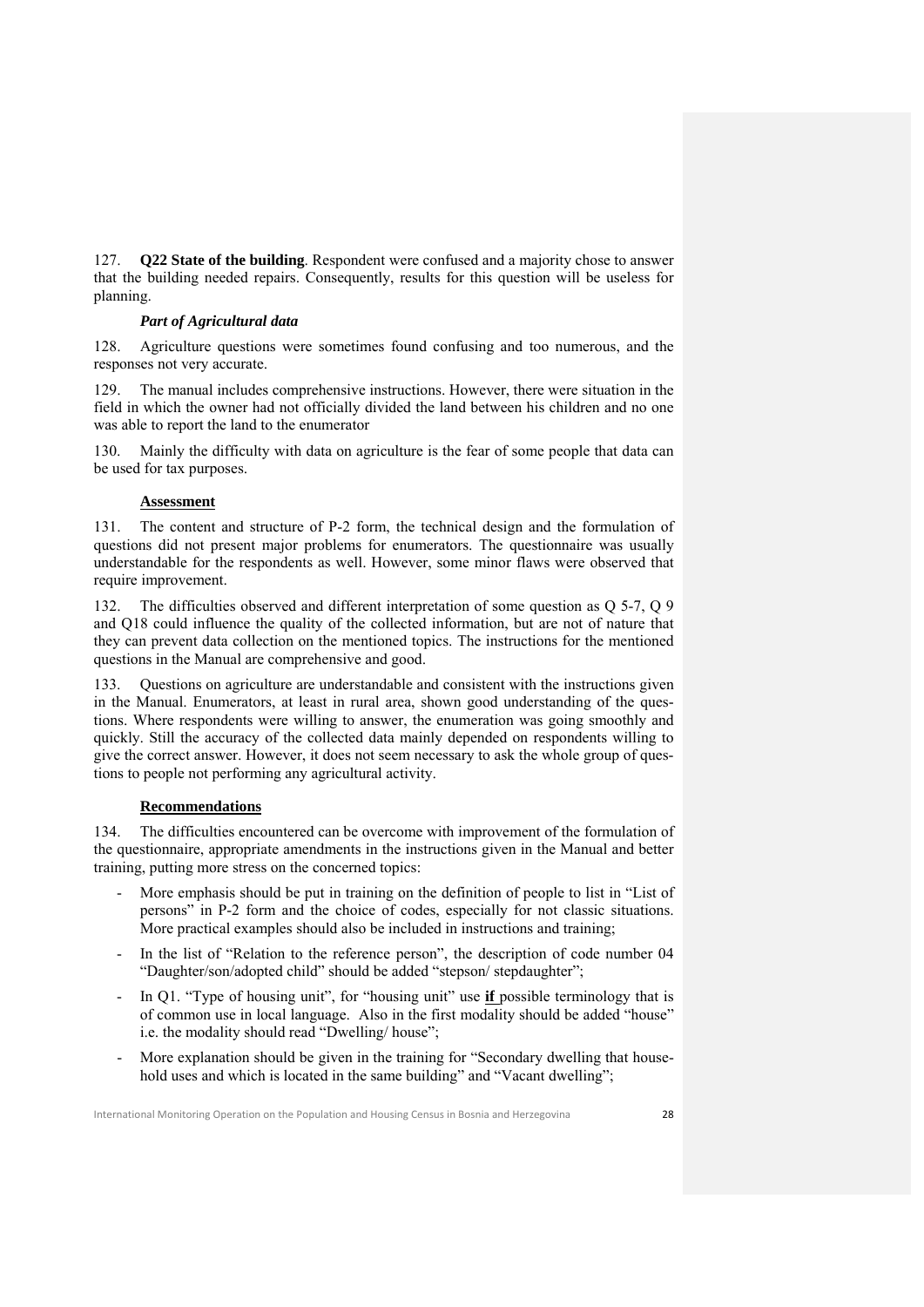- Instructions for vacant dwellings should be given;
- Q7 (kitchen) should be reformulated and explanation given in P-2 form (part with definitions) to describe different types of kitchen that can be found: (1) kitchen as a separate premise, (2) kitchen as an open area in premise consisting of part for kitchen and part for dining, (3) kitchen as an open area in premise consisting of part for kitchen, part for dining and part for living. Instructions on how to calculate the "useful kitchen floor space" for each type should be given.
- More attention should be paid to Q7 in the training and in that regard to Q5 "Useful" floor space of dwelling  $(m^2)$ " and  $Q6$  "Total number of rooms in dwelling".
- It is recommended to add explanations in the Manual and in the training that the dwelling has toilet facilities when toilet is inside the bathroom (and not only in cases when the toilet is a separate room).
- Instead of asking the year of construction in Q16, it should be asked the period of construction, giving appropriate periods corresponding to the country.
- Q18 should be reformulated as "Material of which the outer walls of the building are constructed". It is proven to be too difficult to ask about the type and material of supportive system and answers would be reliable.

135. The Manual should provide instructions for situation in which the owner has not officially divided the land between his children in order to avoid the situation where no one would report the land to the enumerator or to have duplication. More attention should be paid on this topic in the training. A filter should be put at the beginning of the block of questions on agriculture to avoid asking all the questions to households that have no land or any agricultural activity.

136. The census campaign will have to explain more about the use of the collected census data pointing out the intended use of agricultural data and other data connected to property (as the size of the dwelling in private ownership) in order to eliminate the fear of some people that such data can be used for tax purposes.

## **Observations referring Personal Questionnaire (P-1)**

137. Generally, the enumerators were doing well and filling the form P-1 without major problems and in most of the cases the questions were filled correctly. However it was observed cases where enumerators had difficulties and/or misinterpreted some questions.

138. **Q1, "Situation of the person in the place of enumeration"** was sometimes not clear for respondent if read by the enumerator as written. When explained, it was clear.

139. Difficulties to answer Q4 (Duration of residence/absence) for persons included in the household list, living abroad or in other places of BiH, but present in the place of enumeration in critical (reference) census moment (because of vacation, holidays or some reason as for example elections that were held before the Pilot Census). For such cases, if the enumerator did not strictly follow explanations of the Manual (that the person should be considered as absent even present in the reference census moment), the persons would be considered as present and no answer would be given to questions 3-7 on duration of absence/presence.

140. Cases were observed where people living abroad were registered as "temporary absent" (reported as absent in the List of persons) and for the duration of absence (Q4) the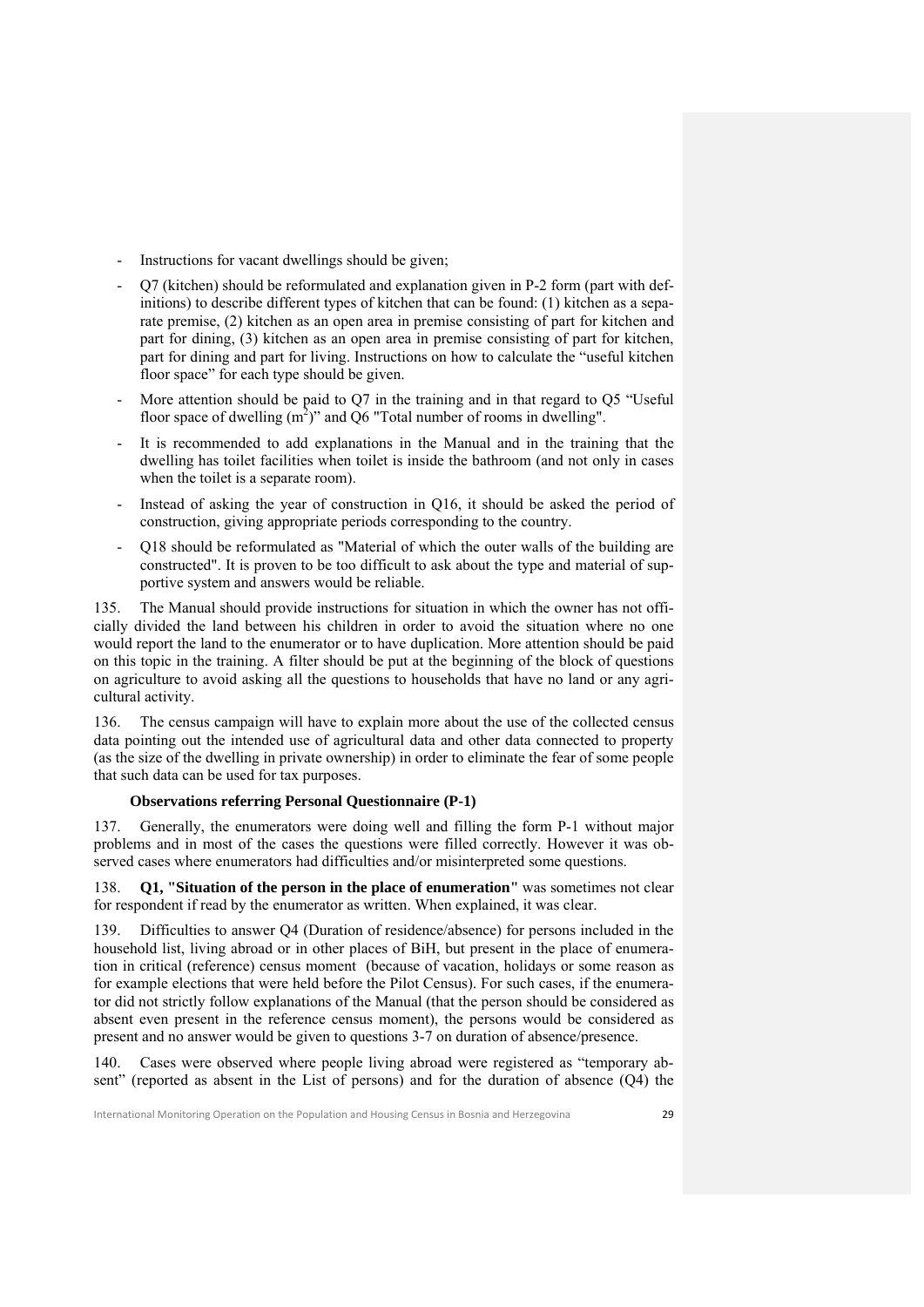number of months elapsed since their last stay was recorded, and for Q5, "how long the person intends to be absent" the answer was the number of months until the person come back on holidays.

141. **Q8. Place of birth.** Incorrect answers were observed, in cases the person was born (for example) in a hospital in a town and their mother was living (for example) in a village, the village was recorded as "Place of birth of person being enumerated". Such cases could be result misinterpreting of the enumerator or due to wrong instructions received during the training.

142. It was noted frequent misinterpreting of ''place" (place of residence; place of birth; place of census; place of living of the mother etc.). Almost all enumerators (with few exceptions) as well municipal instructors considered the municipality as ''place off…" and not the settlement place. Consequently, migration was determined and recorded wrongly and in most observed cases, migration from one settlement to another within the same municipality were not recorded.

143. In some EAs enumerators did not accept that somebody answered "Yes" to both questions Q10 ("Has the person lived since birth in the place of permanent residence?") and Q16 ("Did the person have the status of displaced person?"), so people concerned were not enumerated as displaced persons. There were cases were the enumerator, according to instructions they received from the instructor, asked the person being enumerated to show the document proving their legal status of Internally Displaced Person. If the manual explain that "Persons who have the legal and actual status of a displaced person should have certain documents (certificate or ID on status of the displaced person issued by a competent authority)", it does not request that they show this document to the enumerator.

144. Enumerators did not know how to deal with questions 14-18 (referring to refugees and Internally Displaced Persons) for children of refugees or displaced persons born after 1991. Most of enumerators were a little bit confused about the year 1991 and thought that the question was only to ask to people born before that date.

145. In Sarajevo municipalities, displaced persons from one to other part of Sarajevo belonging to different municipalities (and different entities) were not recorded as such. It seems some instructions regarding this topic were changed during the Pilot.

146. Questions 10 to 18 about migration were difficult for some enumerators and time consuming. Month of migration was difficult to answer if the migration was years ago. There were cases where the person being enumerated was displaced person after 1991 and the answers in Q11, 13 and 16 overlapped.

147. Q18. "Does the person still have the legal and actual status of a displaced person": difficulties were observed, respondents usually saying they did not understand the question. Actually, it seems that people are reluctant to answer because if a person has no longer a legal status of displaced person, they have no longer rights to IDPs' demands.

148. **Q19. Citizenship**: Very often people living in RS were answering BiH and RS citizenship and enumerators were ticking the box BiH and in the open line filling Republika Srpska.

149. **Q20 and 21 (legal marital status and consensual union)** were asked to all persons, including small children (at least in presence of observers). Instructions mention that it is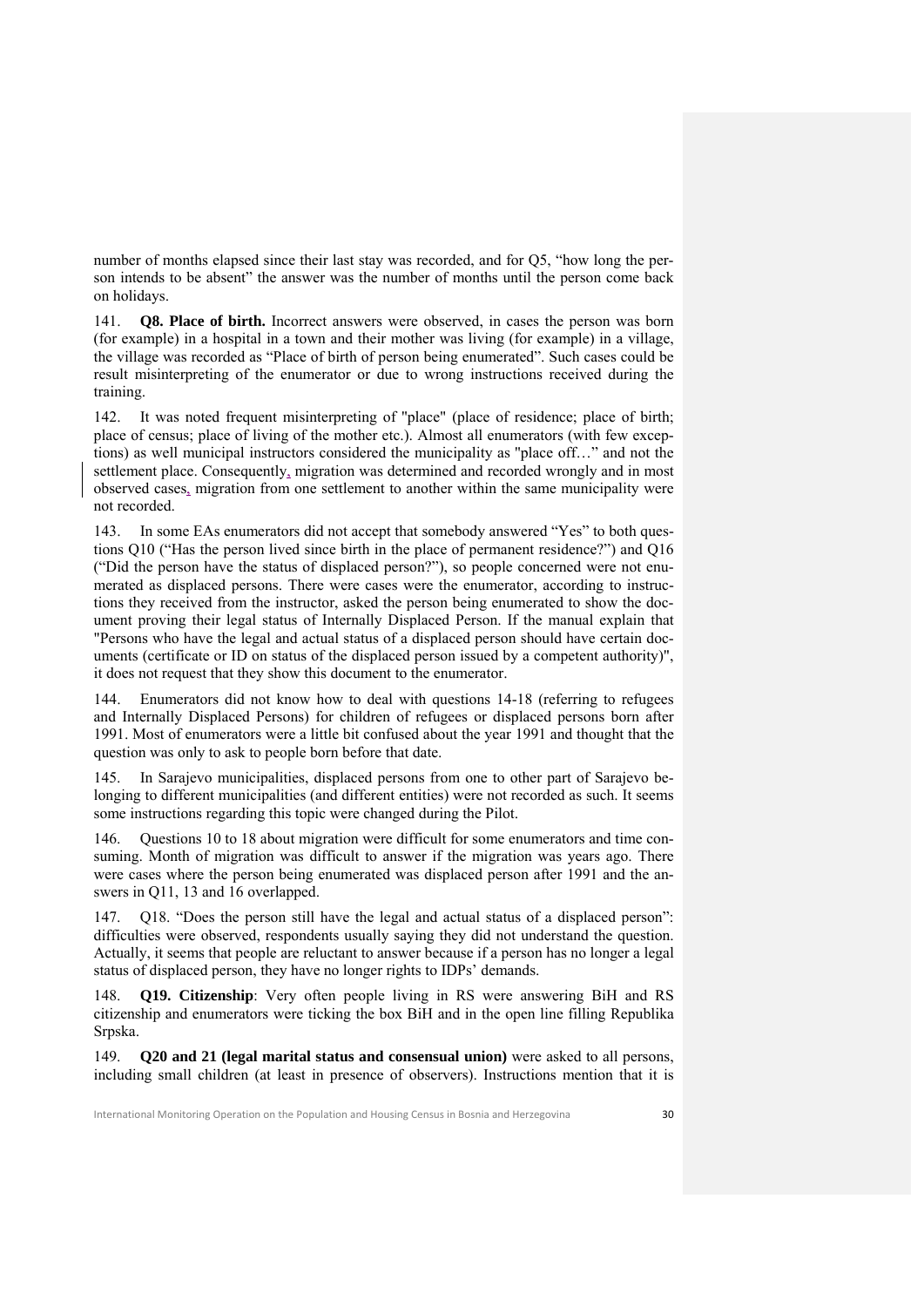considered that the children under 16 years of age have not entered marital community, that is, the answer single (never married) is marked without asking the question..

150. **Q22 and Q23 (number and age of children born-alive)**, even if not presenting difficulties were obviously very painful for women who had lost children during the war. Enumerators were not comfortable to ask young girls 14-15 years old about having children.

151. The enumerators generally were following instructions on the way of asking the questions of **ethnicity and religion**. In only 61% of the observed cases enumerators informed the persons being enumerated that they had the right to refrain from answering these two questions. In general enumerators were not giving any explanation for these two questions. But they complained that they had difficulties with some respondents from older generations that did not understand the question. Thus, enumerators were asking if possible the instructions to allow some flexibility and giving examples to such respondents. In most of the observed cases the respondents had no problem in understanding or answering the Q24-26. Small number of cases was observed where answers were not corresponding to the question; respondents did not understand or did not want to understand distinctions between citizenship, ethnicity/nationality, religion and mother tongue. The formulation of the Question 24-26 had influence in few cases where the respondent had changed their statement after seeing the proposed boxes in the questionnaire.

152. **Q28 (computer literacy)**: in some cases, the enumerators ticked all the boxes (word processing, spreadsheet, internet and emails) as soon as the respondent said they were using computer.

153. **Q30."Whether the person is able to read and write short text?**" answered only by persons born before 14/10/2002) " was asked for all persons whatever their level of completed education. The Manual has clear instructions that the questions should be asked only for persons aged 10 and more and those who marked the answer "No formal schooling" or "Incomplete basic education" in the question 28.

154. If read without interpretation, **Q32 "Did the person work in the week from 25-31 August, even if only for one hour, for either pay or profit, or unpaid family member?"** was difficult to understand for many interviewed people. However the enumerators often rephrased to "Do you work?".

155. In **Q 35. Status of inactive person"** in the offered non-activity list, it was difficult to find appropriate answer for a "Housewife" and very often such persons were included in "other". The offered answer "person who is doing house/home works" supposes to be the applicable one for "Housewife", but was not recognised as such in many cases.

156. **Q37. Status in employment** was difficult to understand for respondents. The question became clear only when items were read by the enumerator, except the item "unpaid family worker".

157. In some cases **occupation** (Q38) was confused with job title or qualification obtained with highest level of completed education. Q39, **main activity of the employer** was also difficult to obtain due to misunderstanding or confusion.

158. In some cases of unemployed persons during the reference week, but who had worked before, enumerators recorded answers **for Q40 and 41 (place of work and mean of transportation)** even if the Manual clearly stated they were not concerned.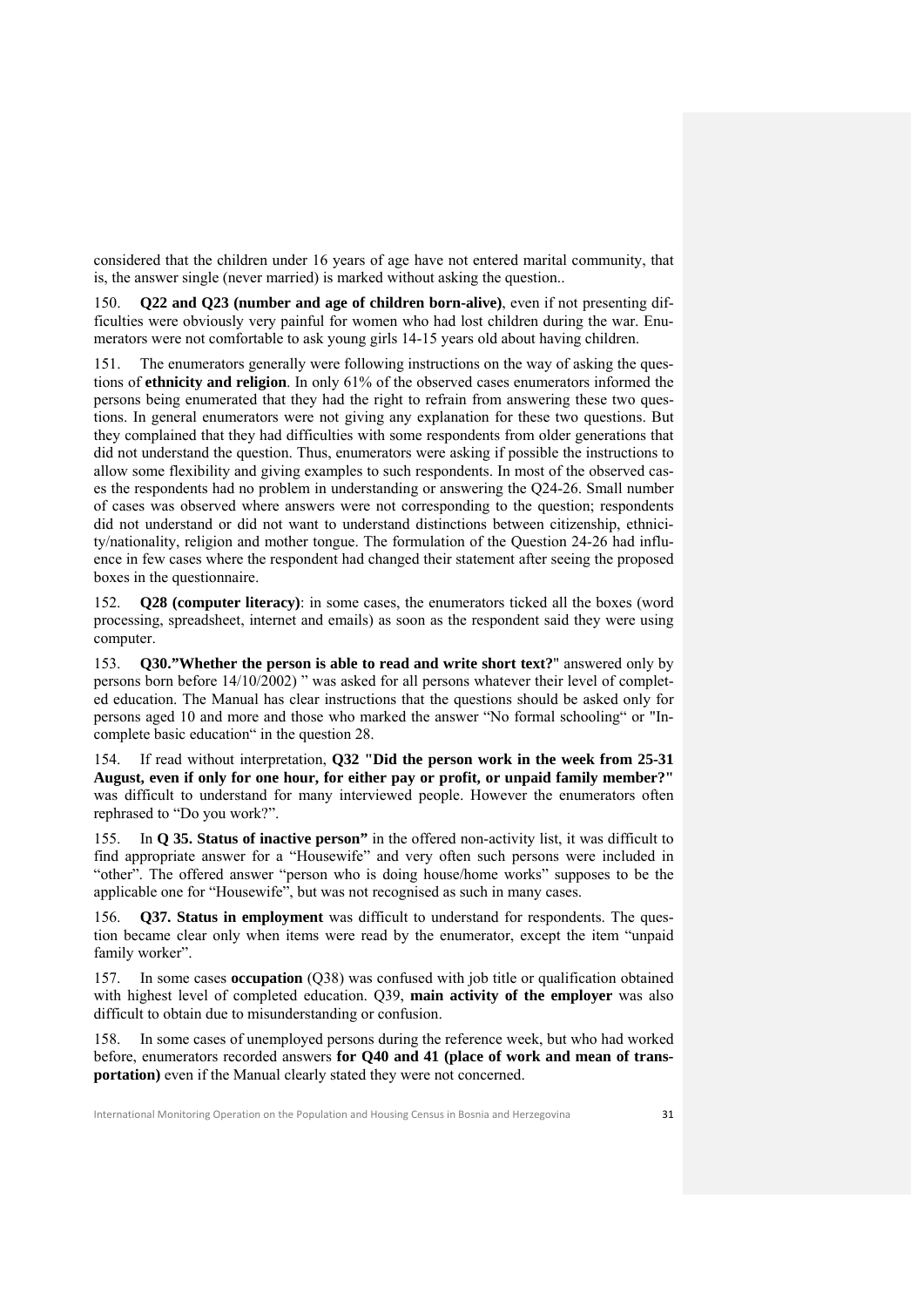159. **Q42. "Main source of livelihood throughout the year"** is not offering answer "without any income" and such cases were observed in the field (persons living from charity of neighbours, other people etc.).

## **Assessment**

160. The content and structure of P-1, the design and the formulation of questions did not present major problems for enumerators. However, a certain number of minor flaws were observed that require improvement.

161. The Census Law established that the Census shall encompass all Citizens of Bosnia and Herzegovina with place of residence or place of stay in Bosnia and Herzegovina, regardless of whether, at the time of the Census, they are present in Bosnia and Herzegovina, or absent from Bosnia and Herzegovina. Starting from this point, the content of the questionnaires and the sequence of the questions from Q1 to Q7 suppose to enable differentiation of usual resident population in the place of enumeration from other categories of population as household members who are living or staying abroad for more than one year and from temporally present persons who are usually (permanently) living elsewhere in BiH or abroad. The correct differentiation requires accurate data from the respondents.

162. Based on observations it can be concluded that enumerators usually did not read the whole manual, or were not remembering all the instructions in the manual. So very often instructions that were only in the manual but not on the questionnaires were not followed. In the pilot this was proven for Q20 (legal marital status) and Q30 (literacy), as well as for Q40 and 41. Despite clear instructions in the Manual about which persons should not be asked these questions, enumerators were asking them to all persons.

163. During the Pilot Census, misinterpretation of ''place" (place of residence; place of birth; place of census; place of living of the mother etc.) was observed almost in all EAs (with few exceptions). Almost all enumerators (with few exceptions) as well municipal instructors consider the municipality as ''place off…" and not the settlement place. As well some were mixing Q8 and 9.

164. Consequently the migrations were determined and recorded wrongly and in most observed cases the enumerators were considering as a movement only if person moved from one to other municipality. So all migration from one to other settlement in the same municipality were not recorded.

165. The enumerators were generally following instructions for way of asking the questions of ethnicity/nationality and religion. The general impression based on observation is that the filling of the questions about ethnicity and religion was running smoothly, with small number of observed cases where the responded did not (or did not want to) understand the questions.

#### **Recommendations**

- 166. Based on observation from the Pilot, P-1 should be checked and improved as follows:
	- From technical aspect, P-1 form needs in-depth checking and introducing appropriate skips as for example in questions 28, 29, 39;
	- To explain that the list of persons refers the address of the census (exact house/dwelling) and in the questions in P-1, "place" refers settlement place;

International Monitoring Operation on the Population and Housing Census in Bosnia and Herzegovina **32** 

**Comment [SM1]:** I am not sure if it should be mentioned generally if only 61% mentioned that the questions on ethnicity… were not mandatory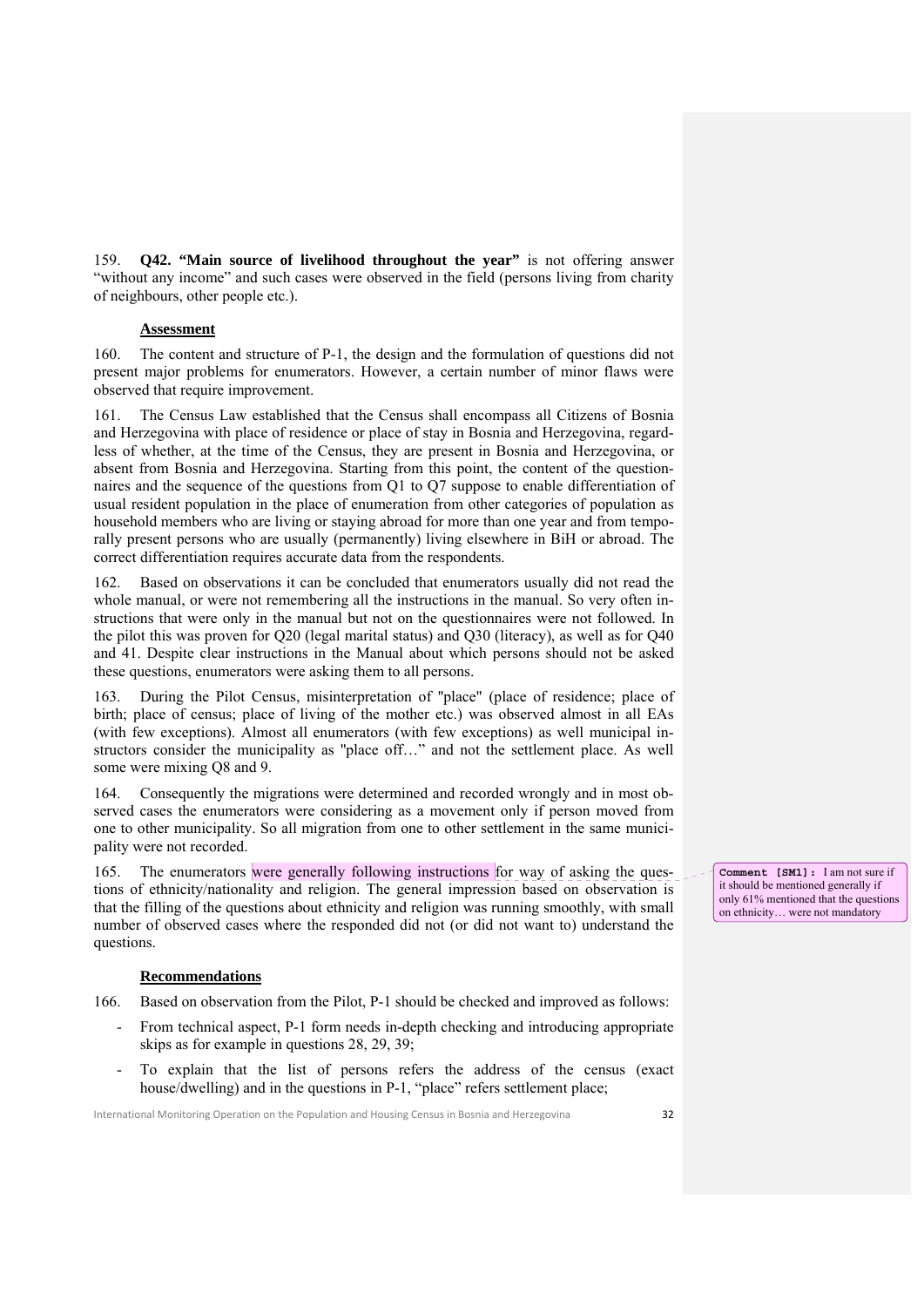- To consider the possibility of improving the formulation of the set of questions 1 to 7 so that the questions in the form would directly show to which persons the questions refer. As these questions are crucial it is better to include instructions in the questionnaire.
- To check the questions where instead of "place" can be put settlement place in order to avoid further misinterpretation. To clean the manual of possible unclear determination that can lead for misunderstanding of the term settlement place;
- To find out and remove the reason for misinterpretation of Q8, place of birth;
- To find out and remove the reason for misinterpretation of migrations. To put more appropriate examples in the Manual and to devote more training on that topic;
- To provide explanations in the Manual for children of displaced persons and refugees. To clarify the fact that displaced persons and refugees have not to show documents to prove their situation;
- To put a minimum age for Q20 and 21;
- To train the enumerators in which cases the question should be skipped even there is no skip, but based on the received answers on previous relevant question;
- To give more examples for occupation in the Manual as requested from the enumerators;
- To prepare examples for the training based on real cases observed in the Pilot (this was suggested by participants in the Pilot Census).

167. Finally, the Statistical institutions should make comprehensive and detailed analyses of the Pilot Census, analysing not only collected data but also census staff reports. Analyses should point out the sources of mistakes as well shortages and encountered difficulties (mentioned in the parts referring to field observation). Based on these findings possible improvements should be introduced in questionnaires, manuals and in the training.

## **CENSUS INFORMATION AND COMMUNICATION CAMPAIGN**

#### **Information of the population**

168. A press conference was organised by the EU Delegation on 12 October. The EU Deputy Head of the Delegation stressed the importance of the census in the country. The Director of the State Agency presented the objectives of the pilot census and the two directors of Entity Statistical Institutes explained the practical implementation of the pilot census in their entity. The press conference was well attended by journalists who asked many questions, essentially practical. The press media, including radio and television, gave large echo to the operation during the first days of the enumeration, following enumerators during their fieldwork to broadcast images of interviews.

169. A jingle was recorded for radios and sent just at the beginning of the enumeration. A poster was prepared by the Agency to inform the population. However, the Director of RSIS refused this poster due to the mention "Pilot Census of Bosnia and Herzegovina", and gave instructions to all Municipal Commissions to not display it. A flyer was prepared for distribution and advertisement in the newspapers, but the draft was not approved by the Director of Republic Srpska Institute for Statistics (RSIS). As a consequence, the EU Delegation, who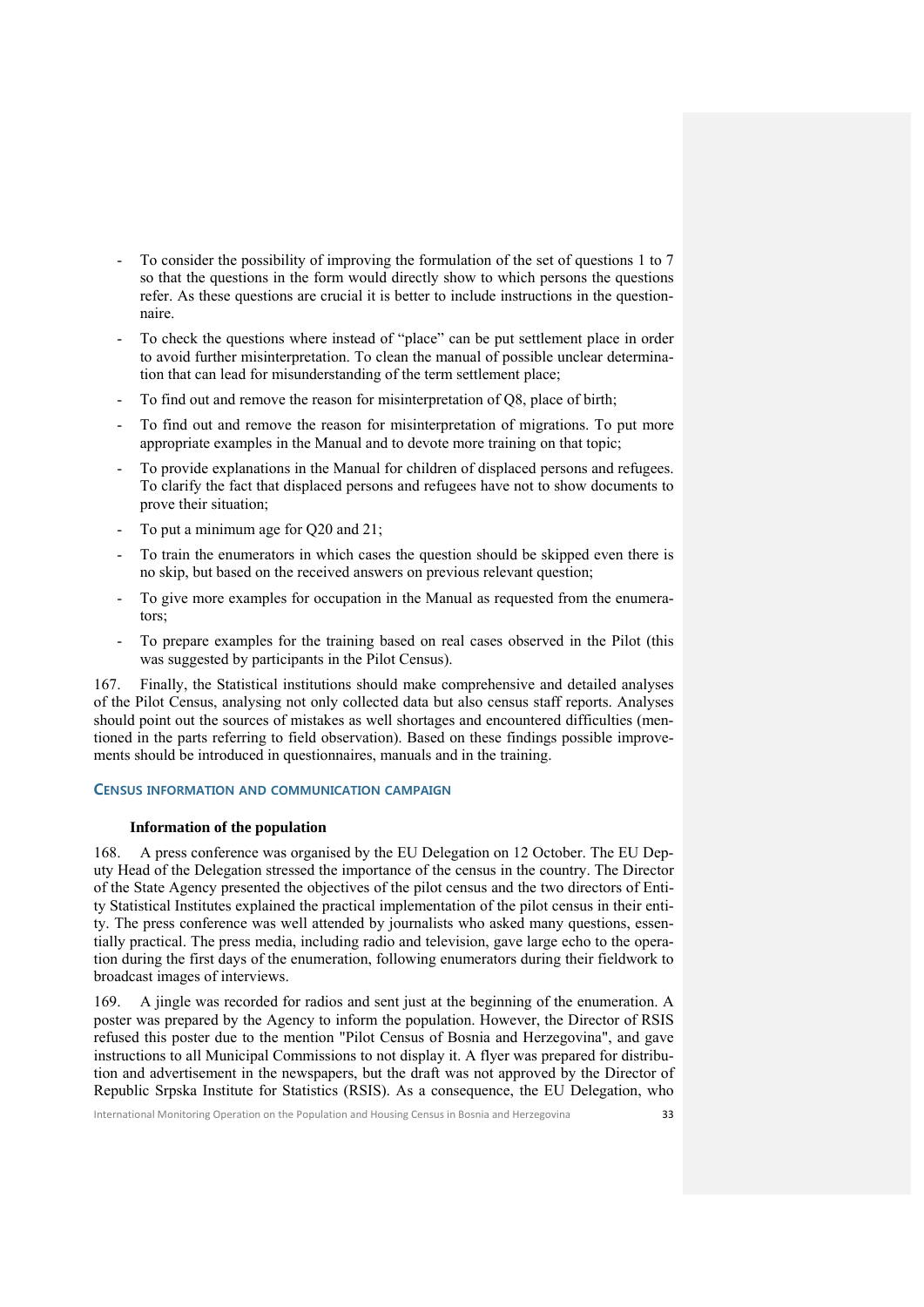had offered to finance the printing of this material, did not proceed. Finally, the Director of the Agency decided to finance on his budget an advertisement campaign in 7 newspapers.

170. In many places the residents were not aware about the census on the first day of enumeration but became gradually aware. In other places they were very well informed about the pilot census. The large media coverage helped inform the public about the pilot census, and some people were very happy to open their door to the municipal instructor and the enumerator they had seen few days ago on TV. The Agency and the Entity Statistical Institutes or the individual as well as municipalities often took part in one or more programmes about the pilot census. Some of the municipalities had mentioned the pilot census on their website.

In border regions it is worth mentioning that many people living in BiH listen or watch the radio and television of the neighbouring country and could have to be reached through this.

172. The posters distributed from the Agency were placed outside the municipalities premises and in the enumeration areas. However, the RS Institute of Statistics had instructed the municipalities not to use the posters.

173. In few places outreach to religious communities, NGOs or others had taken place, but this was relatively seldom.

174. Some household representatives hesitated to take part because the enumerators were perceived as coming from the tax authorities, and it took time to build confidence that the purpose of the operation was only statistical.

## **Assessment**

175. There has been big interest from the media to cover the pilot census. In spite of the lack of training and coordination, the statements given by the managers of the three statistical offices were professional and without disagreements. It was noted that some media in Federation of BiH encouraged answers according to constitutional nationalities. The FOS noted that concern and dissatisfaction was especially expressed because of the possibility of splitting the Bosniaks (during the Census) into two different ethnic groups.

176. For different reasons there was no coherent communication strategy. It also appears from the feedback of the communication groups of the three statistical offices that the collaboration with the EUPHC2 experts preparing the communication and outreach strategy and promotional materials was weak. Collaboration between the two entity institutes and the Agency has been strained. The joint communication group has only met once, and there has been no clear division of responsibilities and tasks between the institutions.

177. Neither the communication staff nor the management had been trained, and none of them had received any guidelines on how to deal with media and NGOs. Messages, target groups, and which media to address were not discussed or provided and the reporting on selection of independent experts and on the company for information campaign was not provided by the EUPHC 2 experts. Both entities felt that the collaboration with the company preparing promotional material was not good and materials were prepared and comments from the entities requested in the very last moment.

178. It is however worth noting that great efforts have been carried out locally by the MCCs to inform about the census, and also that the management of the three institutions have been successfully taking part in radio and TV programmes.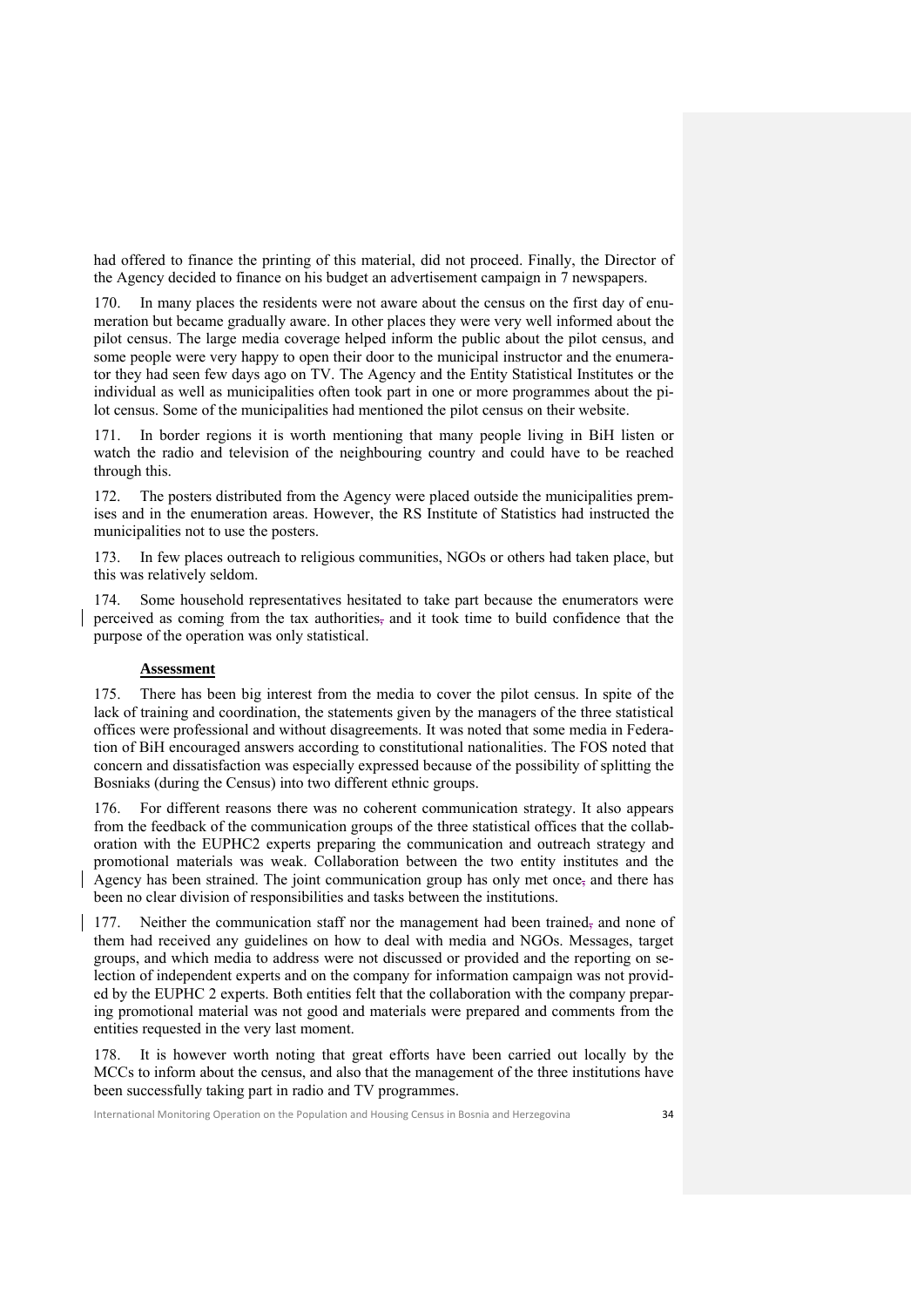179. The process of finalising communication and outreach strategy and to transparently procure a company for placement of advertisement and production of information materials ahead of the real census is deemed to be very slow and not involving the communication staff of the institutes sufficiently.

180. It seems that there was no political interest in organising systematic boycott of the census process. It is however clear that the initial NGO-umbrella promoting open answers to the three sensitive questions has been followed by other NGOs and media outlets seeking to persuade people who could consider answering differently than the three constitutional nationalities to stick to those.

## **Recommendations**

181. It is strongly recommended that:

- the joint Communication Group meet regularly;
- the EUPHC 2 involve the communication staff of the three institutions in finalising and implementing the Communication and Outreach Strategy, including detailed plans, guidelines and trainings;
- the outreach strategy strengthen the efforts to commit politicians to use the census operations as a technical exercise and not as a political tool. Particular focus should be given to the communication about the three sensitive questions.

182. Technically, it is recommended that the communication campaign ahead of the real census use alternative means of communication in areas where media in neighbouring countries are the primary source of information.

## **How enumerators managed refusals**

183. Very few refusals were observed during the pilot census. Some refusals were from people socially or mentally fragile, or because they did not want to waste their time on a pilot census, or because they were angry against the government, or for other reasons. It is however important to note that there was no systematic, organised boycotts of the pilot census.

184. Generally the potential refusals were visited a couple of times by the enumerator alone, then with the enumerator and the municipal instructor and this normally solved the problem. In a few cases the president for the MCC went to the household as a last possibility to convince people to participate.

185. The fact that many neighbours had already been enumerated was frequently the key factor for reluctant respondent to accept the enumeration.

## **Assessment**

186. In absence of political developments ahead of the real census there should be no organised boycotts of the census operations and the population should accept to be enumerated. The actions conducted by enumerators, municipal instructors and MCCs to convince people that were hesitating seem to be the right ones.

With an effective communication and outreach strategy stressing the professionalism, confidentiality and neutrality of the census results it should be possible to reach a high level of participation.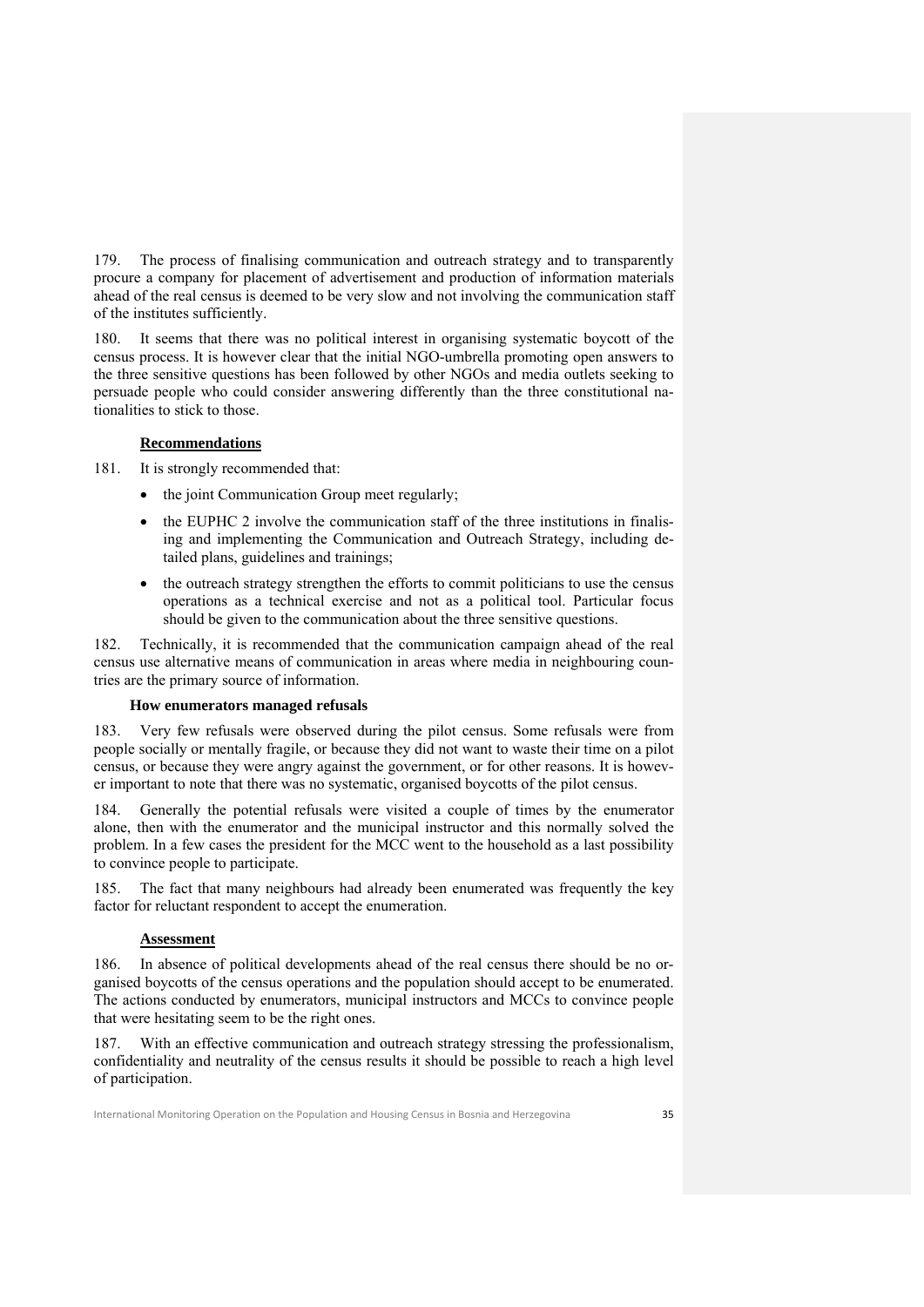## **Recommendations**

188. It is recommended to continue using the method described above to counter potential refusals.

189. It is further recommended to emphasise in the communication and outreach strategy that the statistical offices are professional, neutral and observe the strict respect of confidentiality vis-à-vis not only tax authorities but also all other public registers.

## **PROCESS AND ROLES OF CENSUS ACTORS FOR COLLECTING CENSUS MATERIALS**

190. In most of the EAs selected for the pilot census, the enumeration was concluded before 29 October, the last day planned for field operations. In general, enumerators kept census materials until the last day in order to visit again households who refused to be interviewed in the previous visits, or households it was not possible to contact earlier, or dwellings provisionally classified as vacant dwellings. In few EAs, census materials were returned to the Municipal Census Commissions (MCCs) before the last day of field operations. Therefore, only in few cases was possible to observe how the materials were collected, checked and stored, taking also into consideration that the period of observation ended on 29 October.

191. In the observed cases, census materials were packed using the same box used for delivering purposes at the beginning of the enumeration, and usually stored in the census office in a locked room. However, it was not always clear for municipalities how to pack the materials and how and when it would have been delivered to BHAS.

192. On 26 October, it was reported that a communication from BHAS was transmitted to the MCCs informing that detailed instructions would be provided to the MCCs on 1st November, after the finalisation of the web-based application developed to enter summary data for the preliminary census results (Form P9). BHAS devoted two rooms at the HQ premises in Sarajevo for the storage of returned materials.

193. It was observed that in general census actors were aware about the procedures to be followed at the end of the enumeration, as described in the manual "Instruction for Organising and Conducting the Pilot Census of Population, Households and Dwellings in Bosnia and Herzegovina in 2012", chapters 8.4, 8.5, 8.6, 8.7, 9.5. Enumerators and state/entity/municipal instructors performed a control on the coverage of the EAs by comparing data on the P12 form with the enumerated households, and it was reported also with the EA map, even thoughtthough this case is envisaged by the instructions only if there is a large difference between estimated and enumerated households.

While observing the correspondence between the filled questionnaires P2 and P1 with the information reported in the control form of some EAs, it was always observed consistency on the number of dwellings, households and persons. On the contrary, some missing data was identified in the questionnaires, while assessing data quality on a set of P1 and P2 forms, randomly selected.

195. It was reported that after the control of coverage and data quality performed by enumerators and state/entity/municipal instructors, the census materials were transmitted to the MCCs for a control on the number of forms used, invalidated, and remaining (Form P12a). The boxes of census materials prepared in some municipalities were well assembled, with all questionnaires organised as instructed, including the auxiliary forms used during the enumeration (Forms P5-P20).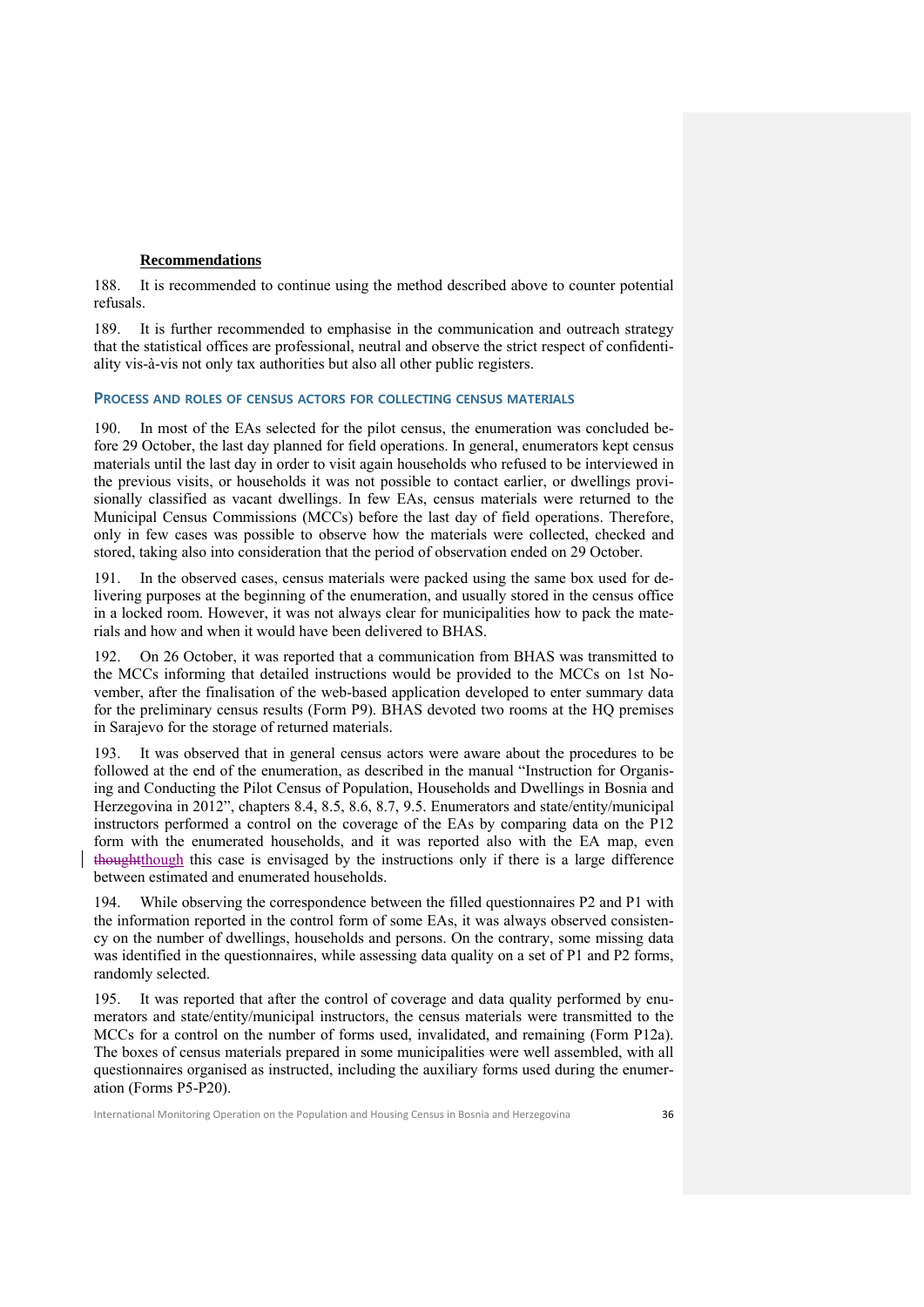## **Assessment**

196. On the basis of the small number of cases observed for the collection of census materials at the end of the enumeration, the process of collecting the materials, storing and packing was in generally well organised and implemented. An issue, reported also in other parts of this document, is the appropriate storage and security of the census materials. Indeed, not all municipalities seem to have enough and secured space to store census materials after the general enumeration.

197. While the procedure explained in the Instructor Manual is generally comprehensive, the role and responsibilities of the involved census actors seem not clear enough on some points, for instance in relation to the role of state/entity instructors for coverage control and data quality checks on census questionnaires. These aspects are particularly important for the general enumeration, when the large amount of census materials should be accurately managed, with precise roles and responsibilities of each census actor. State/entity instructors should also be given the possibility to check the coverage of the EAs using maps in connection with the control form, where buildings should be reported with the same address or unique ID code used on the maps.

198. The procedure to return materials to the Agency of Statistics should be also defined in advance, and well organised, in advance, . This in order to reduce the time of storage of the materials in the municipalities, taking also in consideration logistics constraints, e.g. the organisation of transport from remote areas.

## **Recommendations**

199. The collection of census materials at the end of the enumeration is an important activity which needs to be accurately planned and managed in order to ensure that data collected is checked in terms of coverage and data quality, stored, and secured and, delivered without damages to the data processing centre. This is particularly important for census operations using OCR/ICR technologies for data capture, when paper forms should be kept in good conditions.

200. On the basis of the observation carried out, and information reported by the census actors who participated to the pilot census, the following recommendations can be made for the full-census:

- Each municipality should plan to allocate appropriate and secured space where to store census materials at the end of the enumeration. This space should be checked in advance by Entity instructors in order to verify that the logistics fits with technical requirements;
- The Instructor Manual and the Manual for Enumerators and Municipal Instructors should be revised to include a more precise definition of role and responsibilities of the census actors at the end of the enumeration, including the procedure to be followed to return census materials to BHAS.
- The role of State/Entity Instructors should be better and clearly defined for the coverage control at the end of the enumeration, in each EA.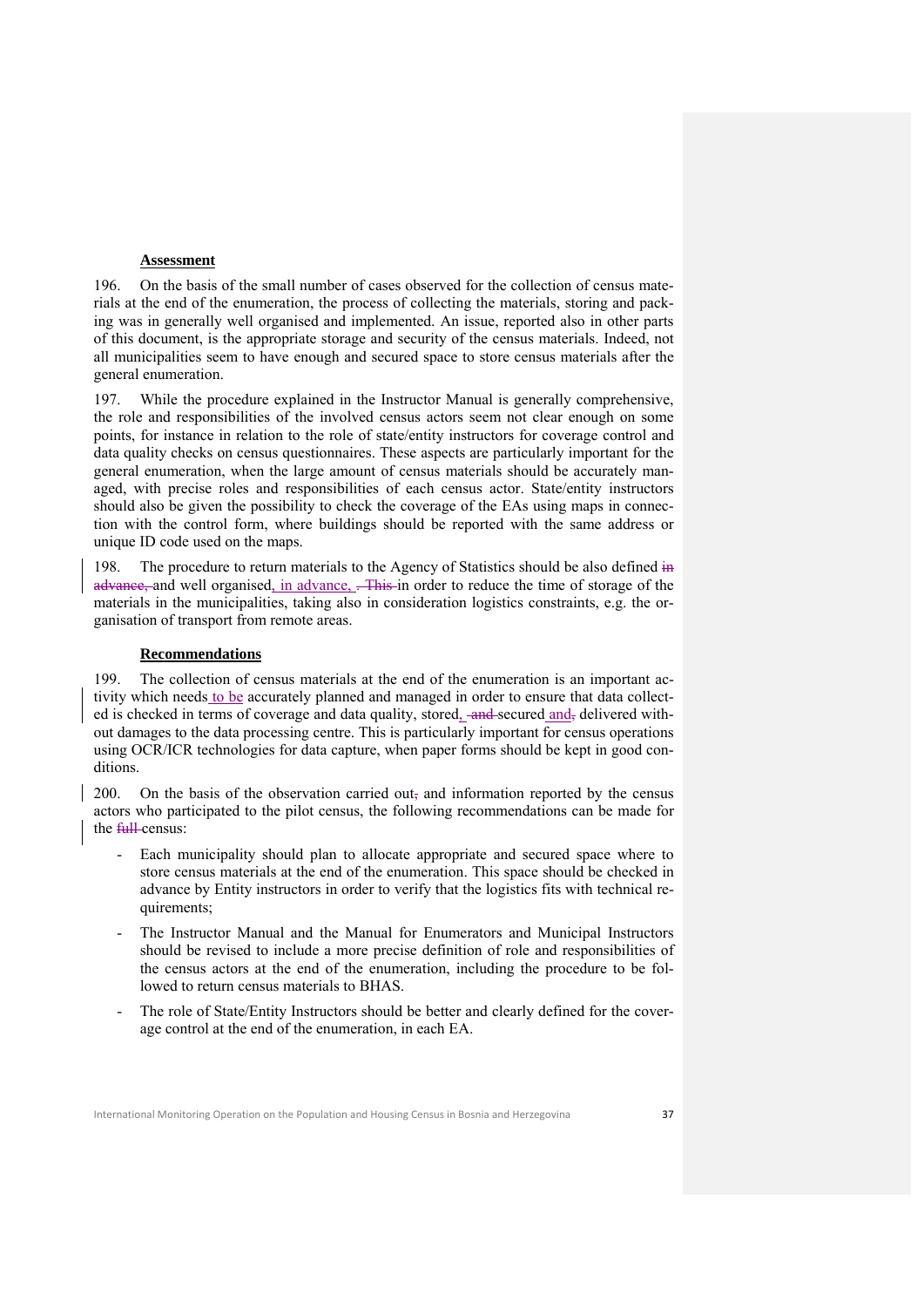## **EVALUATION OF ENUMERATION**

#### **Coverage of households and housing units. Under and over counting**

201. Enumerators were using signs on the map and the Control Form to track the buildings, dwellings and households already enumerated. They mostly used notepads in order to know which dwelling was still to be enumerated inside a building.

202. When the civic number of a building was not available *bb* was pre-printed in red on the maps, together with a progressive number (in black) of the building into the map. When a dwelling was enumerated, the Enumerators were instructed to write on the Control Form bb as code of the building, losing in this way the links with the object in the map.

203. A Post Enumeration Survey was planned to be conducted after the pilot census enumeration in November and will be observed by the SC as well. However, as this report was prepared before, it does not include this observation.

## **Assessment**

204. The functionality of census bodies in reporting about data collected and about the progress of the enumeration during the pilot census worked quite well. In most of the cases maps were of good quality and buildings were easy to identify. Nevertheless sometimes few new buildings were missing and some buildings not suitable for housing purposes were listed.

No systematic control of the dwellings coverage was performed during the pilot census. Instructions did not take into account the fact that when several building has the code *bb*, the link between the dwelling and the building in the map was lost. This makes complicated, and sometimes impossible, monitoring dwelling coverage. However, the general impression reported by the observers to the SC is that the dwelling coverage was satisfactory.

206. Many empty dwellings were reported and should be noticed that the information filled for those dwellings is questionable, especially in rural areas.

207. Coverage of households living in the EA was also reported to be satisfactory, mainly because of the very careful way of the Enumerators accomplished their task. A relatively small number of cases of households who were suspected of being at home but failed to answer the door was registered.

208. Because the pilot started just a few days after the elections, it is possible that some people living abroad who came to vote were enumerated. Therefore the number of empty dwelling could be a little lesser than usual.

209. Entity Instructor played a key role in reporting about the progress of the enumeration even if - functionally seen - this operation will be much more complex when the exercise will be scaled up to the real census.

#### **Recommendations**

210. Maps were relatively updated (i.e. few missing buildings) but buildings undercounting can be largely avoided instructing the enumerators to check all the buildings in the maps during the preliminary visit to the EA. It should be also noted that an updating of the buildings and/or dwellings before the finalization of the map would be very useful.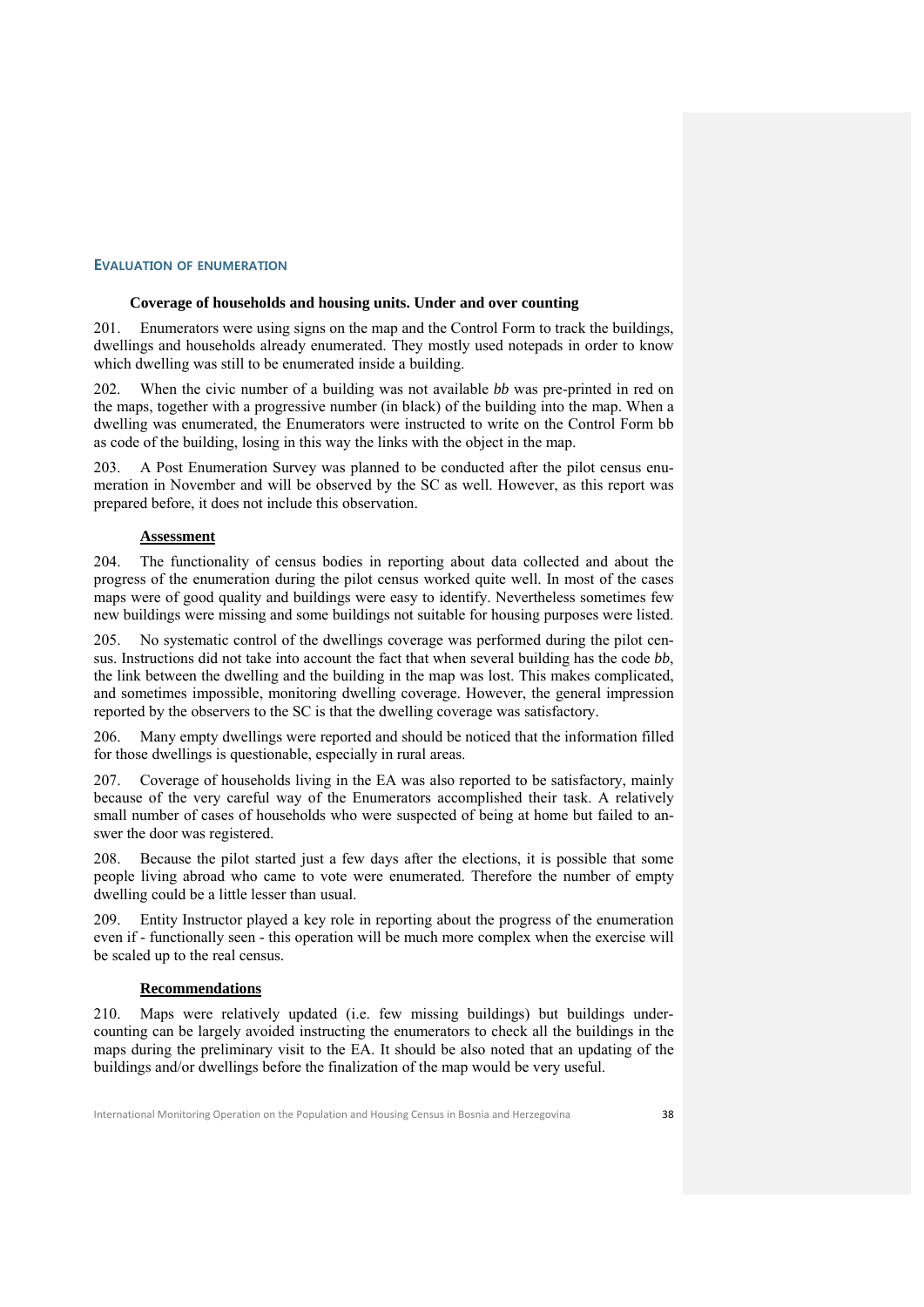211. When the civic number of a building is not available, instead of writing on the control form only *bb*, it would be helpful to add also the sequential number of the building into the map, so that the links between the dwellings and the buildings will not be lost.

212. On the basis of the Pilot Census experience, a more structured and efficient system should be planned for monitoring the dwelling and household coverage. A rough approach to this problem may be possible by introducing estimation of the average number of dwellings per building and households per dwelling in each EA.

213. Reporting progress of enumeration could be improved with the use of SMS messages. Each Enumerator would be instructed to contact his Municipality Instructor daily and transmit to him by SMS some key figures about collected census forms. Then the Municipality Instructor would aggregate those figures at the level of the Instructor area and transmit them to the competent statistical office.

214. It is recommended to develop and test carefully the system for monitoring the dwelling and household coverage; and to produce short instructions for the fieldwork staff on how to use the system.

Over-counting can be checked during data cleaning of the pilot census data using the personal ID code. On the other hand the use of the personal ID code could become a controversial aspect of the census if media focus their attention on it: it may be seen as in conflict with confidentiality.

216. For the assessment of the coverage of the full census a random sample based Post Enumeration Survey (PES) should be conducted immediately after the data collection. It would also be very useful if available relevant statistics would be in place for the full census for comparative purposes, even though it is unlikely they would be fully satisfactory, given the significant number of years that have elapsed since the previous census.

## **Absentee households**

217. Empty dwellings were reported to be quite common during the pilot census. After starting the enumeration in a systematic way, most of the enumerators found necessary to cross back and forth their enumeration area due to empty dwellings. Notepads were mostly used to keep track of visited/unvisited dwelling. Notes were left on the doors at the first visit. Enumerators were also consulting neighbours when deciding if a dwelling was empty or might have been inhabited.

218. In case of explicit refusals Enumerators first leave a note and try to come for a second time. If this did not work, MCC was informed and normally sent one of its members in order to persuade the household to accept to be enumerated. This worked in few cases.

## **Assessment**

219. The observers reported a relatively small number of cases of households who were suspected of being at home when the Enumerators came around but failed to open the door. In some cases empty dwellings could be problematic. Observers also underlined that sometimes it could be difficult to enumerate people living unofficially in a dwelling.

Final status report revealed that there were not many refusals and that they were managed according to standard procedures.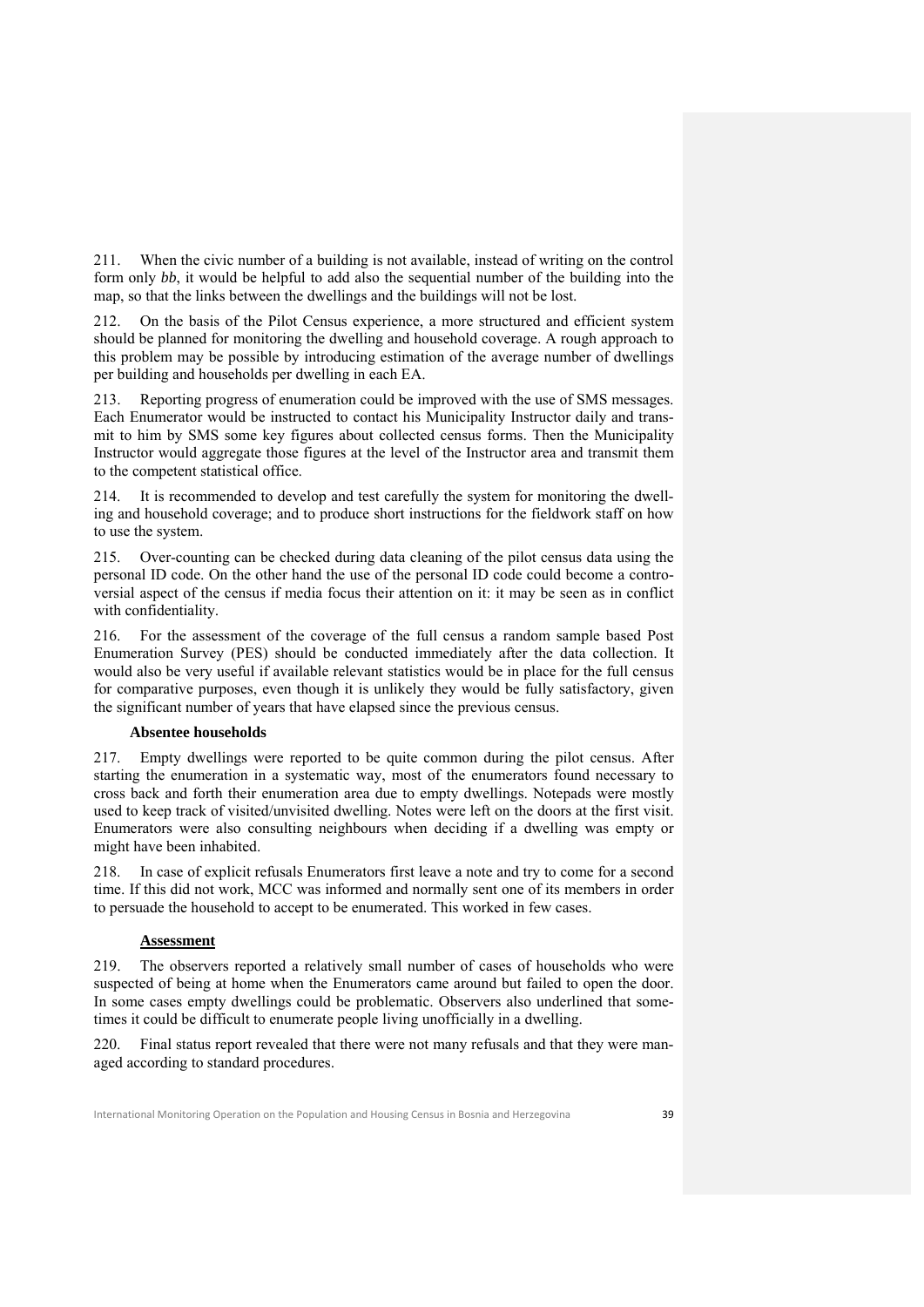221. It was reported that Enumerators had some problems to enumerate family in which the main couple was split, with one member living in the dwelling of the parents, the other living in the dwelling of the parents-in-law and both staying together for limited amount of time (some weeks, some months) in one of the two dwellings. That seems to be a common situation in some part of BiH.

## **Recommendations**

222. Communication campaign is key to inform the population of the date of the census. Clear instructions should be given to persons who intend to be absent during the period of enumeration.

## **Aspects concerning the definition of usual residents**

223. Despite that the official definition of usual resident population is quite precise, with the limitation to 12 months, in some municipalities Enumerators were reported to enumerating all persons with ID cards, even if they live abroad.

224. People living abroad since several years and coming back in BiH only for vacations, were sometimes considered as temporary present while other times enumerated as part of the usual resident population. In those cases for the duration of absence was recorded the number of months elapsed since his last stay, and for the question on how long the person intends to be absent the answer recorded was the numbers of months until the person will come back for the next holidays.

225. Entire households living abroad were sometimes enumerated sometimes not, depending on the wish of their relatives and on the intention of the enumerator. No consistent approach was applied but, in general, no tendency to enumerate a complete households living abroad was noticed except few cases.

226. Only a few cases of temporary present persons were reported by the observers.

227. Some Enumerators, accordingly to the instructions received, considered people who rent a flat as temporary present, noting on the Control Form the data referring to the owner of the dwelling.

## **Assessment**

228. No systematic approach was adopted for people living abroad. In general, the enumerator filled in the questionnaire for absent persons in the way the respondent requested, after in some cases a clarifying discussion. It seemed difficult to verify the reliability of the information provided by the respondent in such cases.

229. People living abroad since several years and visiting BiH only for vacations, were sometimes enumerated as part of the usual resident population. In those cases the number of months elapsed since his last stay was recorded as duration of absence, and the numbers of months until the person will come back on holidays was recorded for how long the person intends to be absent. Following this approach, many of the people working and living abroad can results as part of the usual resident population.

230. In some municipalities, people who rent a flat were considered as temporary present. If this could be understandable for students, it is wrong for all the other categories of persons.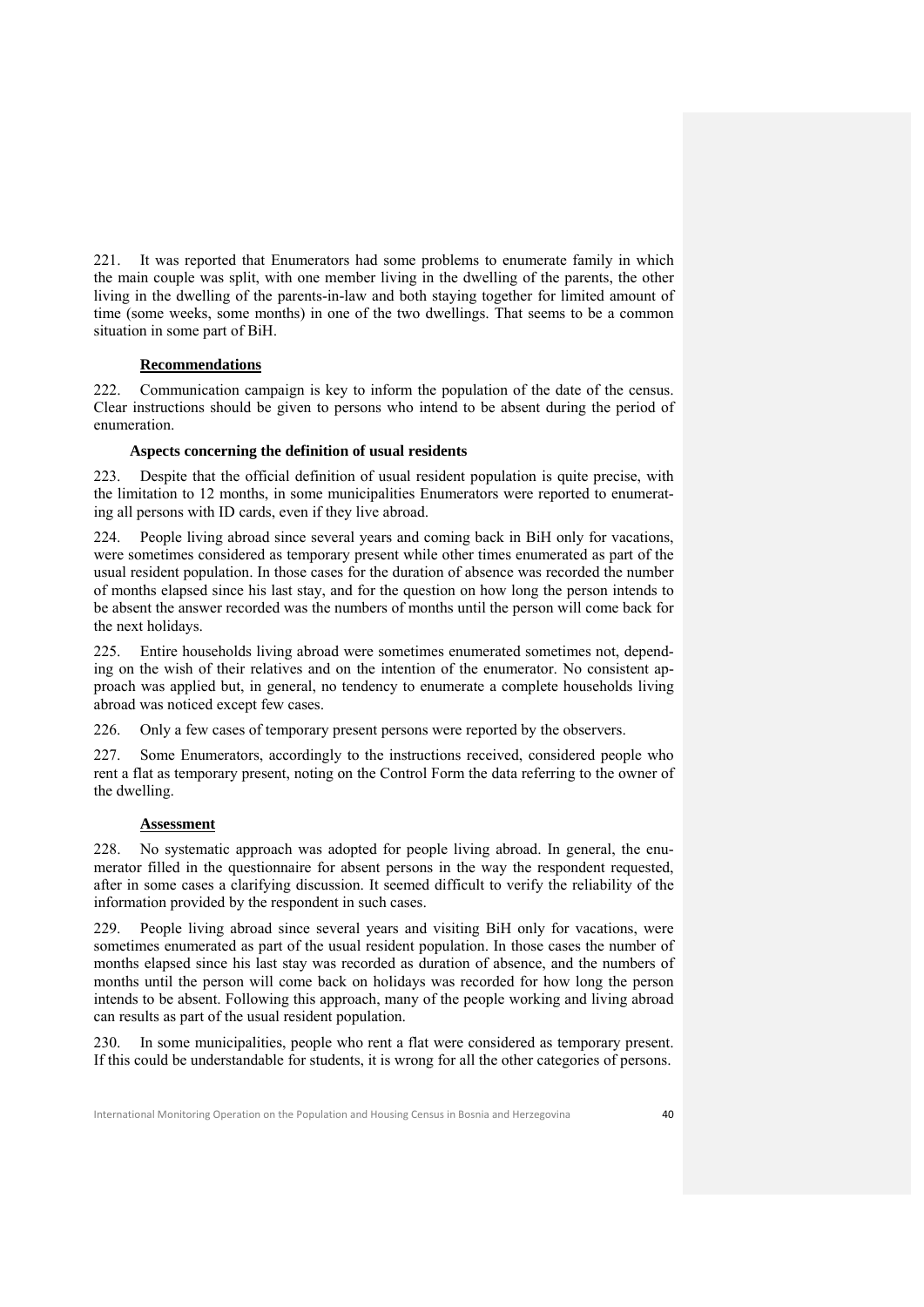## **Recommendations**

231. Who shall be enumerated and who shall not has to be clearly explained in the manuals and training, with some more detailed examples. More emphasis must be put on difficult real situations, such as diverse cases of people working abroad, in order to put the enumerators in condition to determinate if the person has to be enumerated. A special operation is provided by the census law for nationals living abroad. This operation should be clearly explained and conducted simultaneously with the census enumeration to avoid that people living abroad be enumerated in the field operation.

232. Training is one of the key points for the success of the census. It is necessary that the training stress much more the way to establish the list of persons in the P2 forms and to determinate which is the right status of the enumerated person (temporary present, absent, etc.). The cascade approach used during the pilot census training may be responsible for the diverse interpretations observed in the field.

233. Both in the manual and in the training, the way to handle situation in which a dwelling is rented must be clarified. Students renting a flat in another place that their usual place of residence should be considered as temporary present but persons, even single, moving in a new place for other reasons should be treated as they changed their places of usual residence.

## **Ethnicity, language and religion issues**

234. These questions were handled as instructed. However, only in 61% of the interviews observed, the Enumerators informed the respondents about their right to refrain from answering.

235. The filling in of questions about ethnicity/nationality and religion was running smoothly with little debate and a very small percentage of non-response.

## **Assessment**

236. Some of the respondents did not understand the distinctions between citizenship, nationality and ethnicity. In those cases most of the enumerators did not give any further support or explanation apart of repeating the question as written on the form. Few cases, in which the Enumerators did not report carefully on the questionnaire the respondent answer, were reported to the SC.

237. Considering the media coverage about the way people would answer these questions, it is in the opinion of the SC that, from a political point of view, these questions remains in the frontline of interest and can become an issue for the real census.

#### **Recommendations**

238. It must be stressed in the manual and in the training that enumerators have to write exactly what the respondent answers.

239. Some guidance should be given to the enumerators to provide explanation on question 24 to help them sorting out cases in which the respondents have not clear the distinctions between citizenship, nationality and ethnicity. The definition of those topics, for example using the CES Recommendations should be included in the enumerator manual.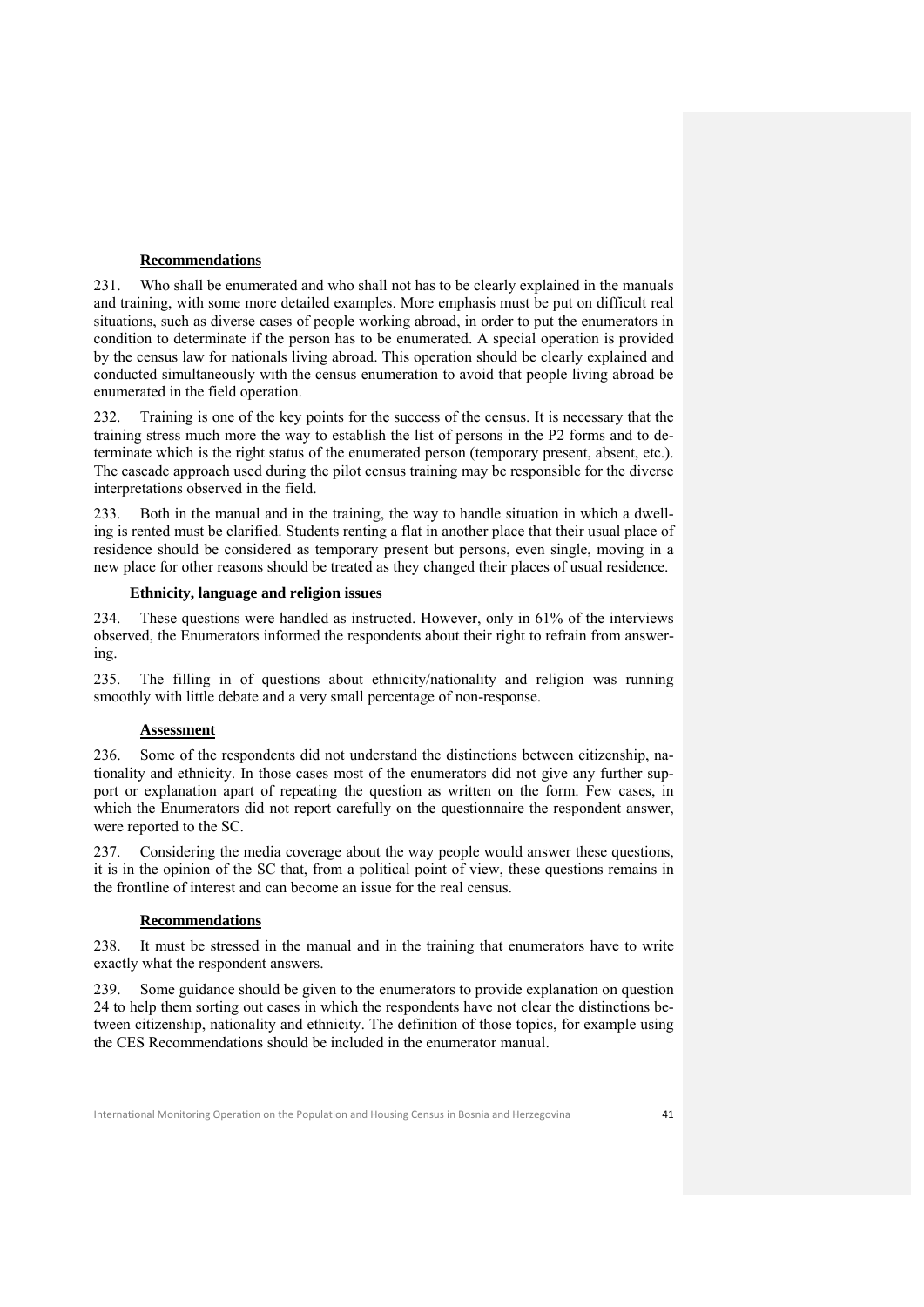240. It is recommended for question 19 to use the formulation "Country of citizenship" instead of "Citizenship" to avoid confusion. In particular, it should be clearly stated that this refers to country and not to sub-national entities.

241. As provided in International Recommendations, it is recommended that the classifications of ethnic groups be comprehensive and include at the finest level, ethnic groups, selfperceived groups, regional and local groups as well as groups that are usually not considered to be ethnic groups (for example religious groups, groups based on nationality in the sense of citizenship etc.). It is also reminded that classifications at the highest level depend on national conditions and concepts and no internationally comparable classification is recommended.

## **Understanding of questions on activity, employment**

242. In order to produce accurate and comparable statistics on employment, five questions were included in the P1 questionnaire to allow classify people as employed, unemployed or economically inactive, according to standard definitions developed by the International Labour Organisation (ILO).

243. The questions included in the P1 questionnaire that allow people to be classified according to their economic activity using the ILO definitions are:

- a. Whether or not the person was working in the week before census (Q32);
- b. Whether the person was looking for work in the four weeks before census  $(Q33)$ ;
- c. Whether the person was available to start a job within two weeks (Q34);
- d. Reason for not working (Q35);
- e. Whether the person have ever worked (Q36).

## **Assessment**

244. If read without any further explanation, Question 32 was difficult to understand for many respondent. However the enumerators often rephrased it into "did you work?

245. Questions are understood as concerning only the formal employment, but after clarification, people seem not willing to give the right answer to Q32. As a consequence in Q37 (status in employment) and in Q42 (main source of living) enumerators got some contradictory answers. The impression here is that these persons wanted to be registered as non-workers because they were not officially employed and they feared to lose some state benefits.

246. Sometimes housewives and other categories of non-workers may results out of the labour force by declaring without hesitation/discussion that they did not look for job in Q33. The importance of this question may not have been clear enough to the involved staff and to the respondents.

247. In Q38 (occupation), respondents often mixed up the school qualification, with the work they are doing.

## **Recommendations**

248. People having worked in the past have to answer on their past occupation and past economic activity, which is in conformity with ILO recommendations. However, the past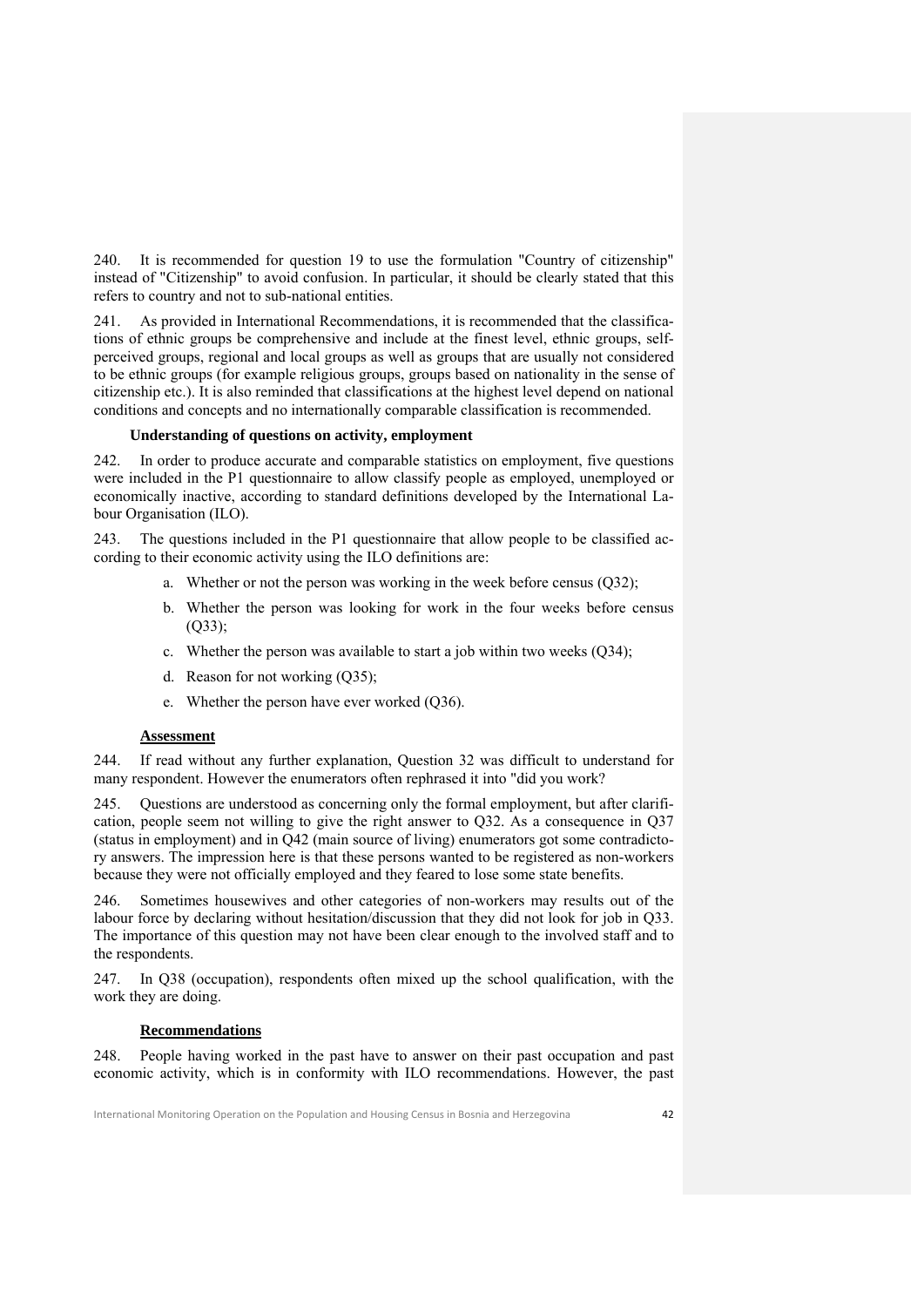place of work and the means used in the past to go to work are not very relevant for the census and should be skipped.

249. The manual should be completed with more examples as discovered in the pilot. The labour questions should be explained very clearly, with examples, stressing that informal sector is also to be included. Also the one-hour criterion (ILO) for activity has to be explained more clearly. This topic also requires substantial support not only in the training, but in the preliminary information campaign as well.

250. The informal sector may be explicitly added to the questionnaire. In that case it could be useful to add a specific answer "informal sector" in Q32 and in Q37 and explain what it means.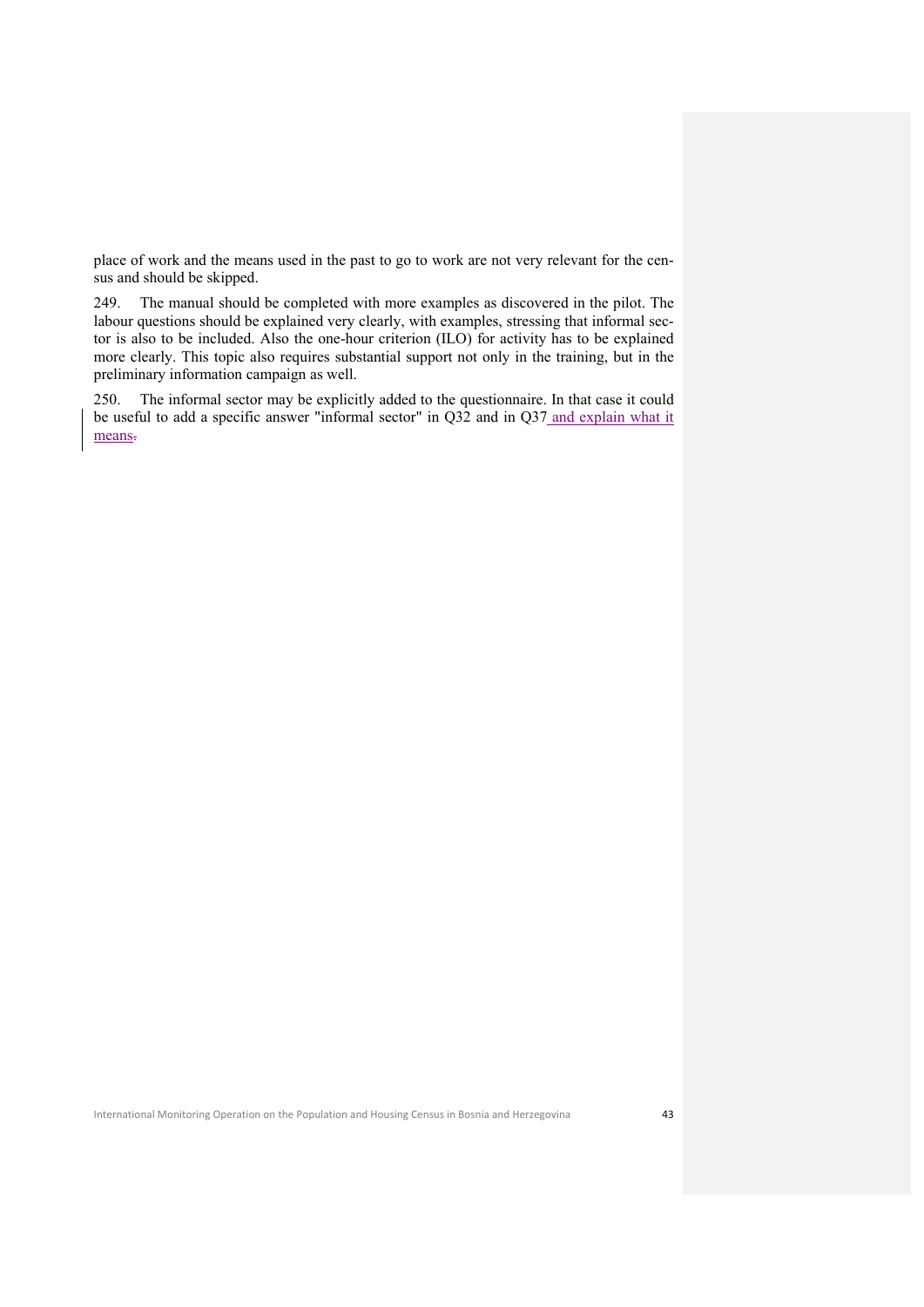## **ANNEXES**

## **ORGANISATION AND QUANTITATIVE RESULTS OF OBSERVATION OF THE PILOT CENSUS**

1. Four observation zones were delineated to cover the 60 EAs of the pilot census. Each observer was in charge of monitoring the work of the enumerators, controllers, municipal instructors, members of Municipal Census Commissions and other persons involved in their zone.

| <b>Monitoring</b><br>Zone | <b>Municipality</b>       |               | <b>Municipality</b>        |
|---------------------------|---------------------------|---------------|----------------------------|
| <b>Banja Luka</b>         | <b>Bihać</b>              | <b>Mostar</b> | <b>Mostar</b>              |
| <b>Banja Luka</b>         | Cazin                     | <b>Mostar</b> | <b>Neum</b>                |
| Banja Luka                | <b>Bihać</b>              | <b>Mostar</b> | <b>Mostar</b>              |
| <b>Banja Luka</b>         | <b>Banja Luka</b>         | <b>Mostar</b> | Široki Brijeg              |
| <b>Banja Luka</b>         | Banja Luka                | <b>Mostar</b> | Široki Brijeg              |
| Banja Luka                | Banja Luka                | <b>Mostar</b> | Široki Brijeg              |
| Banja Luka                | Kozarska<br><b>Dubica</b> | <b>Mostar</b> | Livno                      |
| <b>Banja Luka</b>         | Šipovo                    | <b>Mostar</b> | Livno                      |
| Banja Luka                | Prijedor                  | <b>Mostar</b> | Livno                      |
| <b>Banja Luka</b>         | Prijedor                  | <b>Mostar</b> | Trebinje                   |
| Banja Luka                | Prnjavor                  | <b>Mostar</b> | Foča                       |
| Banja Luka                | Doboj                     | <b>Mostar</b> | Gacko                      |
| Banja Luka                | Doboj                     | <b>Mostar</b> | Foča                       |
| <b>Banja Luka</b>         | Teslić                    | Sarajevo      | Zenica                     |
| Tuzla                     | Orašje                    | Sarajevo      | Kakani                     |
| Tuzla                     | Orašje                    | Sarajevo      | Zenica                     |
| Tuzla                     | Orašje                    | Sarajevo      | Goražde                    |
| Tuzla                     | Tuzla                     | Sarajevo      | Goražde                    |
| Tuzla                     | Lukavac                   | Sarajevo      | Goražde                    |
| Tuzla                     | Tuzla                     | Sarajevo      | <b>Travnik</b>             |
| Tuzla                     | <b>Bijeljina</b>          | Sarajevo      | <b>Travnik</b>             |
| Tuzla                     | <b>Bijeljina</b>          | Sarajevo      | <b>Travnik</b>             |
| Tuzla                     | <b>Ugljevik</b>           | Sarajevo      | Centar                     |
| Tuzla                     | Zvornik                   | Sarajevo      | llidža                     |
| Tuzla                     | <b>Brčko</b>              | Sarajevo      | <b>Novi Grad</b>           |
| Tuzla                     | <b>Brčko</b>              | Sarajevo      | Novo Sarajevo              |
| Tuzla                     | <b>Brčko</b>              | Sarajevo      | <b>Stari Grad</b>          |
| Tuzla                     | <b>Brčko</b>              | Sarajevo      | <b>Ilijaš</b>              |
| Tuzla                     | <b>Brčko</b>              | Sarajevo      | Pale                       |
| Tuzla                     | <b>Brčko</b>              | Sarajevo      | Istočno Novo Sara-<br>jevo |

**Table 1 - Observation zones**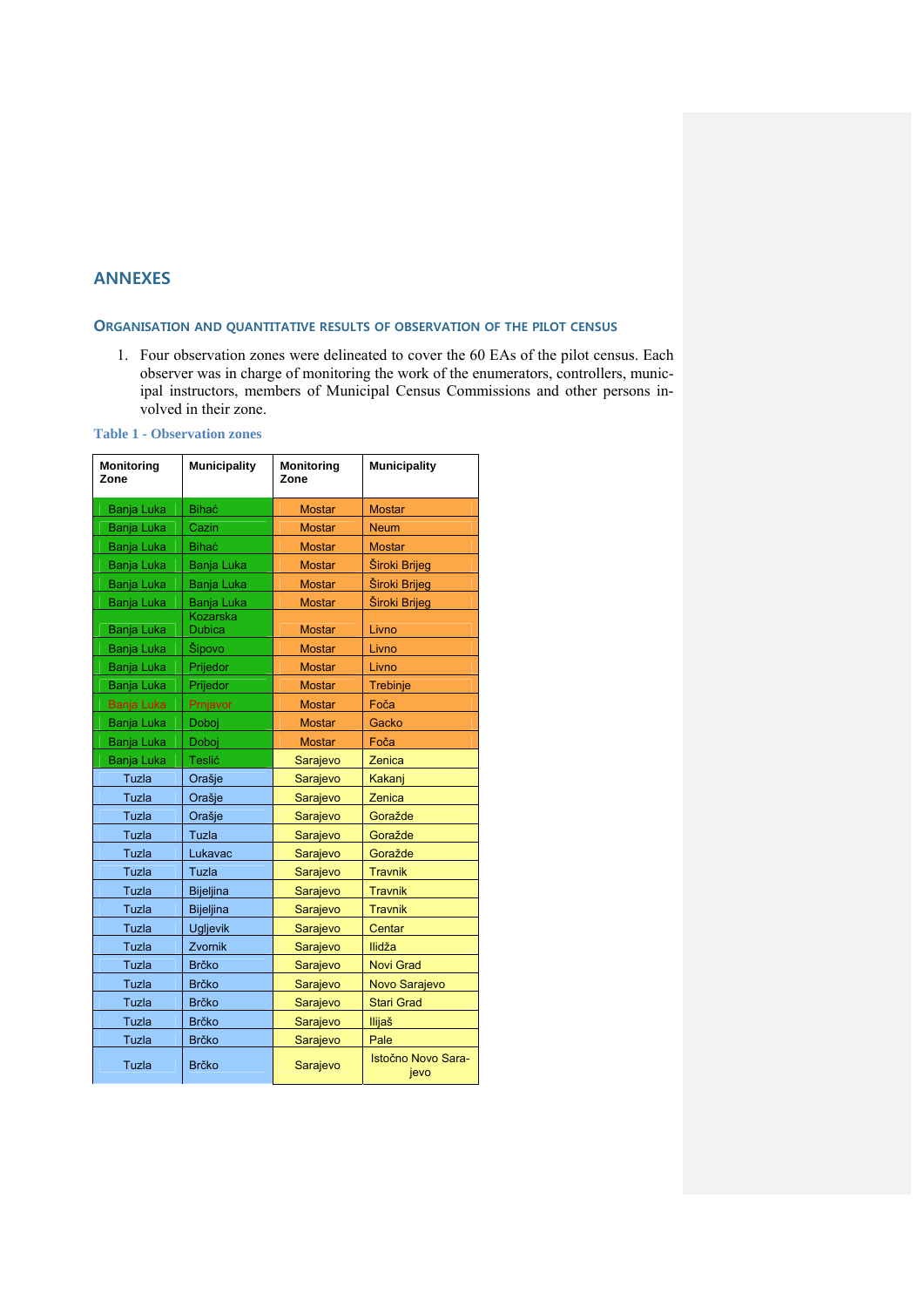

**Figure 1 - Map of observation zones** 

Observers and members of the SC observed in total 180 household interviews, representing 530 persons enumerated. All the enumeration areas were observed during the period of the enumeration. For each interview, a control list was filled. The summary results are as follows:

| Total number<br>of interviews | Did the enu-<br>Was the<br>Household<br>merator       |                               | Was the household informed<br>that they could: |                                                        |                                                  | The enumerator:                                      |
|-------------------------------|-------------------------------------------------------|-------------------------------|------------------------------------------------|--------------------------------------------------------|--------------------------------------------------|------------------------------------------------------|
| observed                      | explain the<br>pilot Census<br>operation<br>properly? | aware of the<br>pilot census? | choose lan-<br>guage of<br>enume-<br>ration    | refrain from<br>answering<br>ethnicity and<br>religion | transfer-<br>red the refer-<br>ence num-<br>bers | establi-<br>shed cover-<br>age of usual<br>residents |
| 180                           | 168                                                   | 154                           | 30                                             | 110                                                    | 178                                              | 178                                                  |
| 100%                          | 93%                                                   | 86%                           | 17%                                            | 61%                                                    | 99%                                              | 99%                                                  |

| Were   | speaks the |
|--------|------------|
| torms  | enumerator |
| the    | the i      |
| census | ,,,        |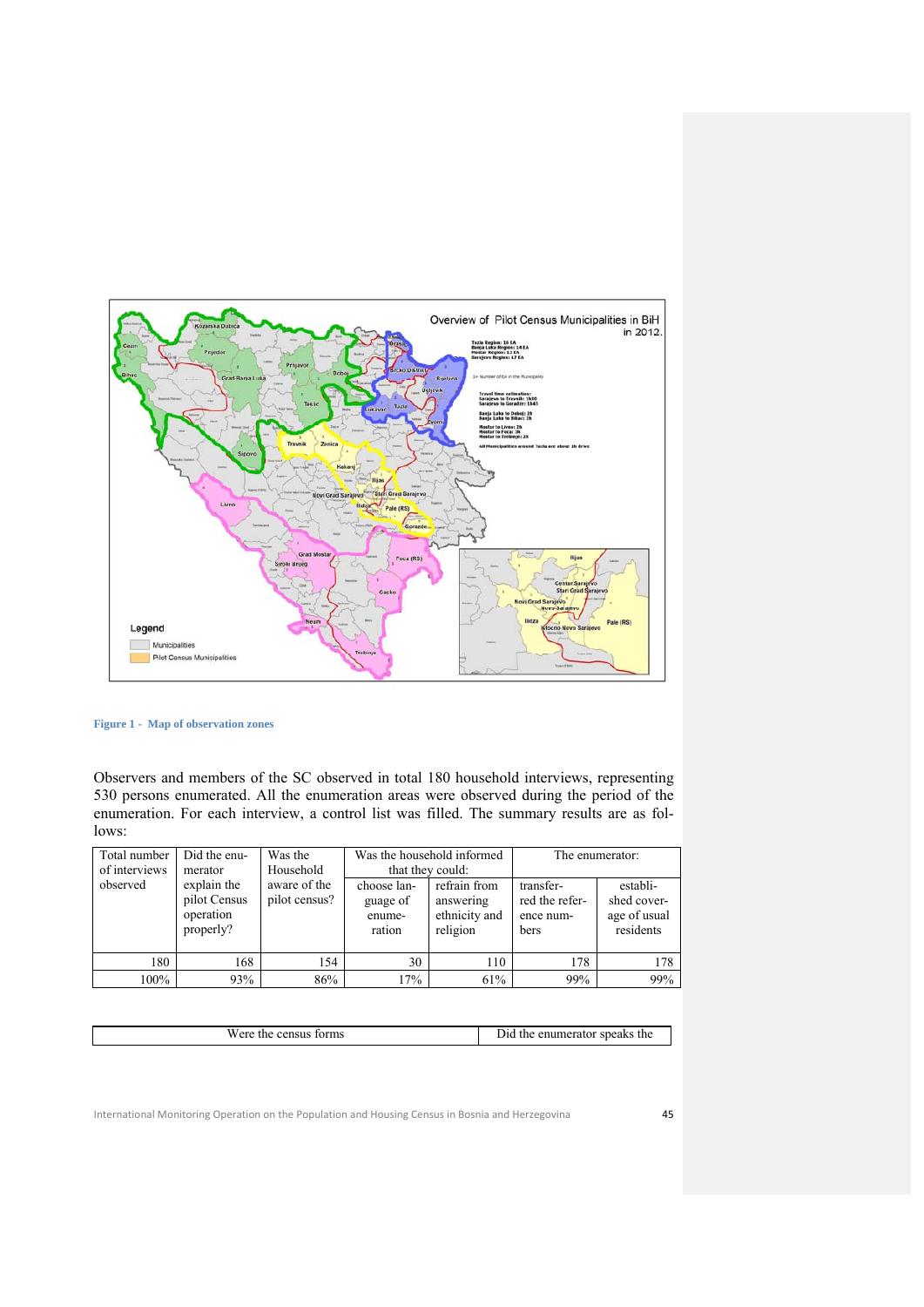| filled in syste-<br>maticaly | totally com-<br>pleted | filled in with a<br>ball-point pen | shown to the<br>house-<br>hold afterw-<br>ards | same language as the household? |
|------------------------------|------------------------|------------------------------------|------------------------------------------------|---------------------------------|
| 178                          | 167                    | 179                                | 171                                            | 180                             |
| 99%                          | 93%                    | 99%                                | 95%                                            | 100%                            |

| Number of persons in the household | Total number of enumerated absent<br>persons | Interview duration (minutes) |
|------------------------------------|----------------------------------------------|------------------------------|
| 530                                | 46                                           | 39                           |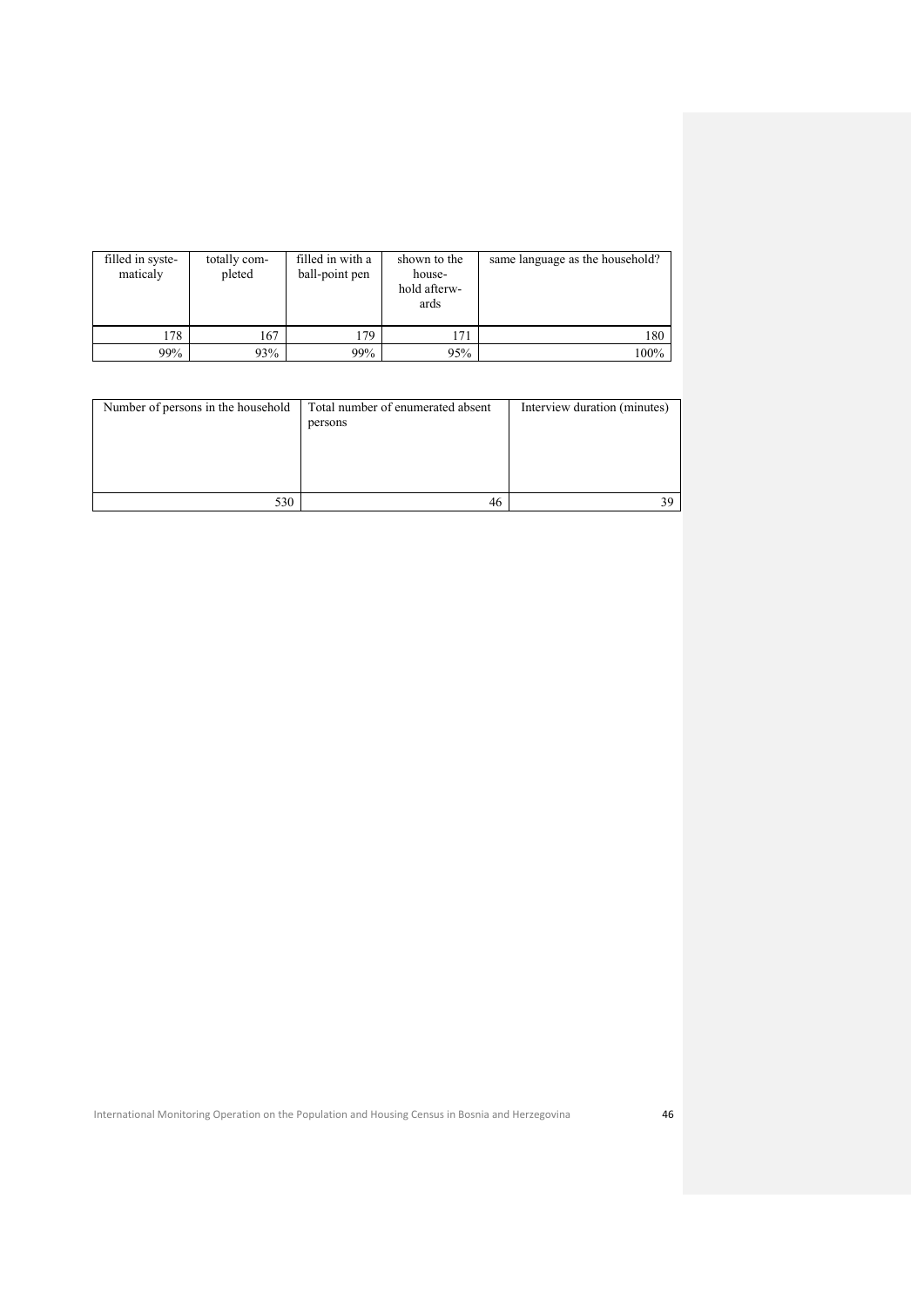**PAYMENT OF PILOT CENSUS FIELD STAFF**

**Agency for statistics of Bosnia and Herzegovina** 

**PRILOT CENSUS, 2012 BOSNIA AND HERZE-**GOVINA

Based on article 18, 20, 38 and 39 of Law on Census of population, households and dwellings in Bosnia and Herzegovina 2013 (Official Gazette of BiH, number 10/12), Agency for statistics of Bosnia and Herzegovina (BHAS) that is represented by director Zdenko Milinović,with agreement of FOS of FBiH that is represented by director Hidajeta Bajramović and RSI of RS that is represented by director Radmila Čicković, is adopting

## **DECISION ON MODE OF PAYMENT OF PERSONS ENGAGED IN THE FIELD WORK IN THE PILOT CENSUS OF POPULATION, HOUSEHOLDS AND DWELL-INGS IN BOSNIA AND HERZEGOVINA 2012**

## **Article 1.**

This decision prescribes the rules of payment of state/entities instructors, members of Cantonal Census Commission (hereafter CCC), members of Census Commission of Local Selfgovernment (hereafter CCLS), municipal instructors and enumerators engaged in the Pilot on Census of population, households and dwellings in Bosnia and Herzegovina 2012

## **Article 2.**

(1) State/ entity instructors, Team for training and Group for coordinator have rights for reimbursement based on:

a) Paid expenses for accommodation with breakfast in all phases of engagement if it is out of place of residence (training, preparation of the fieldwork, fieldwork, finalization of the field work…).

b) DSA (daily substance allowance) in accordance with legislation of BiH and entities for all days spent in the field out of the place of residence for performing the assigned works (training, field visits…).

c) Travel expenses to the place of performing the assigned works (training, field visits…).

d) Lump sum of 400 KM.

(2) Members of CCC have rights for reimbursement based on:

a) Paid expenses for accommodation with breakfast in all phases of engagement if it is out of place of residence (training, preparation of the field work, field work, finalization of the field work…).

b) DSA (daily substance allowance) in accordance with legislation of BiH and entities for all days spent in the field out of the place of residence for performing the assigned works (training, field visits…).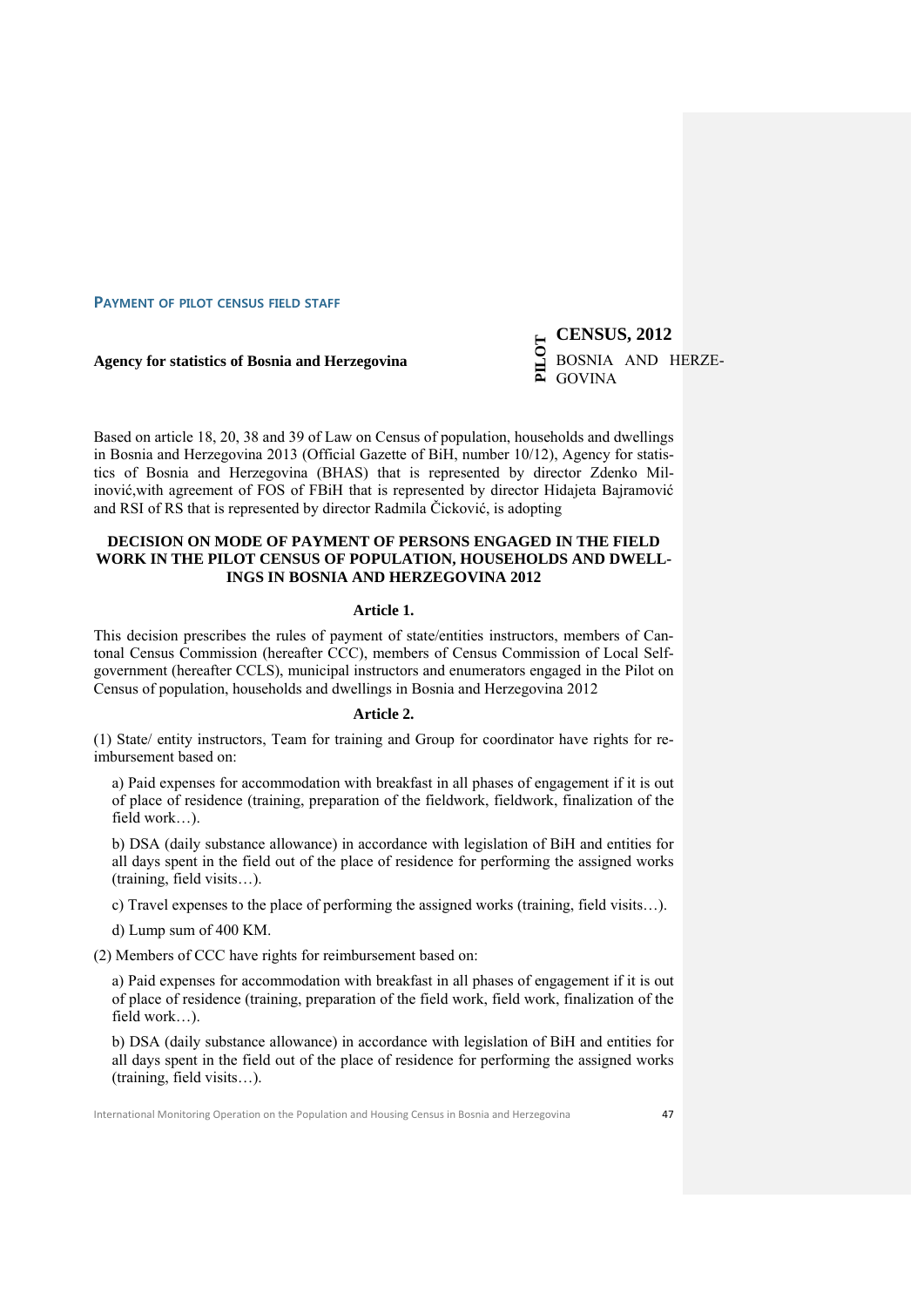c) Travel expenses to the place of performing the assigned works (training, field visits…).

d) Lump sum of 250 KM.

(3) Members of CCLS have rights for reimbursement based on:

a) Travel expenses to the place of performing the assigned works (training, field visits…).

b) Lump sum of 250 KM.

**(4)** Municipal instructors have rights for reimbursement based on:

a. Expenses for telephone calls, sum of 10 KM

b. Lump sum calculated with the following formula: P=AVG (Np)+ [AVG (Np)\*(Bp\*10)]/100

Where

Np - reimbursement of the enumerators for who the instructor is responsible

Bp – number of enumerators for who the instructor is responsible

For example: The instructor who is responsible for 2 enumerators with reimbursement of 200 KM and 300 KM will get: 250 KM + 20%=300 KM (*250 is average of the 2 sums of the 2 enumerators*).

(5) Enumerators have rights for reimbursement based on:

a. Expenses for telephone calls, sum of 5 KM

b. Sum based on number of enumerated (*filled*) census forms as follows:

a. Urban area, for P1=1.50 KM and P2=1.20 KM

a. Rural area, for P1=1.80 KM and P2=1.75 KM

#### **Article 3.**

(1) For all participants in the trainings who don't receive DSA will be paid agreed sum of 17.00 KM that is covering all expenses foe each day spent on training. This applies as well for persons who will not be selected for further engagement, but will be invited to attend the training.

(2) For all engaged persons entity statistics and Branch of BHAS in District Brčko will send to BHAS all data required for signing a service contract. The payment will be made after the completion of the work.

(3) The employees BHAS will be paid for overtime work by reimbursement in accordance with the legislation of BiH.

(4) Reimbursement of the travel expenses will be paid in the amount of bus fare for directions to the place of work and return to the place of residence based on information about the price of the ticket obtain from BiH Treasury or value of the ticket in the public transportation. For places that do not exist in the BiH Treasury list or for places to which there are no lines of public transportation will be reimbursed value based on passed kilometers in amount of 20 % of the price for one litter gasoline for one passed kilometer. The calculation of the kilometers will be made based on recommended directions on www.viamichelin.com.

## **Article 4.**

International Monitoring Operation on the Population and Housing Census in Bosnia and Herzegovina 48